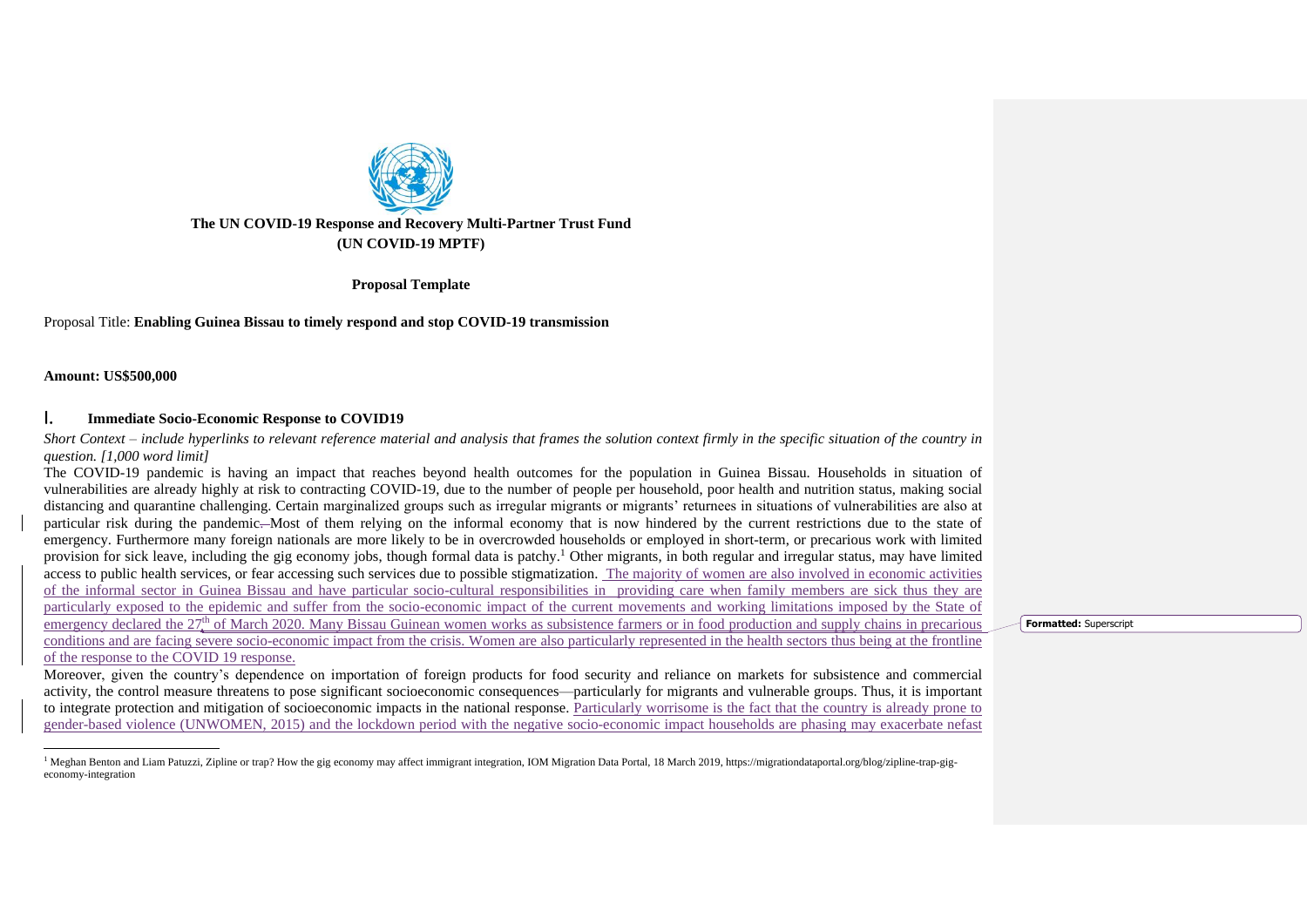practices such as violence against women. Given the vulnerabilities of the country including political instability, lack of resources, poor hygiene across the country, and an extremely weak capacity to respond, technical and financial resources will be needed to improve COVID-19 preparedness and response as a matter of urgency.

### II. **Solutions proposed**

### *Please provide a summary of the proposal. [1,000 word limit]*

Given the current political situation, engaging in a WHO-coordinated response together with IOM, constitutes an opportunity for maximizing efforts and ensuring effective response to COVID 19, to limit the spread of virus and mitigate human suffering. The current intervention will enhance national authorities capacities to lead a response that integrates a gender analysis, and is responsive to evolving needs. WHO and IOM seek to consolidate existing efforts to meet the objectives of the Global Health Security Agenda (GHSA) and address the COVID-19 emergency including: creating essential protocols in collaboration with the MoH, providing capacity development to key actors (rapid response teams, community leaders, medical staff and NGO partners) including on gender sensitive approaches to respond to the epidemic, assuring that the 15 designated and Offical PoEs and other key locations are adequately equipped also taking into consideration gender sensitive isolation sites., and developing local capacity.

In order to respond to this pandemic, the COVID-19 Global Strategic Preparedness and Response Plan<sup>2</sup> has emphasized the importance of agencies of the United Nations to urgently contribute to preparedness and response efforts. In Guinea Bissau, WHO and IOM are uniquely positioned to play a critical role in supporting the response to this global pandemic in collaboration with partners.

The current initiative aims to contribute to the overall objective of the National COVID-19 contingency Plan to control further transmission and mitigate the overall impact of the outbreak, with particular attention to vulnerable groups including migrants, children and women in a situation of vulnerability. An inclusive, gender and child sensitive approach will be promoted supporting national authorities and involving communities in the prevention and response and taking into consideration dynamics related to population mobility.

The current project seeks to improve prevention, detection, and response efforts in Guinea-Bissau including at borders, especially strengthening disease surveillance systems and public health gender sensitive security measures. This project will improve national capacity to respond to the pandemic, rapidly detect and transparently report potential cases, and employ an effective gender sensitive response strategy to limit the spread of virus, mitigate human suffering, and reduce the loss of human life, targeting the strengthening of Health surveillance, alert, case management and referral mechanisms.

Overall Objective/Impact: Supporting Guinea-Bissau's health system in effectively respond to the emergency of COVID 19.

Specific objectives/Outcomes:

**OUTCOME 1:** Enhanced national authorities' capacities to effectively implement the National Contingency Plan

<sup>&</sup>lt;sup>2</sup> <https://www.who.int/publications-detail/strategic-preparedness-and-response-plan-for-the-new-coronavirus>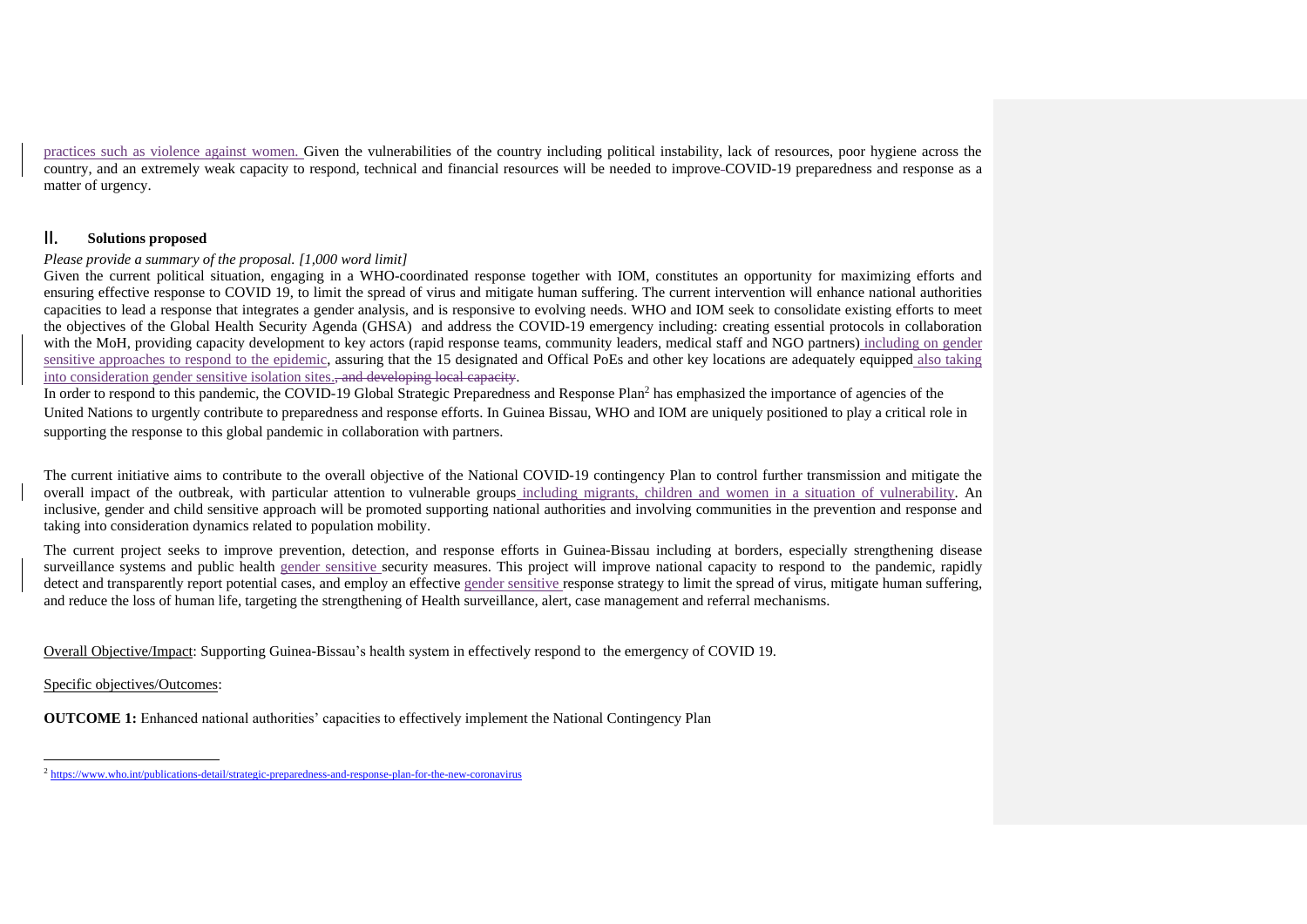**Output 1.1.:** Strengthened national capacities to detect, isolate, manage and refer suspected cases of COVID-19.

### Key activities:

- Capacity development of Health Human Resources (women and men) including at the Points of Entry (PoE)
- Provision of protective equipment and hygiene supply in Health Structures
- Provision of national protocols for testing and treatment.

**Output 1.2:** Improved laboratory capacities and provision of supplies needed to assure proper infection control.

### Key activities:

- Strengthening National Laboratory capacity (management, equipment and consumables)
- Strengthening of the routing of samples from clinics to the national laboratory
- Training for human resources for health on sample collection, packaging, analysis and transportation
- Support the transportation of samples from the PoE to the National Laboratory

**Output 1.3** : Strengthened clinical gender sensitive management of severe cases of COVID-19 patients

### Key activities:

- Provision of protective equipment and hygiene supply in Health Structures
- Provision of national protocols for testing and treatment.
- Refurbishment and equipment of infrastructures for isolation and treatment
- Raising the technical base of the reference hospital (resuscitation equipment)
- Provision and distribution of drugs for treatment

**Output 1.4** : Strengthened surveillance capacities and collection of real-time and reliable data in the country, including at points of entry

- Support to active surveillance including health screening, referral and data collection at all PoEs, including but not limited to: land points of entry in Gabu (Fulamori, Buruntuma, Pirada), Bubaque (Porto de Bubaque), Cacheu ( Djegue, Djedie 2, Djibanar), Tombali (Cuntabane, Sanconha, Cacine), Bafata (Cambadju), Oio (Dungal, Tendinto); maritime ports in Bissau (Cais Pindjiguitim); and international airport Osvaldo Viera International airport in Bissau.
- Support assessments of existing structures/resources and identification of necessary equipment to adequately respond also taking into account gender and child sensitivity.
- Develop and disseminate specific Standard Operating Procedure (SOPs) for all Guinea-Bissau designated and official PoEs in collaboration with counterparts for detection, notification, isolation, management and referral including development of circulation and manuals, procedures and tools;
- Mobilize and coordinate with partners to ensure the provision of needed PPE and supplies for screening.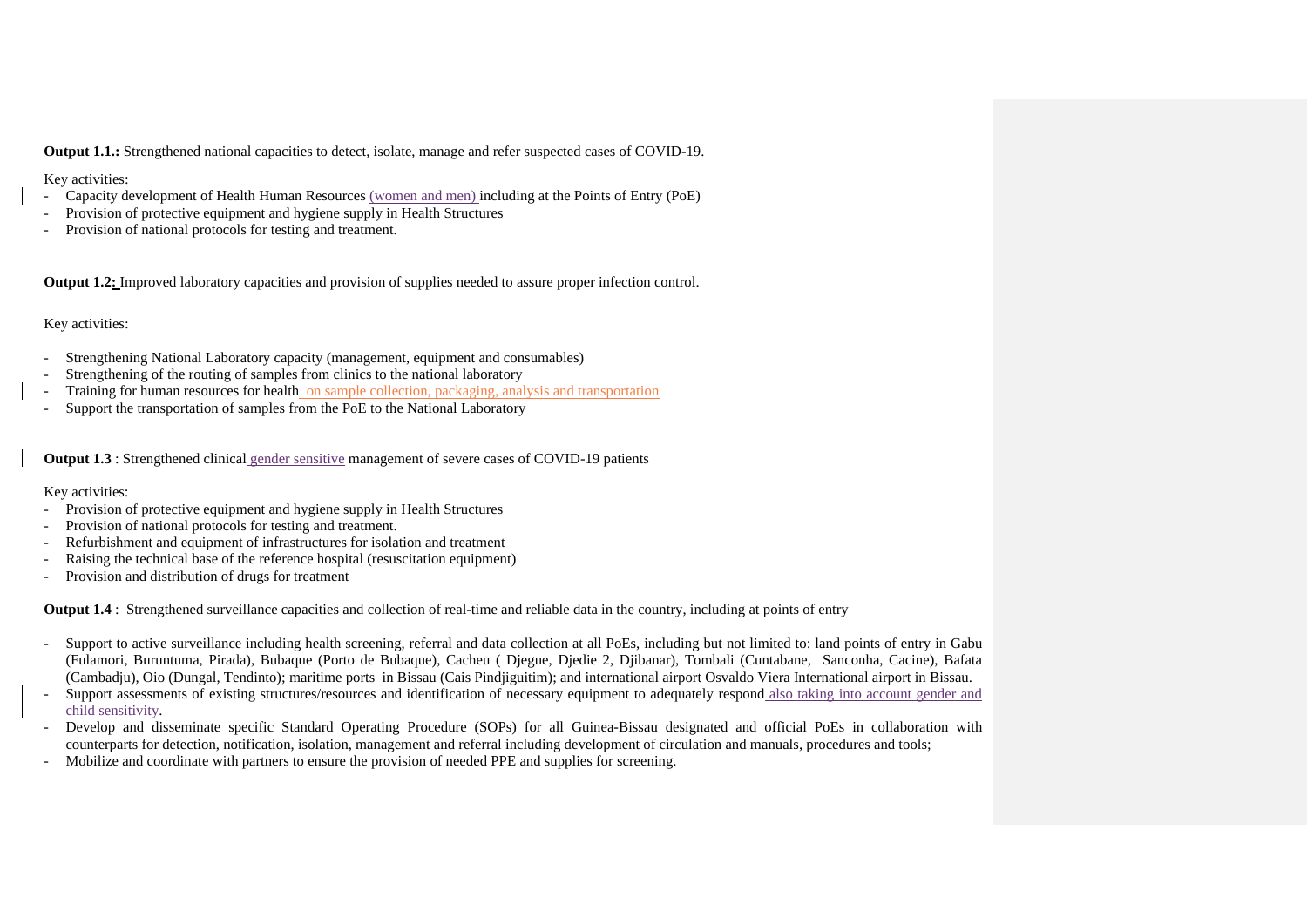- -Support establishment of temporary isolation spaces taking into account a gender and child sensitive approach at all land POE and the port of Bubaque to better prevent and control spread of virus/infection. Isolation spaces are temporary spaces where suspected cases are isolated until a more thorough medical examination can be undertaken \
- --Conduct capacity building of authorities at POE on active case identification and management; and preventive measures to increase the understanding of staff on how to limit exposure and disease spread.  $a$ .

b.

d. Capacity development of government counterparts and key partners on how to use data gathering tools and provide necessary follow-up to ensure quality control.

WHO may be assigned the role of General Technical Coordination in light of its international mandate and capacity.

Specific attention should be paid to the needs of women who are on the frontline of this pandemic and who face disproportional social, physical and economic risks.

A technical commission composed by WHO, PHEOC, and COVID focal points of partners will be created in order to establish the priorities of the Contingency Plan in relation to the emergency on the fight against COVID 19. It is very important to prioritize key activities, including the equipment necessary to strengthen case management and the laboratory in order to already place emergency orders. A high-level "watchdog committee" will be set up to regularly support and supervise the process. Attention should also be paid to the significant impact the COVID-19 pandemic has on violence against women, and measures to respond to this. The use of ICT will be encouraged to channel communications and collect data.

**OUTCOME2:** Urgent medical and assistance for COVID-19 related needs of local population addressed.

Activities related to Outcome 1 - National Contingency Plan implemented effectively, based on priorities defined by WHO.

WHO may be assigned the role of General Technical Coordination in light of its international mandate and capacity. Specific attention should be paid to the needs of women who are on the frontline of this pandemic and who face disproportional social, physical and economic risks.

A technical commission composed by WHO, PHEOC, and COVID focal points of partners will be created in order to establish the priorities of the Contingency Plan in relation to the emergency on the fight against COVID 19. It is very important to prioritize key activities, including the equipment ne strengthen case management and the laboratory in order to already place emergency orders. A high-level "watchdog committee" will be set up to regularly support and supervise the process. Attention should also be paid to the significant impact the COVID-19 pandemic has on violence against women. measures to respond to this. The use of ICT will be encouraged to channel communications and collect data.

**Formatted:** Normal, Bulleted + Level: 1 + Aligned at: 0" + Indent at: 0.25"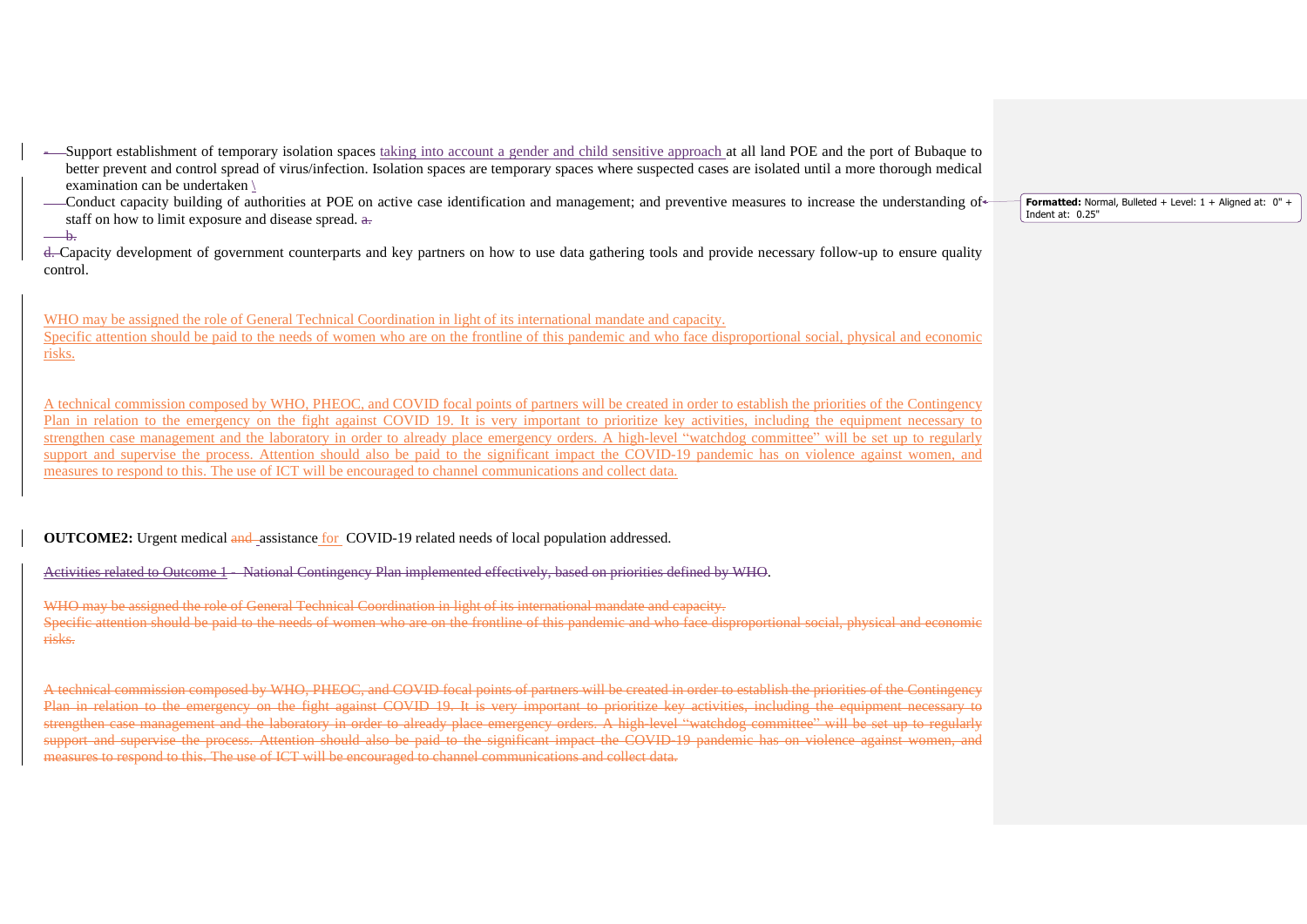**Output 2.1**: National authorities, and Civil Society Organizations (CSOs) are effectively sharing key messages related to COVID-19 among vulnerable populations.

Key activities:

- Awareness raising campaigns on COVID-19 risks prevention
- Develop information campaigns and materials on gender-based violence or domestic violence within COVID-19 safety measures and make it accessible to women (radios, social media, hotlines)
- Awareness raising campaign against social stigma due to the sickness
- Dissemination of information materials providing guidance and basic information about referral system for treatment, taking into account gender roles in caretaking when targeting groups
- Set up of surveillance tools with existing community-based networks, local governments, local medias, and other actors;

**Output 2.2**: Enhanced information of all the population, especially the most vulnerable on fundamental health human rights in the COVID 19 pandemic

### Key activities:

- Guidance and support for accessing testing services
- Supply of psychological support to population, taking into account the context of a rise in domestic abuse
- Protection measures for people against social stigma due to the sickness.
- Support to the dialogue between workers and employers to establish rules guaranteeing healthy work conditions and continuous monitoring of safe working conditions and health human rights .
- Provide rapid response to urgent medical or other COVID-related needs through Health and/or Social sector NGOs.

The foreseen activities are aligned with the National Contingency Plan and are complementary to the latter. All activities will be committed based on the contingency plan and after a prior review by the PHEOC, WHO and IOM.

# III. **What is the specific need/problem the intervention seeks to address?**

### *Summarize the problem. Apply [a gender lens](https://www.unwomen.org/en/news/stories/2020/3/news-checklist-for-covid-19-response-by-ded-regner) to the analysis and description of the problem. [1,500 word limit]*

Located in West Africa, Guinea-Bissau is one of the worlds' lowest ranking countries in the world in terms of poverty, governance and development; it ranks extremely poorly in the human development index: in 2019 Guinea-Bissau's HDI value for 2018 is 0.461— which puts the country in the low human development category—positioning it at 178 out of 189 countries. The country is also characterized by a very unstable political situation with poor infrastructures. The public health system of the country is extremely weak and fragmented. Access to healthcare is severely limited due to a lack of facilities, resources and qualified staff. Efforts to carry out core public health functions are constrained by political disruptions, loss of human resources, and lack of enough external aid. Many gaps in basic health services persist in addition to obstacles to access (cost, transport, knowledge). Due to barriers in access, most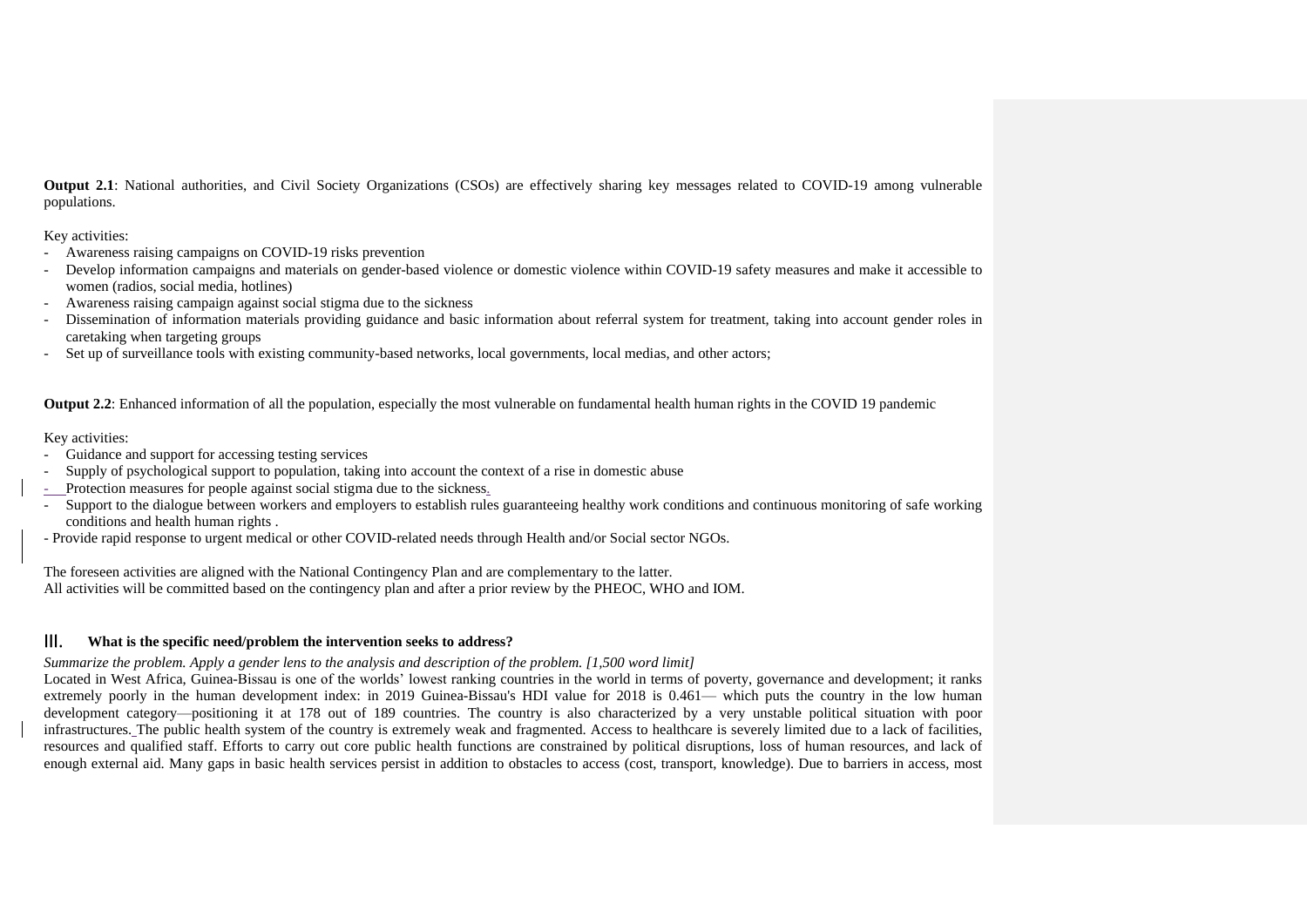wait many days until the condition is severe before seeking treatment in health centers or hospitals. Many seek traditional healers and remedies first. Finally, it is important to note that studies of health seeking behaviors in country show stark gender disparities in access to treatment. Guinea Bissau is particularly vulnerable to transmission of COVID-19 given the high levels of population movements (particularly with the onset of the cashew nut collection season) and the social and family structure of households, aggregating between 7 to 9 people in the same house weak health infrastructure, and health seeking behaviors. Urban areas are particularly vulnerable given high population density and crowded markets (most households rely on these markets for their daily meals). The epidemiological profile compounds these vulnerabilities. There is great potential for complications linked comorbidities for illnesses including malaria, HIV, and acute respiratory infections (ARIs). Gender inequalities are deeply rooted in the Bissau Guinean society and are now exacerbated by the pandemic. Women in situation of vulnerability due to limited access to formal jobs, information and health care are now suffering severe impact of the socio-economic slowdown. Additionally, socio-cultural norms place on women the burden of the care of children, elder and sick family members thus exposing them to extra working hours and to the pandemic itself. Gender based violence is also already widespread in the country and the current epidemic is exposing even further women to GBV while support services for victims of violence are very few and fragile in the country. Thus, gender and child sensitive approaches need to be put in place at every step during the planning and implementation of the COVID 19 response. Moreover, women are at the frontline of the COVID 19 response in Guinea Bissau as many of them are employed as nurses, doctors and para medical staff.

In line with the Contingency Plan COVID-19 of Guinea Bissau government, this funding request calls for a new action aimed at supporting the implementation of the National Contingency Plan. Guinea-Bissau has a profoundly weak health system that is further worsened by recurrent political crises. The country Contingency Plan elaborated by the Public Health Emergency Operations Centre (PHEOC) is aimed at strengthening preparedness, alertness and response capacities, with a budget of about US\$14 million. WHO, as the lead partner for the health sector, coordinates and harmonizes support at the partner level. Notwithstanding these efforts, the country is by no means ready to cope with the spread of the COVID-19 epidemic, neither in terms of prevention nor of adequate clinical care of the cases and yet fifty-two (52) cases have already been recorded to date. To depict the current alarming situation, in Guinea-Bissau, there are virtually no mechanical ventilators, there is limited testing capacity (less than 20500 test have been carried out so far), continuous supply of oxygen is not ensured and the main hospital in the country - Simaõ Mendes National Hospital - is in a dire state. Indeed, Guinea-Bissau is among the group of African countries least prepared to face COVID-19 according to the WHO Readiness status by country, thus calling for a rapid, substantial and effective response to prevent a health and humanitarian catastrophe. The enduring political crisis in the country, enhanced with the self-proclamation of Sissoko Embalo as President on 27 February and the appointment of a new government, has led to an even more difficult scenario. On  $2\frac{\pi}{4}$  March 2020, the Government of Guinea Bissau declared a state of emergency.

For confirmation of COVID-19 cases, the National Public Health Laboratory of Guinea Bissau can now provide those services. However, Institute Pasteur Dakar (IPD), WHO's referral laboratory is available for further support. Technical expertise for the diagnosis of COVID-19 is available at the National Laboratory of Guinea Bissau. WHO has been able to provide reagents and VTM swabs whilst West African Health Organisation (OOAS) provided a testing kit through Institute Pasteur Dakar. Standard SOPs are in place for the collection, packaging and transport of samples. The planning of training for laboratory technicians in the sentinel surveillance network and the reference hospital on sampling techniques is underway. However, especially in the event of a diffuse spread of the epidemic, the capacities of the national laboratory will be exceeded and the establishment of a network of public health laboratories at regional level is the best alternative for ensuring rapid confirmation of diseases with potential epidemic including COVID-19,with WHO's technical support. Focus is on decentralizing the laboratory capacities to the regional levels given the nature of COVID-19 that has resulted in a lockdown. As such, transporting specimens to **Formatted:** Font: Times New Roman, 12 pt

**Formatted:** Superscript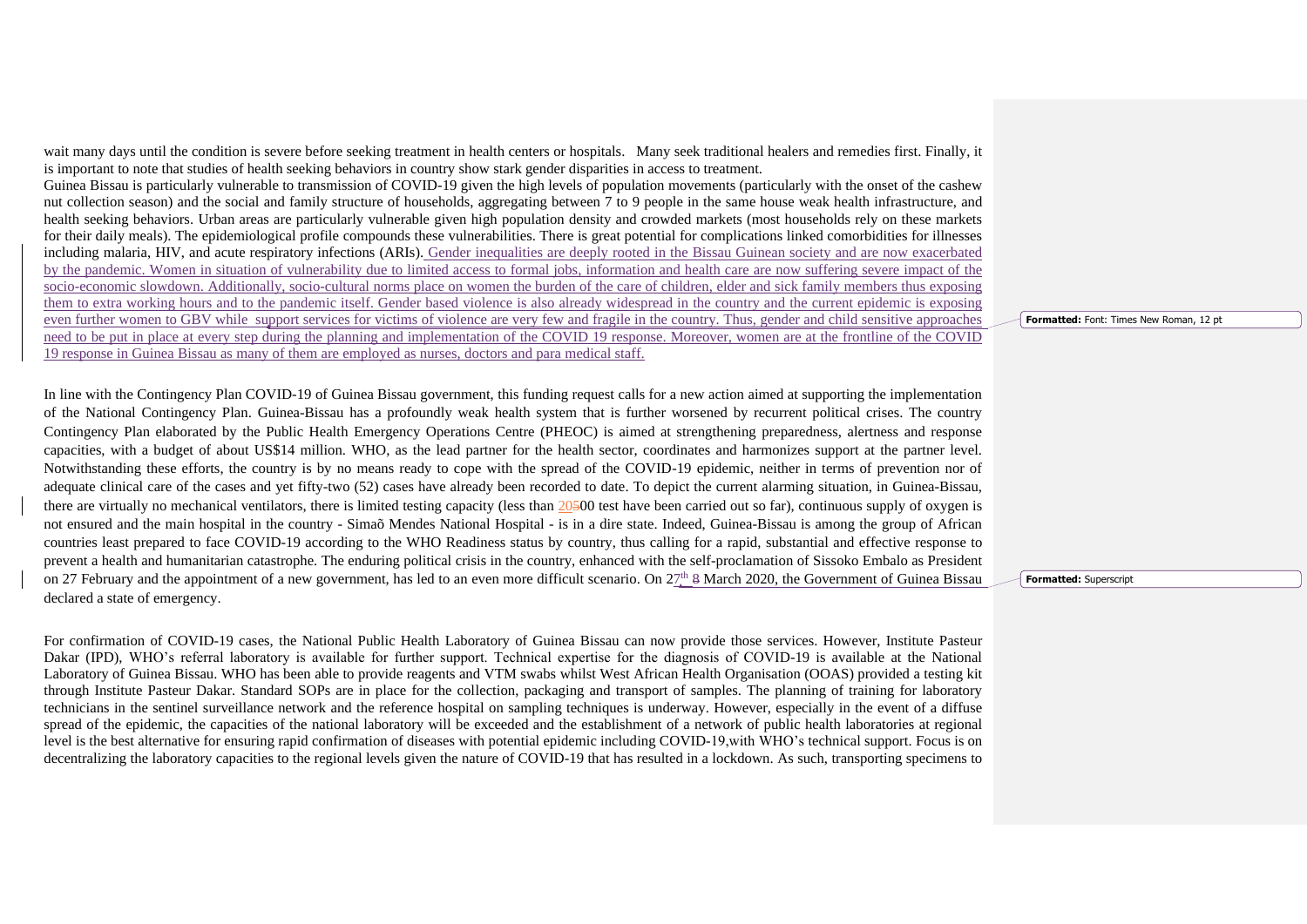the National Public Health Laboratory from the regions is not feasible in this context. Additionally, the already available 14 GeneXperts in the country need to be utilized for better and timely testing

With regards to patient care, the reference centre for the treatment of cases is already identified in Bissau but need an urgent rehabilitation to comply with the minimum requirement to the isolation of patient with respiratory disease. However, due to the evolving political crisis, nothing is done yet to do prepare the isolation/treatment services. At this stage we have to develop urgently a plan B. WHO provisional guidelines are shared. Inputs, drugs and Personal Protective Equipment (PPE) are positioned at the reference centre, including in the regional health clinics. Upgrading them and equipping them are major challenges. Health personnel have received basic technical guidance on IPC treatment and precautions. Formal training is ongoing for case management and IPC. In the event of a widespread spread of the epidemic, human resources will not be enough to provide care for the sick at hospital and community levels

### **Risks and Assumptions**

| <b>Risks</b>                                                                                                                                         | <b>Risk level</b> | <b>Mitigating measures</b>                                                                                                                                                                                                                                                                                                                   |
|------------------------------------------------------------------------------------------------------------------------------------------------------|-------------------|----------------------------------------------------------------------------------------------------------------------------------------------------------------------------------------------------------------------------------------------------------------------------------------------------------------------------------------------|
|                                                                                                                                                      | (H/M/L)           |                                                                                                                                                                                                                                                                                                                                              |
| Political instability and non-recognition of the "de facto"<br>government will delay supplies provision and implementation<br>of preventive measures | High              | Strengthen capacity of technical level partners at local regional and<br>$\bullet$<br>national level<br>Strengthen collaboration with P5<br>$\bullet$<br>Work with NGOs and women's organisations to complement the national<br>$\bullet$<br>strategy                                                                                        |
| Social unrest due to food shortage and difficulties to carry out<br>productive activities                                                            | High              | Provide measures for vulnerable population (food provision,<br>$\bullet$<br>unconditional cash transfer to individuals) to most affected population<br>Target male and female dominated sectors and include informal sector<br>$\bullet$<br>and other precarious forms of employment, through employment and<br>income supporting activities |
| The huge pressure in the international market will create<br>difficulties in acquiring equipment, drugs, etc.                                        | High              | Use the supply systems of the United Nations System or specialized<br>$\bullet$<br>organizations<br>Mobilize all channels, including faith-based institutions, and MS<br>$\bullet$<br>governments.<br>Provide as much as possible locally made materials (masks, protective<br>$\bullet$<br>clothes, bleach, soap, etc.)                     |
| COVID-19 is perceived as a "white people problem" and<br>social distancing is not seen as an effective measure                                       | Medium            | Awareness raising, information campaign, dissemination of findings,<br>٠<br>especially making use of women's networks                                                                                                                                                                                                                        |
| Misleading conducts within health structures                                                                                                         | Medium            | Control measures (traceability of medical supply), inspections, sanctions,<br>$\bullet$<br>training                                                                                                                                                                                                                                          |
| The COVID-19 response will divert resources away from                                                                                                | High              | Ensure continuity of the general health system through dialogue and<br>$\bullet$                                                                                                                                                                                                                                                             |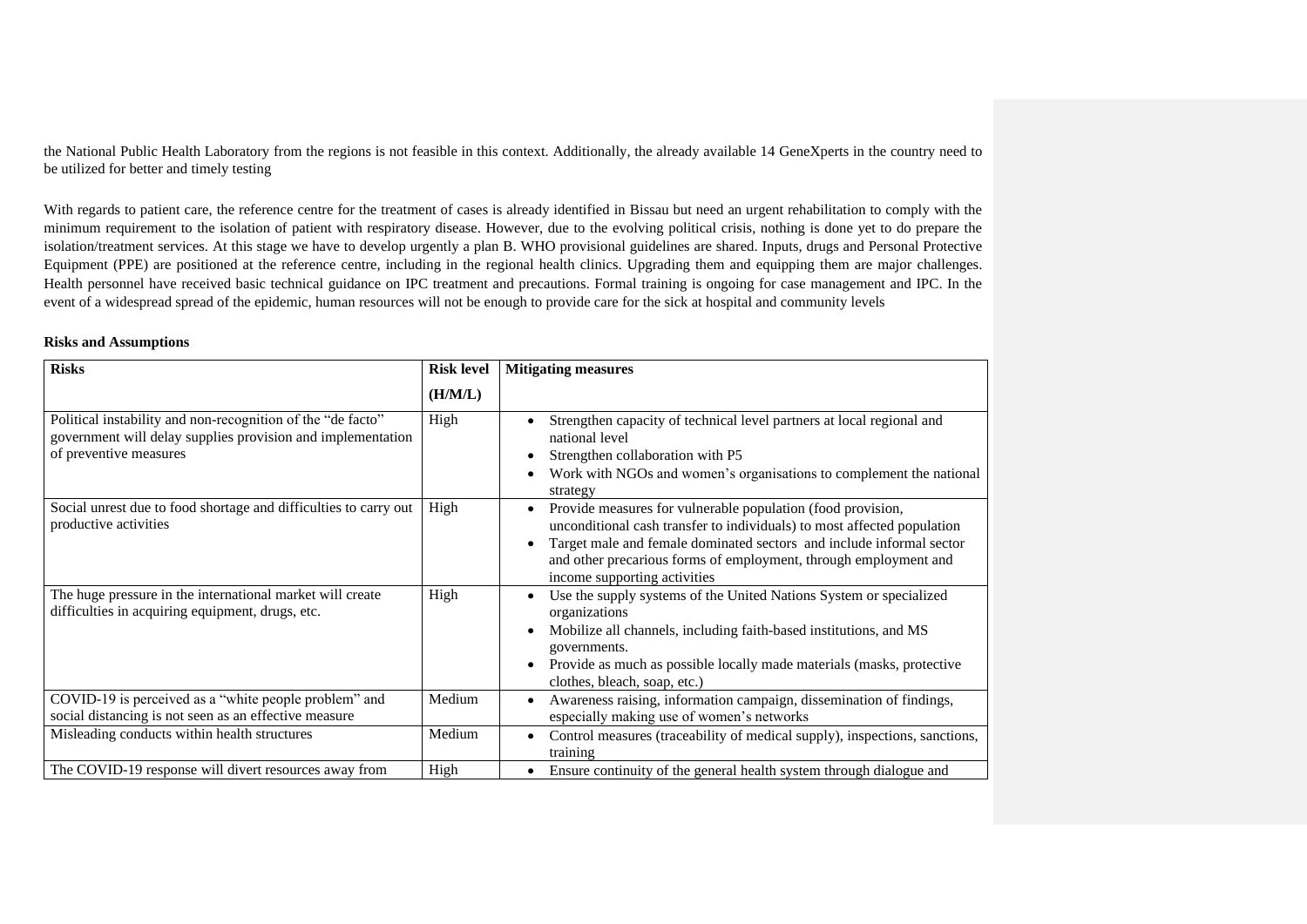| health services, including disease management, strengthen<br>fever diagnostic and case management                                                                                         |      | experience sharing in various fora.<br>• Contribute to pool additional covid-19 resources to limit the pressure on<br>already limited resources                                                                                                                    |
|-------------------------------------------------------------------------------------------------------------------------------------------------------------------------------------------|------|--------------------------------------------------------------------------------------------------------------------------------------------------------------------------------------------------------------------------------------------------------------------|
| The COVID-19 response will divert resources away from<br>health services essential to women, such as maternal and<br>reproductive health services and services for victims of<br>violence | High | Ensure continued access to sexual and reproductive health services and<br>maternal care through advocacy and innovative approaches<br>Sensitise health workers to the rise in victims of domestic abuse and the<br>need to properly treat them during the pandemic |
| <b>Assumptions</b>                                                                                                                                                                        |      |                                                                                                                                                                                                                                                                    |
|                                                                                                                                                                                           |      | The "de facto" government will effectively finance its National Contingency Plan thanks to the support channelled through the WHO, and will be willing to                                                                                                          |
|                                                                                                                                                                                           |      | implement it during the crisis. Good coordination among all stakeholders and a strong control on operations to avoid corruption and misleading conducts in                                                                                                         |
| implementing the Contingency Plan.                                                                                                                                                        |      |                                                                                                                                                                                                                                                                    |

## IV. **How does this collaborative programme solve the challenge? Please describe your theory of change.**

*Describe programme approaches, methods, and theory of change, and explain why they are the appropriate response to the problem. State results and interim solution(s)* you are proposing. Please highlight how the solution(s) is data driven; if it employs any innovative approaches; if it applies a human rights-based *[approach](https://www.ohchr.org/EN/NewsEvents/Pages/COVID19Guidance.aspx)<sup>3</sup> and how is it based on the principle of "build back better". [1,500 word limit]*

In coordination and partnership with relevant actors at global, regional and national levels, WHO and IOM are playing a key role in supporting to contribute to the overall objective of the improving capacity for the national and regional response to the COVID-19 pandemic in collaboration with the Ministry of Health. The current intervention will enhance WHO's and IOM's capacities to lead a response that is culturally appropriate, integrates a gender analysis, and is responsive to evolving needs. This will consolidate the existing efforts to meet the objectives of the Global Health Security Agenda (5GHSA) and address the COVID-19 emergency including: creating essential protocols in collaboration with the MoH, providing trainings to key actors (rapid response teams, community leaders, medical staff and NGO partners), assuring PoEs and other key locations are adequately equipped also taking into account gender sensitivity, and developing local capacity.

In order to respond to this pandemic, the COVID-19 Global Strategic Preparedness and Response Plan<sup>4</sup> has emphasized the importance of agencies of the United Nations to urgently contribute to preparedness and response efforts. In Guinea Bissau, IOM is uniquely positioned to play a critical role in leading the response to this global pandemic in collaboration with partners given the agencies' previous experience leading public health preparedness and expertise.

The current intervention aims to contribute to the overall objective of the COVID-19 Global Preparedness and Response Plan to control further transmission

<sup>&</sup>lt;sup>3</sup> Please refer to OHCHR COVID19 Guidance

<sup>&</sup>lt;sup>4</sup> <https://www.who.int/publications-detail/strategic-preparedness-and-response-plan-for-the-new-coronavirus>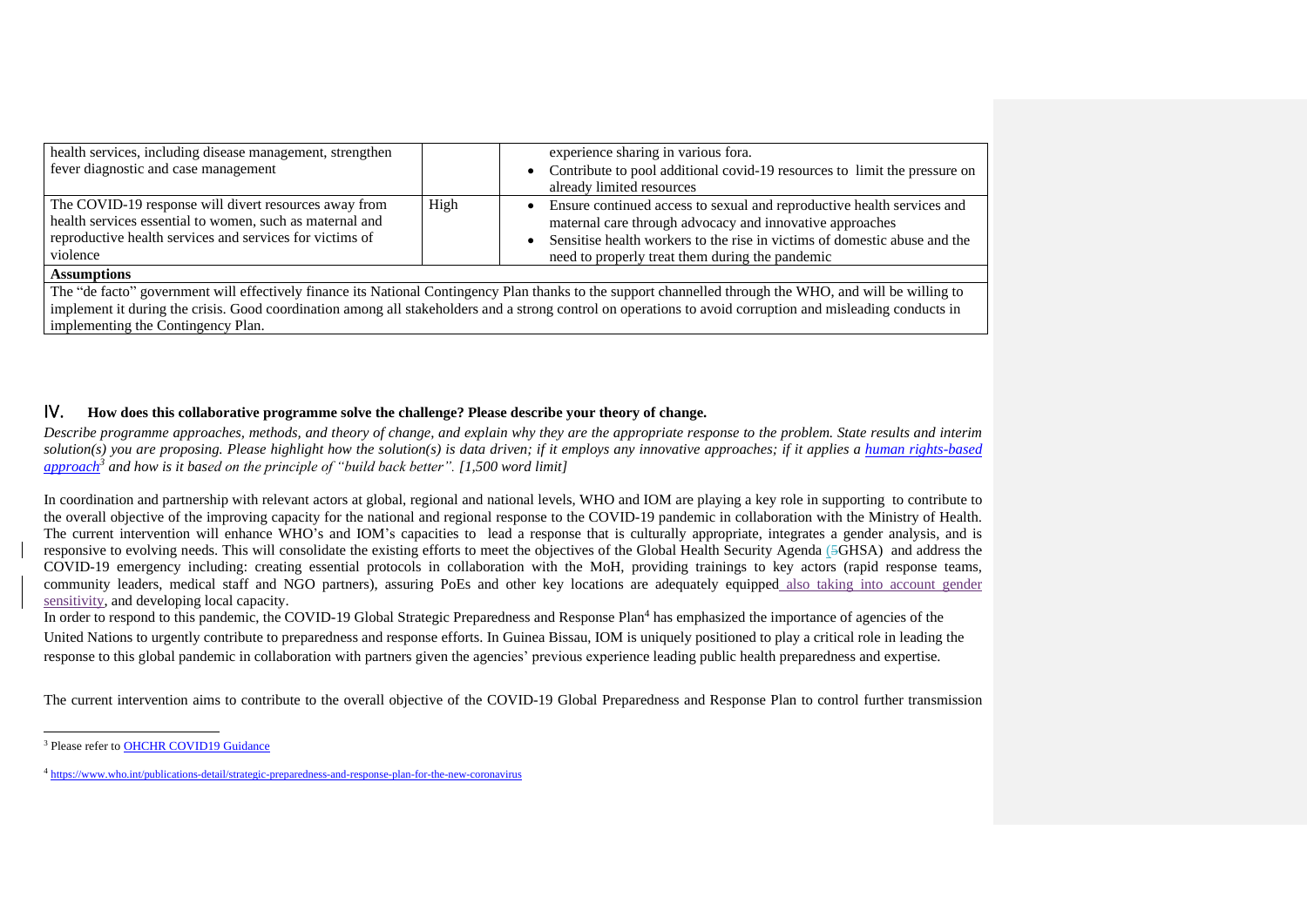and mitigate the overall impact of the outbreak, with particular attention to vulnerable groups.

All preparedness and prevention activities will promote an inclusive approach to involve communities with a particular attention in integrating the gender dimension in the response and take into consideration dynamics related to migration and displacement. There is a need to improve prevention, detection, and response efforts in Guinea-Bissau borders, especially strengthening disease surveillance systems and public health security measures at the points of entry, ensuring that gender sensitive information and isolation areas are available. This project will improve national capacity to respond to the pandemic, rapidly detect and transparently report potential cases, and employ an effective response strategy to limit the spread of virus, mitigate human suffering, and reduce the loss of human life efficiently responding to the current active cases with proper healthcare, targeting the strengthening of hHealth surveillance, alert, case management and referral mechanisms. The project will also address with awareness raising and with specific response cases of GBV that may occur during the pandemic.

The project has the overall objective to contribute to strengthen the MoH capacities to effectively respond to Public health emergencies with a gender coherent approach and mitigate the overall impact of epidemic outbreaks, with particular attention to vulnerable groups and gender equality.

Multisectoral coordination mechanisms exist at central level with a PHEOC active at the national level in Bissau. All the other eight regions in the country having regional EOCs as well. EOC-led meetings at the national level are being held weekly. An inter-ministerial COVID-19 taskforce was created in February 2020 under the leadership of the "de facto" Prime Minister<sup>5</sup>.

The national COVID-19 contingency plan has been developed to serve as a guide for building the preparedness capacities necessary for resource mobilization and for implementing the various response interventions in the event of imported disease in Guinea Bissau. WHO, as the lead partner for the health sector, coordinates and harmonizes support at the partner level. Despite this coordination mechanism put in place, the functionality of the PHEOC at the central level is not yet optimal due to a lack of insufficient equipment and materials. Capacity building of staff members of the coordination unit and extension of the system to the operational level (regional) is more than necessary for better coordination. This will also be crucial to contribute to establishing an evidence-based strategy able to adapt covid-19 action to potentially evolving needs and increase our mitigation capacity to reduce risks and non-desired effects.

In the WHO response to the crisis, synergies are sought between this programme and OIM, who are working in alignment with WHO on strengthening surveillance systems at points of entry and addressing the needs of migrants in the country.

# V. **Documentation**

*Attach/provide hyperlinks to documents/analysis prepared at the UNCT level with government counterparts to assess the potential cumulative impacts of COVID-19. Please indicate if the UNCT has completed and posted the National Plan for Combating COVID-19 on the WHO partner portal. [1,500 word limit]* The UNCT Has completed and posted the UNCT contingency plan for COVID-19 at shown in the attached hyperlink . [file:///D:\Old%20laptop\coronavirus\Plan%20de%20Contingence%20COVID%2019\\_SNU\\_GNB\\_18h00%20\(200309\)\\_wfp.docx](../../../../../../../../../../../../../AppData/AppData/Local/Microsoft/Windows/INetCache/mupandarem/Old%20laptop/coronavirus/Plan%20de%20Contingence%20COVID%2019_SNU_GNB_18h00%20(200309)_wfp.docx)

Following the assessment of the country's preparedness capacities, a certain number of gaps were highlighted according to the strategic axes. Mobilization of resources for the implementation of the contingency plan would meet the urgent needs below: - re-activation of the regional PHEOCs (this has since been addressed by WHO)

<sup>5</sup> P5 members agreed not to have contacts with the authorities of neither government and authorised WHO to formally take contact with the government at political level to obtain the mandate, a sine qua non condition for the EU and other parties to contribute with funds, which cannot be directed to the authorities.

**Formatted:** Font:

**Field Code Changed**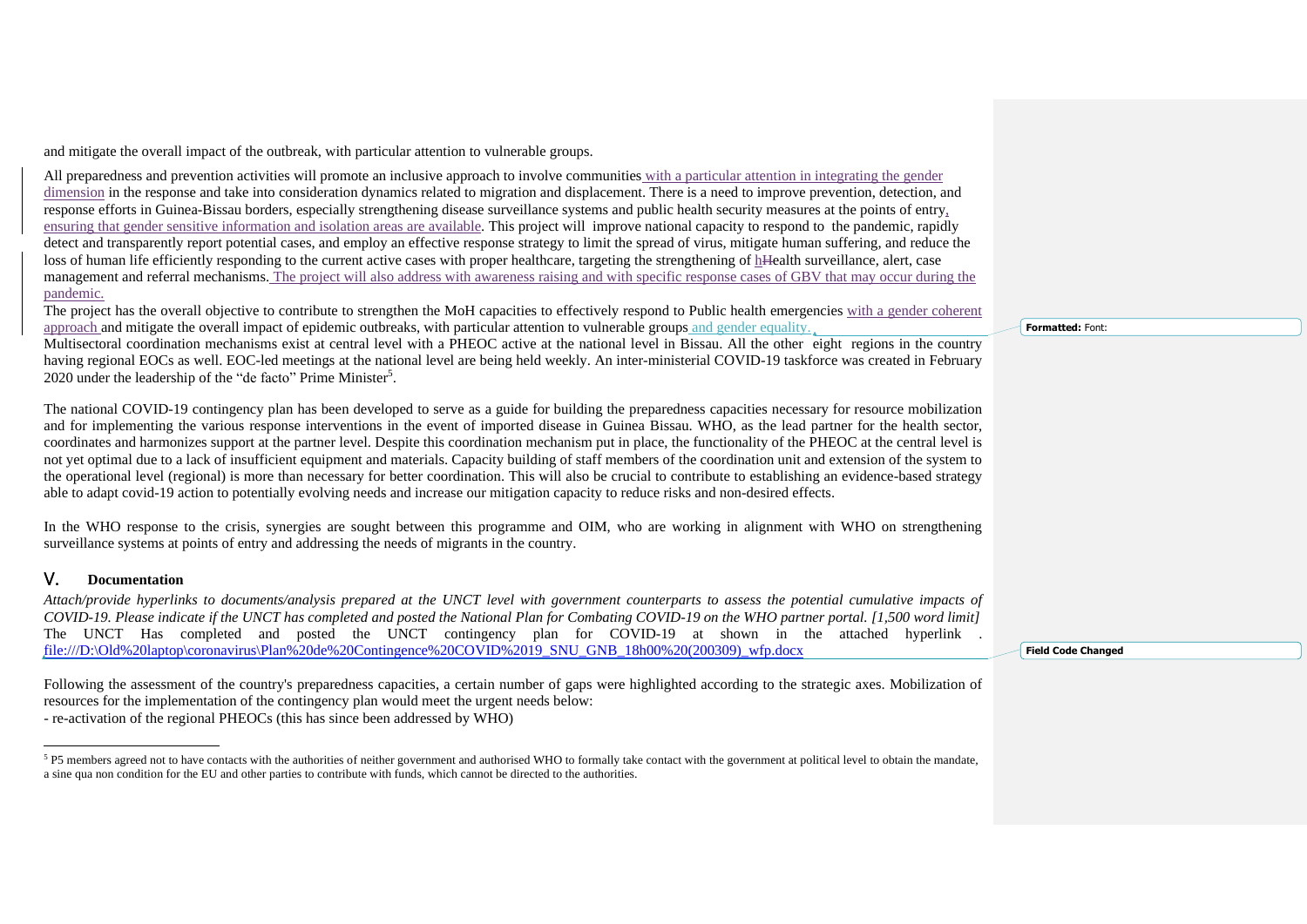- Training and equipping of Rapid Response Teams
- Capacity building essential for bringing entry points up to standard
- Effective implementation of IDSR and nationwide electronic surveillance
- Establishment of the logistics necessary for quarantine
- Raising the technical base of the reference hospital (resuscitation equipment)
- Strengthening of the routing of samples from clinics to the national laboratory
- Capacity building in human resources with technical assistance from WHO and IOM

### VI. **Target population**

*Describe and estimate the direct users of the solution and potential impact on beneficiaries. Be explicit on who has established the need (plans, national authorities, civil society, UN own analysis, or citizens). [1,500 word limit]*

Guinea Bissau is particularly vulnerable to transmission of COVID-19 given the high levels of population movements (particularly with the onset of the cashew nut collection season) and the social and family structure of households, aggregating between 7 to 9 people in the same house weak health infrastructure, and health seeking behaviors. The target project beneficiaries will thus be the population currently affected by COVID 19 and the population most susceptible to the epidemic and to socio-economic vulnerabilities. The COVID-19 pandemic is having an impact that reaches beyond health outcomes for the population. Households in situation of vulnerabilities are already highly at risk to contracting COVID-19, due to the number of people per household, poor health and nutrition status, making social distancing and quarantine challenging. Certain marginalized groups such as irregular migrants or migrants' returnees in situations of vulnerabilities are also at particular risk during the pandemic. Most of them relying on the informal economy that is now hindered by the current restrictions due to the state of emergency. Furthermore many foreign nationals are more likely to be in overcrowded households or employed in short-term, or precarious work with limited provision for sick leave, including the gig economy jobs, though formal data is patchy. <sup>6</sup> Other migrants, in both regular and irregular status, may have limited access to public health services, or fear accessing such services due to possible stigmatization. A particular attention will be given to a gender analysis while assessing vulnerabilities and key beneficiaries of the action will be women in vulnerable situation, victims of GBV and vulnerable children especially the one victims or potential victims of trafficking living in Koranic schools (assessment done by AMIC NGO).

Healthcare workers, border officers and officials of PoEs are other key target group. Gender sensitivity will be applied at all steps in working with this specific target group. Human resources for health are of particular concern given that they are the frontline responders in this whole COVID-19 response. Protection of health personnel, women and men is of paramount importance in this emergency particularly for Guinea Bissau given the limited human resource capacities and closing of points of entry making it challenging to bring in international expertise to support the country. As such, infection prevention and control is prioritized using gender lens. Additionally, equipping of the isolation/ quarantine taking into account ender and child sensitivity and the treatment centres which have now been identified as three in Bissau (Simao Mendes National Hospital, Cumura Hospital and Bor Hospital) and one in each region is an urgent need given the continued increase in local transmission in the country. As such, all confirmed COVID-19 cases are among the targeted population of this project. This is necessitated by the fact that Guinea Bissau has continued to see an increase in local transmission of confirmed COVID-19 cases mainly due to the fact that confirmed cases continue to live with their families in the communities. There are now 509 confirmed cases in Guinea Bissau with only 15 hospitalised, as

<sup>6</sup> Meghan Benton and Liam Patuzzi, Zipline or trap? How the gig economy may affect immigrant integration, IOM Migration Data Portal, 18 March 2019, https://migrationdataportal.org/blog/zipline-trap-gigeconomy-integration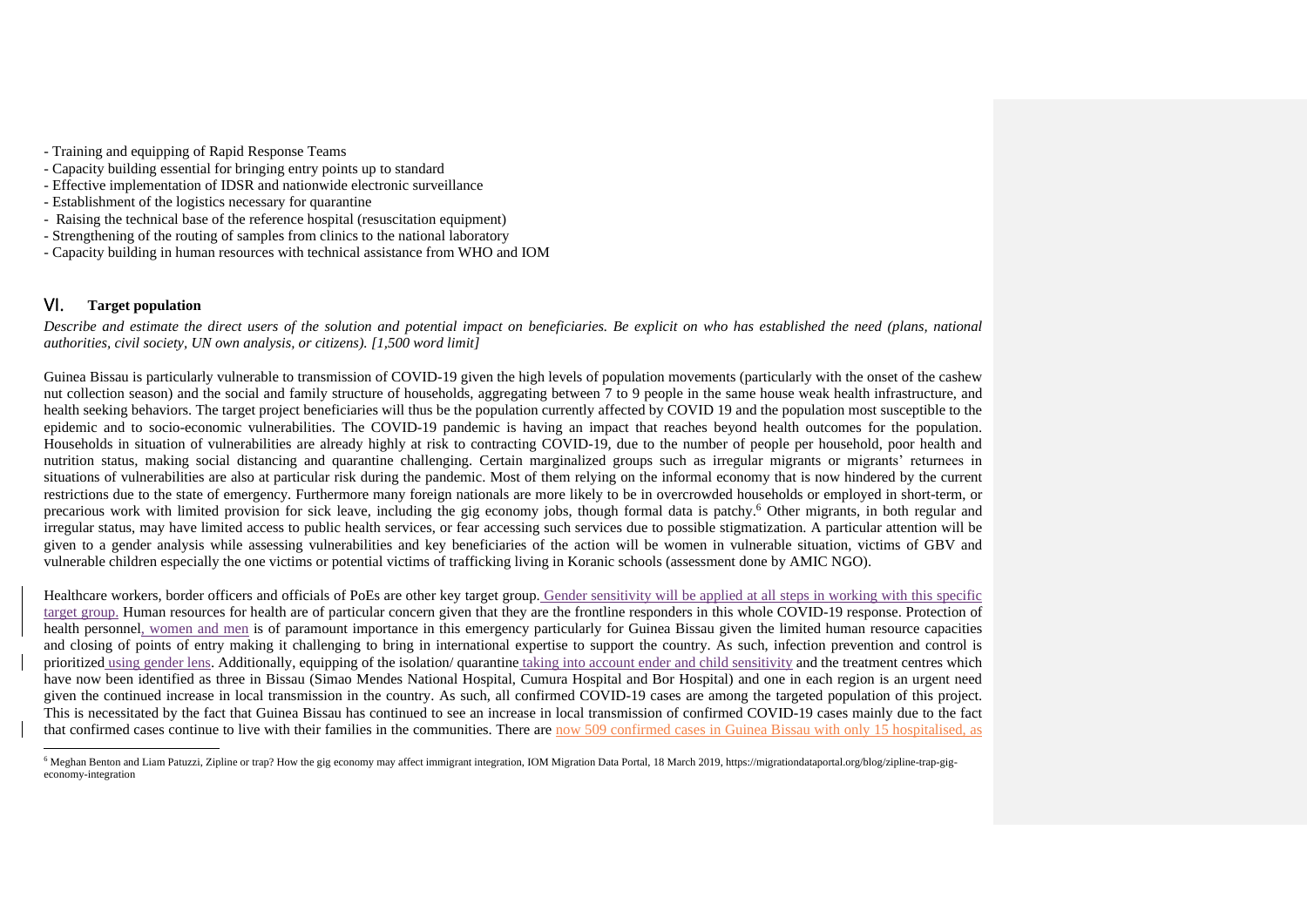shown in the figure below: 3 hospitalised confirmed COVID-19 cases so far whilst the rest, 49 continue to pose a risk to the health of others in the communities. The Figure below shows the increase of confirmed COVID-19 cases in Guinea Bissau:

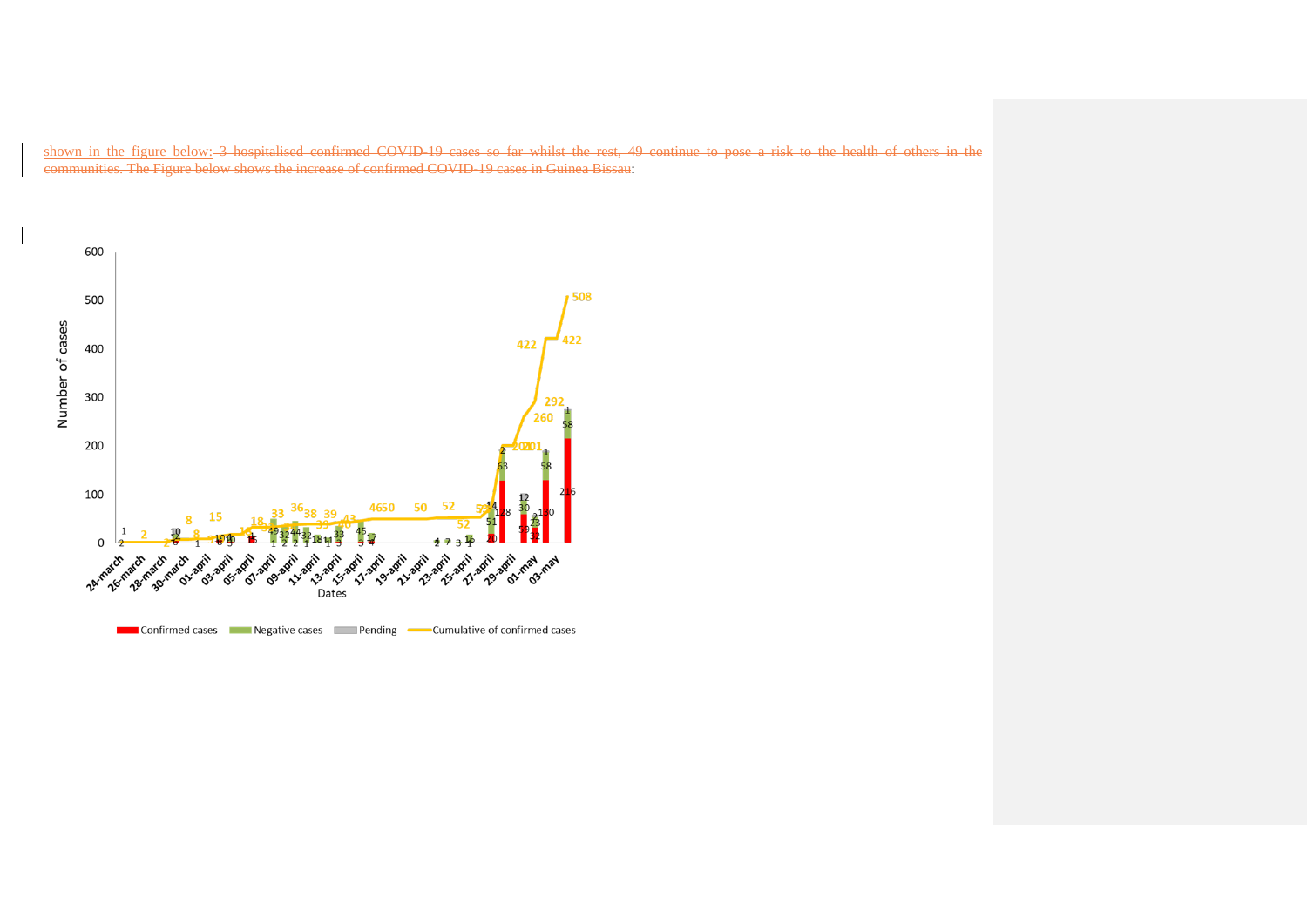All healthcare workers in the Intensive Care Unit (ICU) are now all infected with COVID-19 leaving the case management pillar with very limited technical experts.

#### **Formatted:** Font: Not Italic

### VII. **Who will deliver this solution?**

*List what Recipient UN Organizations (RUNOs) and partners will implement this project and describe their capacities to do so. Include expertise, staff deployed, as well as oversight mechanisms that determine the monitoring and evaluation (M&E) arrangements and responsibilities. Use hyperlinks to relevant sites and the current portfolios of RUNOs so the text is short and to the point. [1,500 word limit]*

WHO is a specialized agency of the United Nations for health-related issues and has been in operation in Guinea Bissau since 1974. WHO continues to the public health leader in the country and has technical staff (epidemiologists, clinicians, infection prevention and control experts, risk communication experts, laboratory experts, coordination experts) who will spearhead the project totaling to 23 staff members and consultants. The Organization also have robust oversight mechanisms that make it possible for monitoring and evaluation to be conducted speedily as when needed through a e-platform in which the donors can have access to which is called the Global Service Management (GSM) system that has been applauded by various donors with which the Organization has been and continues to partner with. The Organization partners strongly with the Ministry of Health and the National Public Health Institute in the country given that the country is a member state of the WHO.

In Guinea Bissau, the IOM is uniquely positioned to play a critical role to support the response to this global pandemic in collaboration with partners given the agencies' previous experience leading public health preparedness and response.

In 2015, IOM implemented U.S Centers for Disease Control and Prevention (CDC) funded project aimed at building the capacities of six West African states, including Guinea Bissau, to better prevent, detect and respond to disease outbreaks and other health threats. In the framework of this project, IOM Guinea Bissau supported the preparedness effort for the Ebola crisis , working closely with relevant national counterparts at various levels. IOM supported enhanced coordination (the emergency response inter-agency committee) and enhanced capacities of border agents and community health workers on preparedness and surveillance of epidemic diseases. The Institute of National Public Health (INASA) was also supported in terms of data collection and potential epidemic diseases control at PoE. Although all neighbouring countries were impacted by the epidemic, there were no cases reported in Guinea Bissau—in part thanks to this collaborative effort.

Currently, IOM remains a crucial partner of the Ministry of Health and key partners through prior experience working with mobile populations along the border and throughout the country. IOM was the first partner to work with POEs to improve IHR capacity, developing SOPs and training staff at land POEs and the international airport in Bissau in order to improve detection, notification and management of ill passengers at the POE. Currently, IOM is implementing a project that focuses on "Expanding efforts in Guinea Bissau to Protect and Improve Public Health in Response to the Global Health Security Agenda" playing a key role in developing data collection tools, enhanced capacities of key national actors at PoE and central level to respond to the global COVID-19 pandemic.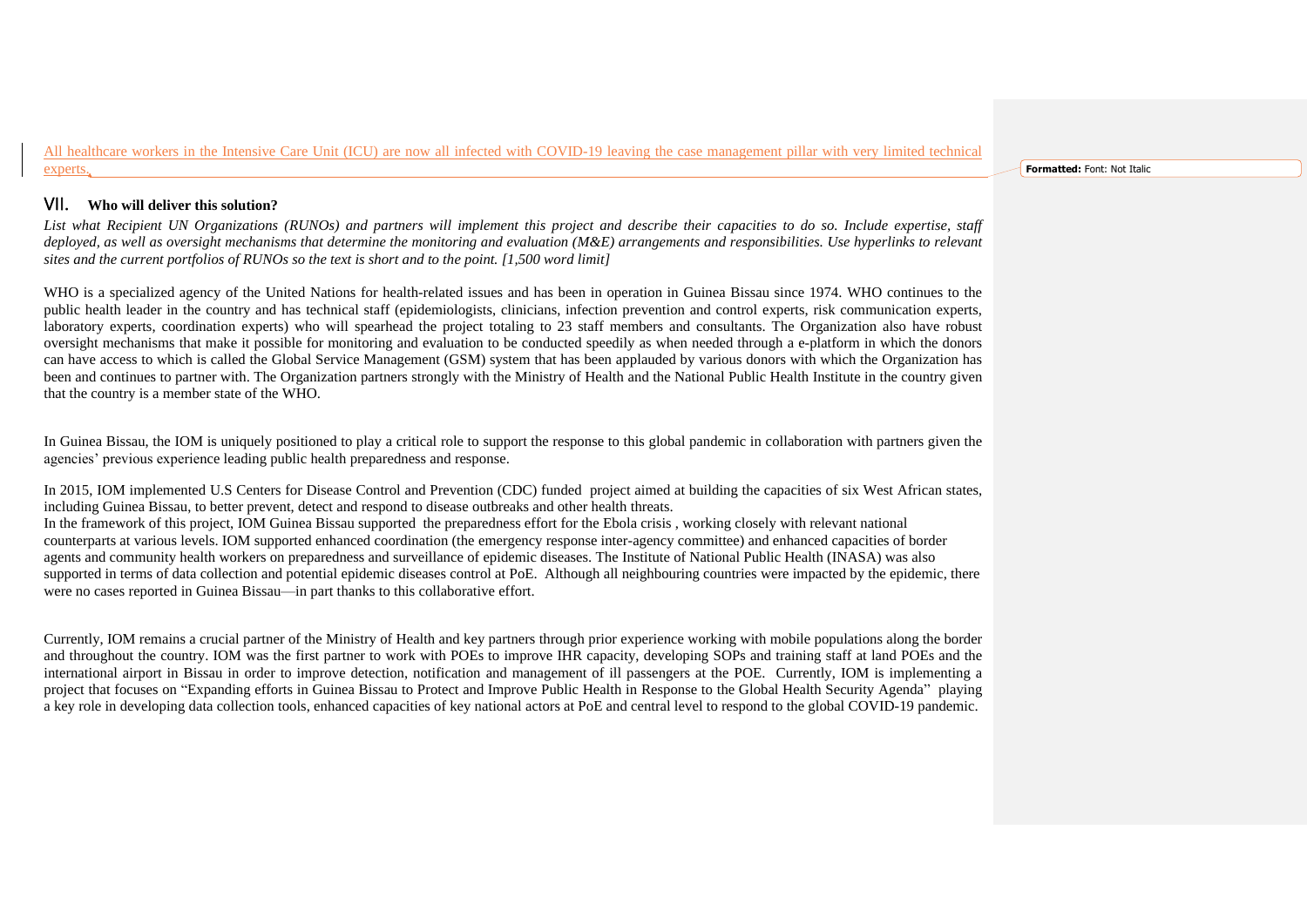# **Cover Page**

| <b>Contacts</b>          | <b>Resident Coordinator or Focal Point in his/her Office</b>                                                                    |                            |
|--------------------------|---------------------------------------------------------------------------------------------------------------------------------|----------------------------|
|                          | Name: Dr Mamadou Diallo                                                                                                         | Formatted: Portuguese (Por |
|                          | Email: diallo76@un.org                                                                                                          |                            |
|                          | Position: Deputy Special Representative of the UN Secretary General. United Nations Resident Coordinator - DSRSG/RC             |                            |
|                          | <b>Other Email:</b>                                                                                                             |                            |
|                          | <b>Telephone:</b>                                                                                                               |                            |
|                          | Skype:                                                                                                                          |                            |
| <b>Description</b>       | [400 characters limit]                                                                                                          |                            |
|                          | Guinea-Bissau is one of the worlds' lowest ranking countries in the world in terms of poverty, governance and development;      |                            |
|                          | it ranks extremely poorly in the human development index: in 2019 Guinea-Bissau's HDI value for 2018 is 0.461— which            |                            |
|                          | puts the country in the low human development category—positioning it at 178 out of 189 countries. The country is also          |                            |
|                          | characterized by a very unstable political situation with poor infrastructures. The public health system of the country is      |                            |
|                          | extremely weak and fragmented. Access to healthcare is severely limited due to a lack of facilities, resources and qualified    |                            |
|                          | staff. Efforts to carry out core public health functions are constrained by political disruptions, loss of human resources, and |                            |
|                          | lack of enough external aid. Many gaps in basic health services persist in addition to obstacles to access (cost, transport,    |                            |
|                          | knowledge). Due to barriers in access, most wait many days until the condition is severe before seeking treatment in health     |                            |
|                          | centers or hospitals. Finally, it is important to note that studies of health seeking behaviors in country show stark gender    |                            |
|                          | disparities in access to treatment.                                                                                             |                            |
|                          | Guinea Bissau is particularly vulnerable to transmission of COVID-19 given the high levels of population movements              |                            |
|                          | (particularly with the onset of the cashew nut collection season) and the social and family structure of households,            |                            |
|                          | aggregating between 7 to 9 people in the same house weak health infrastructure, and health seeking behaviors. Urban areas       |                            |
|                          | are particularly vulnerable given high population density and crowded markets (most households rely on these markets for        |                            |
|                          | their daily meals). The epidemiological profile compounds these vulnerabilities. There is great potential for complications     |                            |
|                          | linked comorbidities for illnesses including malaria, HIV, and acute respiratory infections (ARIs). Gender inequalities are     |                            |
|                          | deeply rooted in the Bissau Guinean society and are now exacerbated by the pandemic. The current initiative aims to             |                            |
|                          | contribute to the overall objective of the National COVID-19 contingency Plan to control further transmission and mitigate      |                            |
|                          | the overall impact of the outbreak, with particular attention to vulnerable groups including migrants, children and women in    |                            |
|                          | a situation of vulnerability. An inclusive, gender and child sensitive approach will be promoted supporting national            |                            |
|                          | authorities and involving communities in the prevention and response and taking into consideration dynamics related to          |                            |
|                          | population mobility.                                                                                                            |                            |
|                          |                                                                                                                                 |                            |
|                          |                                                                                                                                 |                            |
| <b>Universal Markers</b> | Gender Marker: (bold the selected; pls select one only)                                                                         |                            |
|                          |                                                                                                                                 |                            |

**Formal**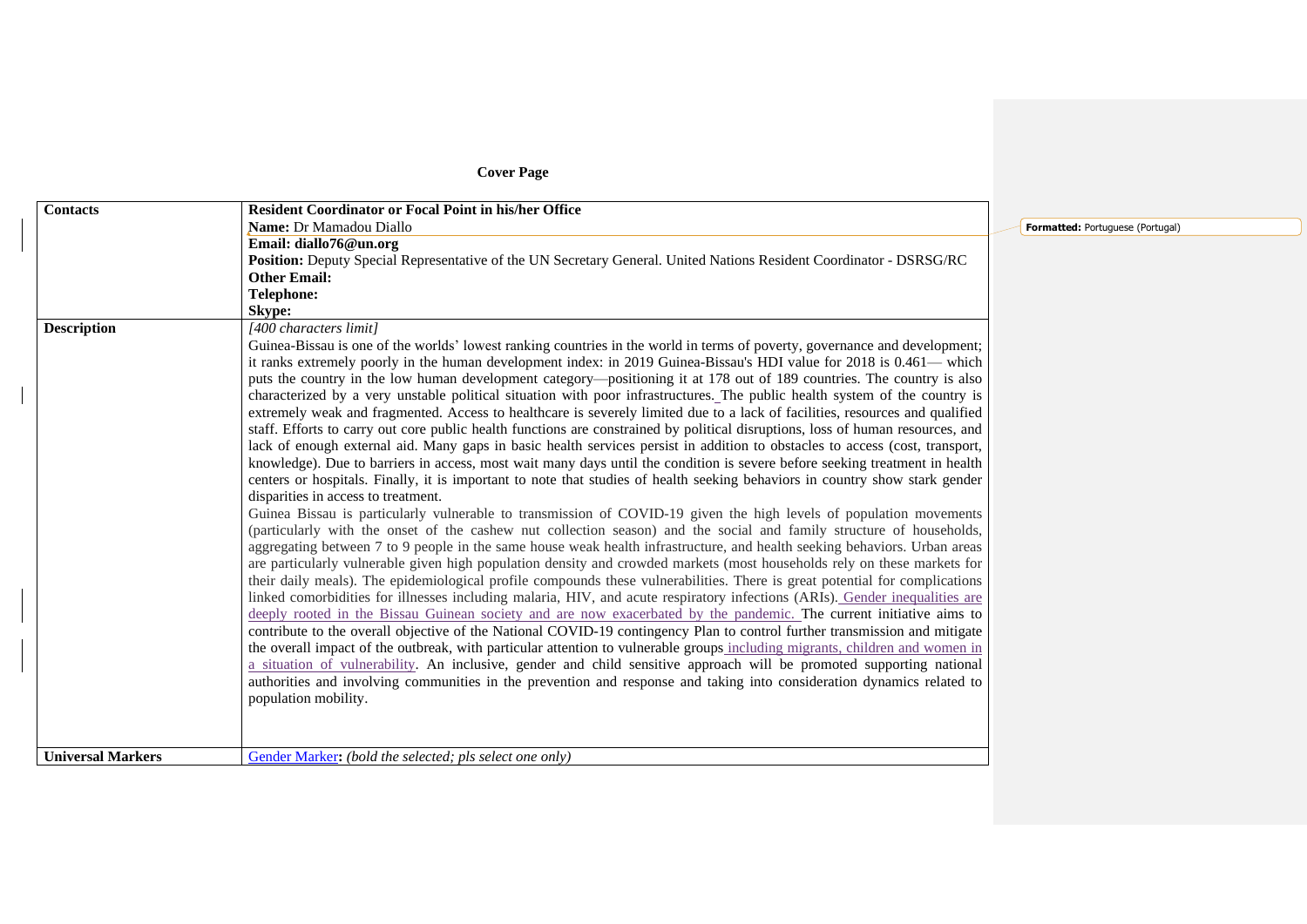|                                   | a) Have gender equality and/or the empowerment of women and girls as the primary or principal objective.<br>b) Make a significant contribution to gender equality and/or the empowerment of women and girls;<br>c) Make a limited contribution or no contribution to gender equality and/or the empowerment of women and girls. |                           |                                                                             |
|-----------------------------------|---------------------------------------------------------------------------------------------------------------------------------------------------------------------------------------------------------------------------------------------------------------------------------------------------------------------------------|---------------------------|-----------------------------------------------------------------------------|
|                                   | Human Rights Based Approach to COVID19 Response (bold the selected): Yes/No<br>Considered OHCHR guidance in proposal development <i>UN</i> OHCHR COVID19 Guidance                                                                                                                                                               | <b>Field Code Changed</b> |                                                                             |
| <b>Fund Specific Markers</b>      | Fund Windows (bold the selected; pls select one only)<br>Window 1: Enable Governments and Communities to Tackle the Emergency<br>Window 2: Reduce Social Impact and Promote Economic Response                                                                                                                                   |                           |                                                                             |
| <b>Geographical Scope</b>         | Regions: All the 8 regions in the country and the Autonomous Sector of Bissau<br><b>Country: Guinea Bissau</b>                                                                                                                                                                                                                  |                           |                                                                             |
| <b>Recipient UN Organizations</b> | <b>WHO</b><br>Dr. Jean Marie KIPELA, WHO Representative, Guinea Bissau<br>Email: kipelam@who.int<br>Marjorie MUPANDARE, Emergencies Technical Officer. Email: mupandarem@who.int                                                                                                                                                |                           |                                                                             |
|                                   | <b>IOM</b><br>Laura Amadori Head of Office IOM Guinea Bissau<br>email lamadori@iom.int                                                                                                                                                                                                                                          |                           |                                                                             |
|                                   | Sophie Nonnenmacher Regional Director a.i. West and Central Africa email snonnenmache@iom.int<br>Riccardo Barbieri Senior Resource Manager Officer West and Central Africa email rbarbieri@iom.int                                                                                                                              |                           | Formatted: Portuguese (Portugal)                                            |
|                                   | Celso Lopes Administrative Assistant IOM Guinea Bissau clopes@iom.int                                                                                                                                                                                                                                                           |                           | Formatted: Portuguese (Portugal)<br><b>Formatted: Portuguese (Portugal)</b> |

**Field Code Changed**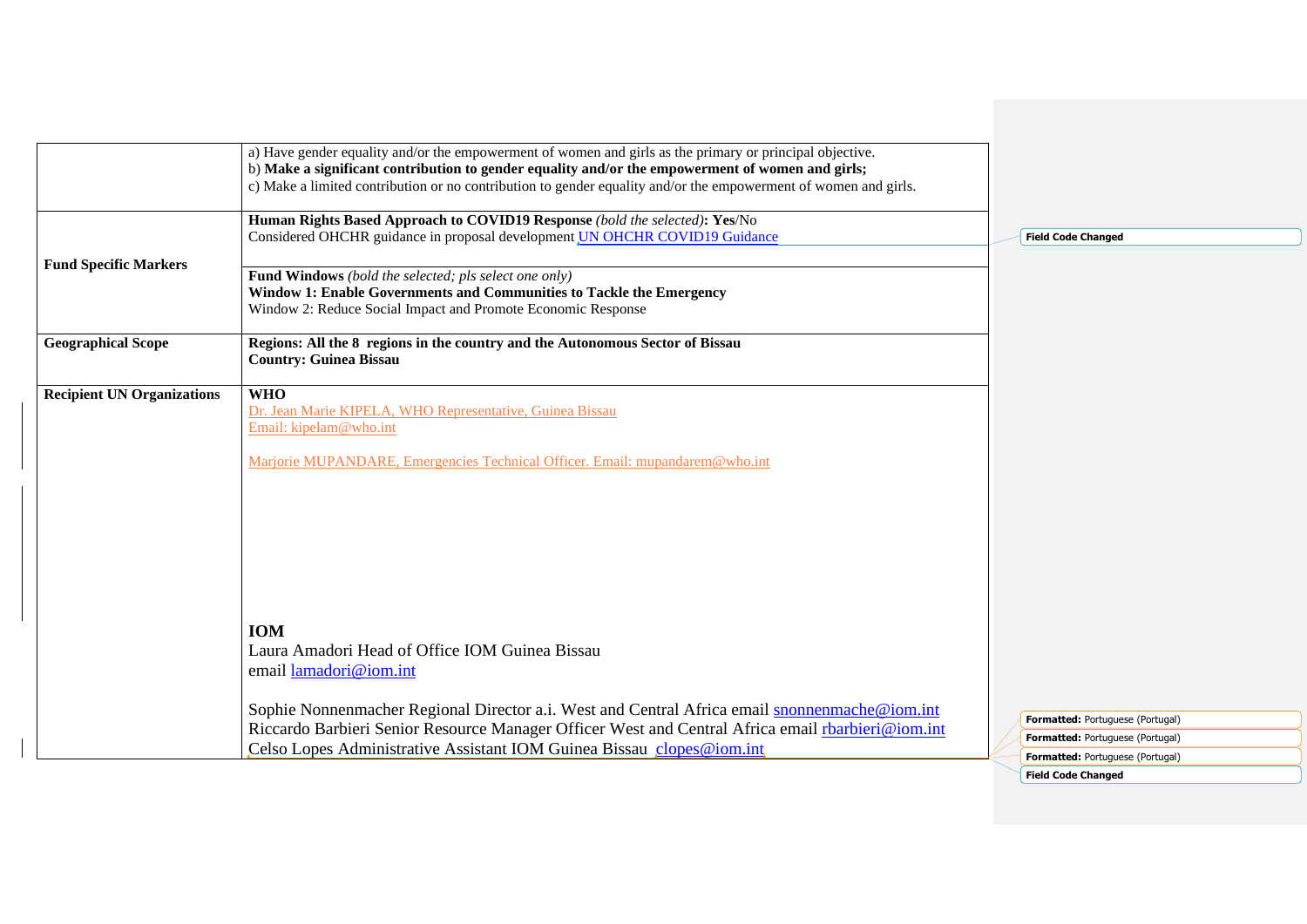| <b>Implementing Partners</b>      | <b>VIDA, NADEL and ADPP</b>     |               |           |                 |  |
|-----------------------------------|---------------------------------|---------------|-----------|-----------------|--|
| <b>Programme and Project Cost</b> | <b>Budget</b>                   | <b>Agency</b> | Amount    | <b>Comments</b> |  |
|                                   | <b>Budget Requested</b>         | <b>WHO</b>    | \$250,000 |                 |  |
|                                   |                                 | <b>IOM</b>    | \$250,000 |                 |  |
|                                   | In-kind<br><b>Contributions</b> |               |           |                 |  |
|                                   | <b>Total</b>                    |               | \$500,000 |                 |  |
|                                   |                                 |               |           |                 |  |
| <b>Comments</b>                   |                                 |               |           |                 |  |
| <b>Programme Duration</b>         | <b>Start Date: May 2020</b>     |               |           |                 |  |
|                                   | Duration (In months): 12 months |               |           |                 |  |
|                                   | End Date: April 2021            |               |           |                 |  |

**Results Framework**

**INSTRUCTIONS: Each proposal will pick a window. As part of the proposal the agencies, funds and programme will develop an outcome, outcome indicators, outputs and output indicators that will contribute to the achievement of the selected proposal outcome.**

| Window 1.               | <b>Total Budget</b><br><b>Outcome</b> |
|-------------------------|---------------------------------------|
| <b>Proposal Outcome</b> | <b>USD</b>                            |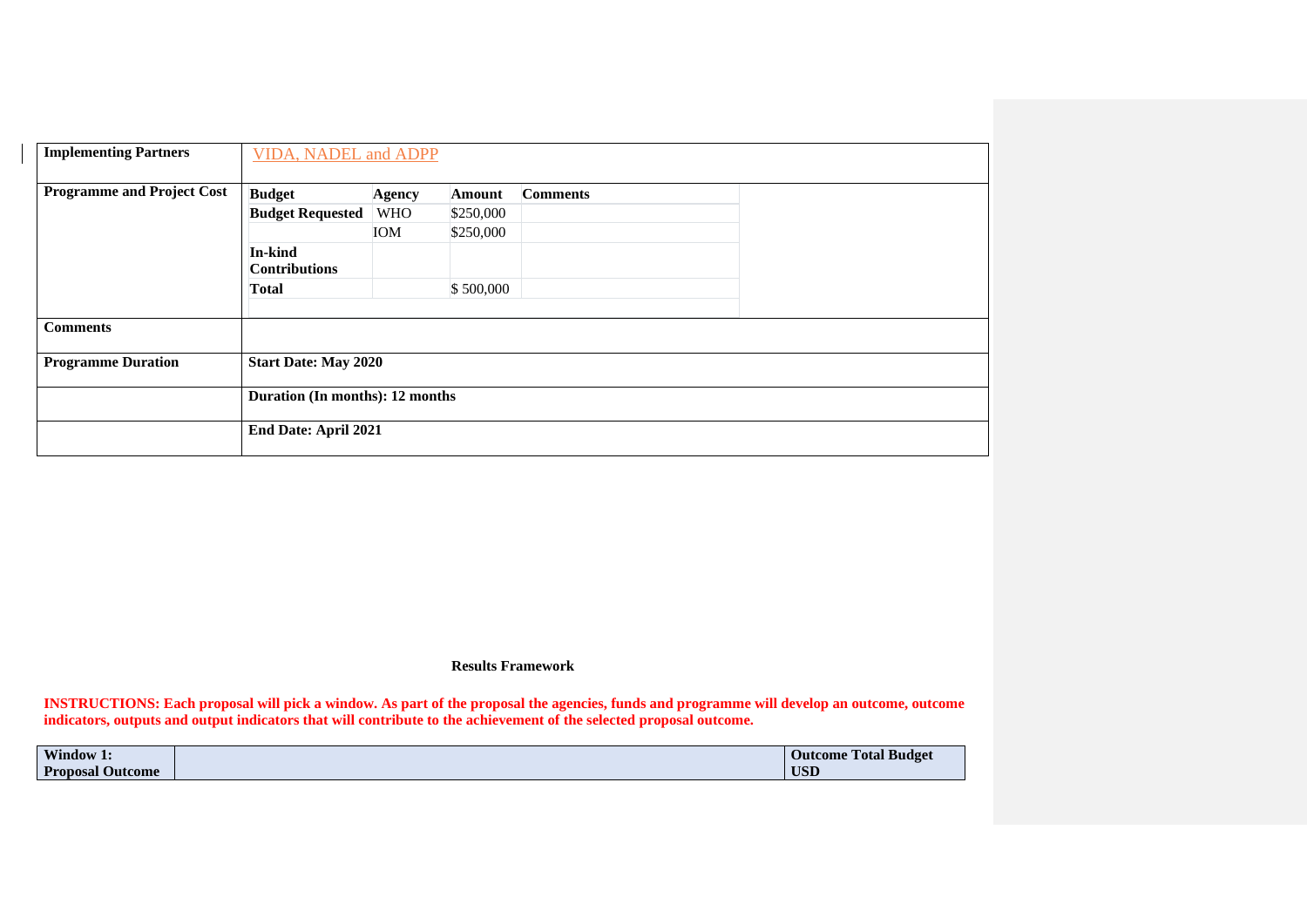|                                                      | 1.1 Please develop a relevant outcome for the proposal                                                                 |                                            |                                                    |                                                                                                                                                 |                        |  |  |  |
|------------------------------------------------------|------------------------------------------------------------------------------------------------------------------------|--------------------------------------------|----------------------------------------------------|-------------------------------------------------------------------------------------------------------------------------------------------------|------------------------|--|--|--|
|                                                      | <b>OUTCOME 1:</b> Enhanced national authorities' capacities to effectively implement the National<br>Contingency Plan  |                                            |                                                    |                                                                                                                                                 |                        |  |  |  |
|                                                      |                                                                                                                        | <b>Baseline</b>                            | <b>Target</b>                                      | <b>Means</b> of<br>verification                                                                                                                 | <b>Responsible Org</b> |  |  |  |
| <b>Outcome Indicator</b><br>[Max 2500<br>characters] | 1.1a Improved good health and well being<br>Add outcome indicator (it may be a relevant<br>SDG indicator)              | 52 Confirmed<br>COVID-19<br>cases in month | 30<br>confirmed<br>COVID-19<br>cases in a<br>month | -Increased<br>number of<br>$s$ pecimens $\,$<br>collected and<br>analysed by the<br>laboratory<br>-reduced local<br>transmission                | <b>WHO</b>             |  |  |  |
|                                                      | 1.1b Timely detection and response to COVID-<br>19<br>Add outcome indicator (it may be a relevant<br>SDG indicator)    | 72 hours                                   | Less than 24<br>hours                              | <b>Reduced time</b><br><b>between</b><br>collection of<br>specimens and<br>alert, and<br>provision of<br>laboratory<br>confirmation/re<br>sults | <b>WHO</b>             |  |  |  |
| <b>Proposal Outputs</b>                              | Output 1.1.: Strengthened national capacities to detect, isolate, manage and refer suspected cases of COVID-19.        |                                            |                                                    |                                                                                                                                                 |                        |  |  |  |
|                                                      | <b>Output 1.2:</b> Improved laboratory capacities and provision of supplies needed to assure proper infection control. |                                            |                                                    |                                                                                                                                                 |                        |  |  |  |
|                                                      | Output 1.3 Strengthened gender sensitive clinical management of severe cases of COVID-19 patients                      |                                            |                                                    |                                                                                                                                                 |                        |  |  |  |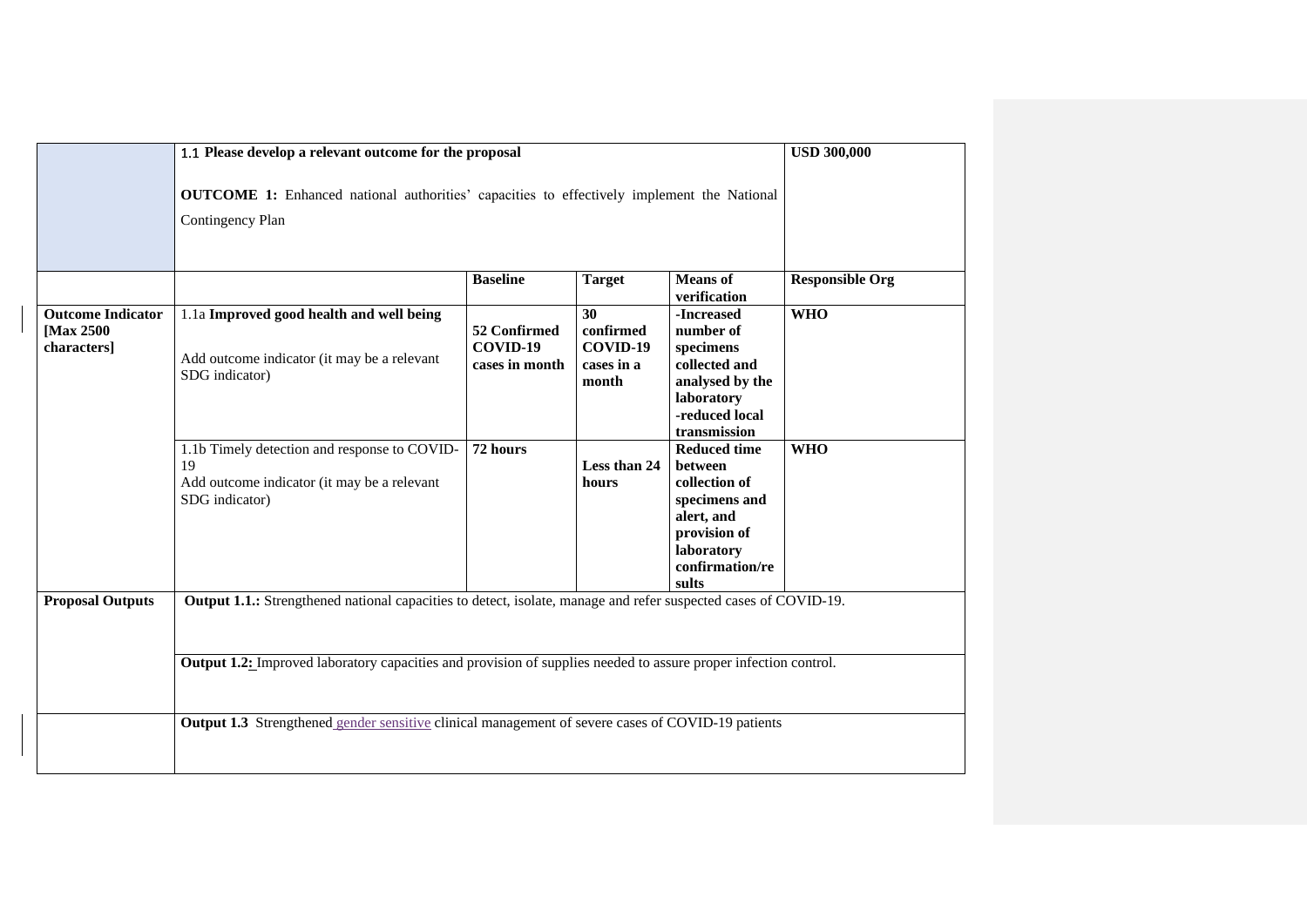|                                             | <b>Output 1.4</b> : Strengthened surveillance capacities and collection of real-time and reliable data in the country, including at points of<br>entry          |              |                                                                                                                                                         |                                                          |                          |                                    |
|---------------------------------------------|-----------------------------------------------------------------------------------------------------------------------------------------------------------------|--------------|---------------------------------------------------------------------------------------------------------------------------------------------------------|----------------------------------------------------------|--------------------------|------------------------------------|
| <b>Proposal Output</b><br><b>Indicators</b> | Output Indicator 1.1.1a<br># of SoPs developed for case detection,<br>notification and surveillance                                                             | $\bf{0}$     | 3 SoPs<br>developed                                                                                                                                     | Drafted SOPs                                             | <b>IOM</b><br><b>WHO</b> |                                    |
|                                             | 1.1.1.b<br>Number of health personnel including allied<br>workers trained<br>- Number of female health workers, including<br>trained allied workers             | $\mathbf{0}$ | 1500                                                                                                                                                    | <b>Training</b><br>reports<br><b>Training</b><br>modules | <b>WHO</b>               | Formatted: English (United States) |
|                                             | - Number of male health workers, including                                                                                                                      |              |                                                                                                                                                         |                                                          |                          | Formatted: English (United States) |
|                                             | trained allied workers.                                                                                                                                         |              |                                                                                                                                                         |                                                          |                          | Formatted: English (United States) |
|                                             |                                                                                                                                                                 |              |                                                                                                                                                         |                                                          |                          | <b>Formatted</b>                   |
|                                             | 1.1.1.c<br>% of female and male trainees who<br>demonstrate ability, via exercises or real life<br>event, to respond appropriately to a public<br>health event. | $\mathbf{0}$ | 100% of<br>trainees<br>demonstrate<br>ability, via<br>exercises or<br>real life<br>event, to<br>respond<br>appropriately<br>to a public<br>health event | Training report                                          | <b>IOM</b><br><b>WHO</b> | Formatted: Default                 |
|                                             | 1.2.1a<br>Add New Output Indicator<br>#of supplies acquired to equip all PoEs                                                                                   | $\mathbf{0}$ | 7 supplies<br>(thermometer)<br>, hygiene<br>items, masks,<br><b>WASH</b><br>items) for all                                                              | Number of<br>supplies<br>delivered                       | <b>IOM</b>               |                                    |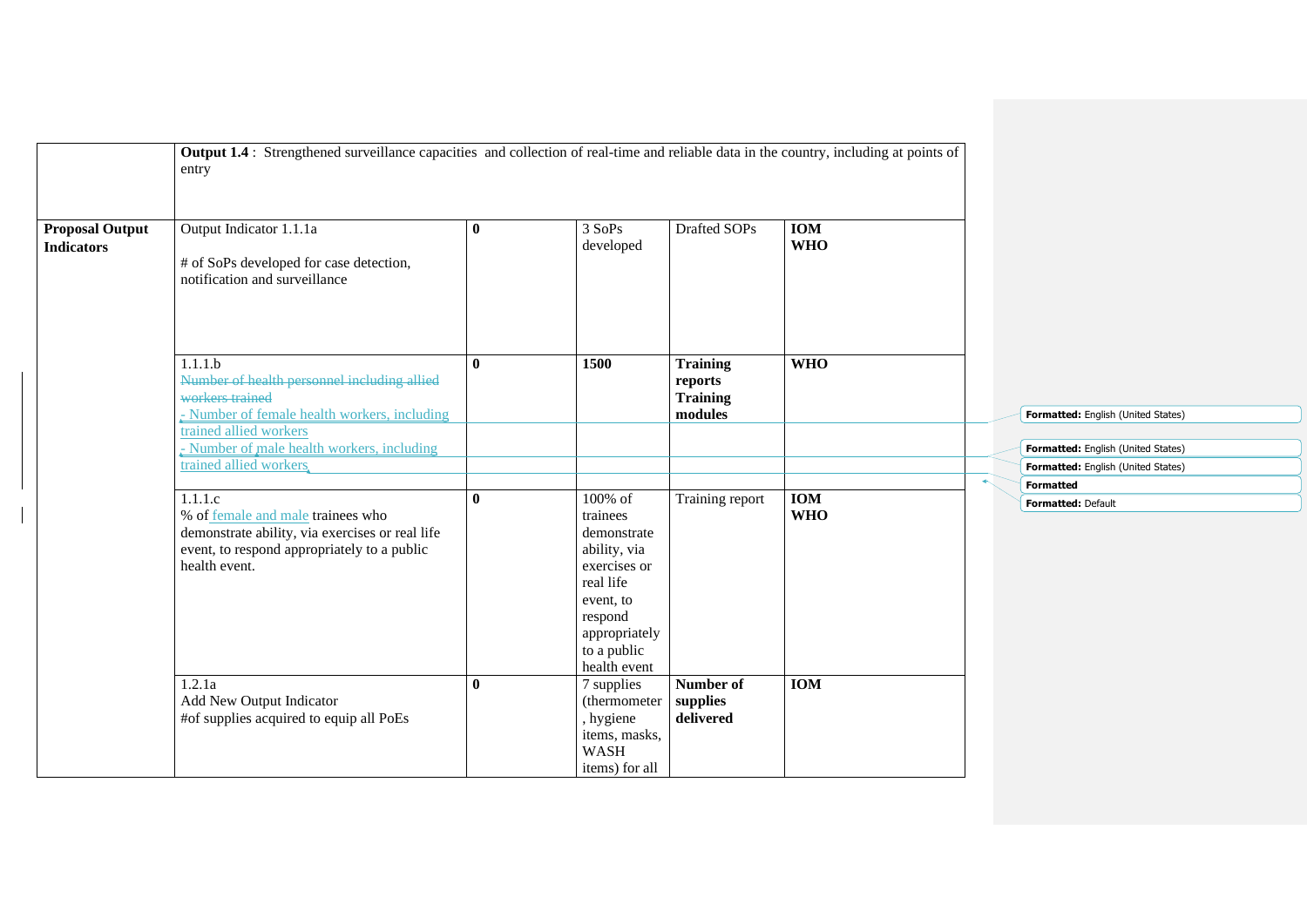|                  |                                                                                                                                                                                                         |              | 15 PoE                                                                                                                                                |                                                             |                    |
|------------------|---------------------------------------------------------------------------------------------------------------------------------------------------------------------------------------------------------|--------------|-------------------------------------------------------------------------------------------------------------------------------------------------------|-------------------------------------------------------------|--------------------|
|                  | 1.2.1 <sub>b</sub><br># of <i>gender-sensitive</i> Ftemporary isolation<br>areas available at PoEs and health centres and<br>equipped with water and solar panel<br>$\frac{m}{\#}$ of $\frac{mn}{\#}$ . | $\mathbf{0}$ | 1 Isolation<br>area for each<br>PoE and 1<br>per health<br>centre per<br>region                                                                       | <b>Isolation</b><br>centres set up<br>and equipped          | WHO, IOM           |
|                  | 1.3.1a<br>% of female and male COVID-19 patients<br>recovered                                                                                                                                           | $\mathbf{0}$ | 60% of all<br>COVID-19<br>patients<br>recovered                                                                                                       | Laboratory<br>confirmed<br>negative results                 | <b>WHO</b>         |
|                  | 1.4.1a<br>#of SOPs in place for detect, isolation, initial<br>management and referral of an ill passenger                                                                                               | $\mathbf{0}$ | 4 SoPs<br>developed                                                                                                                                   | Drafted SOPs                                                | WHO, IOM           |
|                  | 1.4.1 <sub>b</sub><br># of female and male PoE personal with<br>enhance capacities to initially manage and refer<br>ill cases                                                                           | $\mathbf{0}$ | 200 PoE<br>personal<br>trained                                                                                                                        | Reports of<br><b>INASA/COES</b><br>and PoE                  | <b>IOM</b>         |
|                  | 1.4.1c<br># of data gathering tools efficiently used at PoE<br>and institutions involved in the epidemiologic<br>response                                                                               | $\mathbf{0}$ | All PoE $(15)$<br>and relevant<br>response<br>institution<br>use the data<br>gathering<br>tools<br>1 data<br>gathering<br>tool for each<br>PoE $(15)$ | Reports of<br><b>INASA/COES</b><br>and PoE                  | <b>IOM</b>         |
| Proposal outcome | Outcome 2: Urgent medical and assistance 0<br>COVID-19 related needs of local population<br>addressed.                                                                                                  |              | Ventilators<br>and other<br>clinical<br>services set                                                                                                  | Number of ICU<br>beds with<br>ventilators in the<br>country | <b>USD 200,000</b> |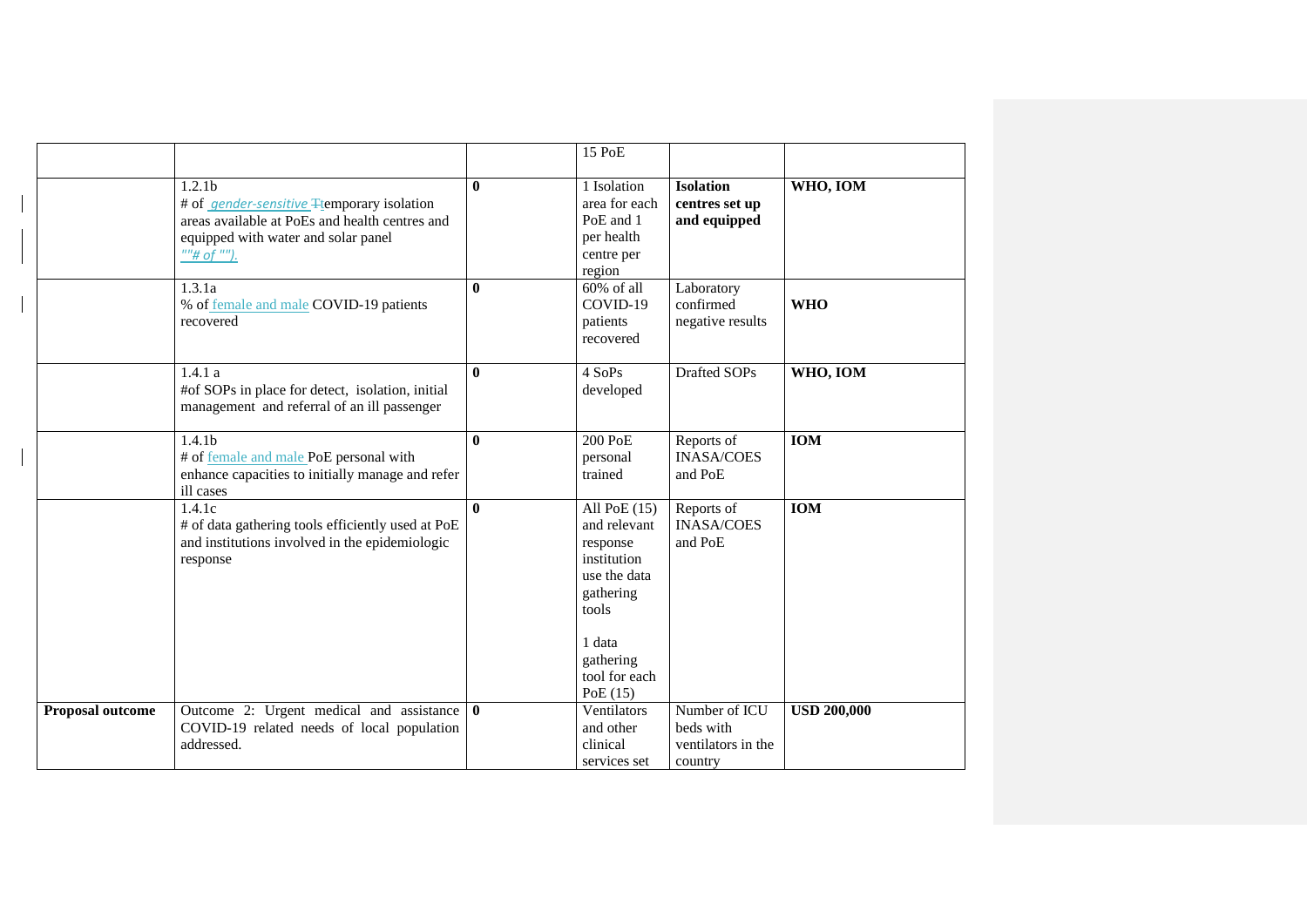|                                                |                                                                                                                                                                             |              | up in all                                                                                                               |                                                                                                                                                                                |                          |
|------------------------------------------------|-----------------------------------------------------------------------------------------------------------------------------------------------------------------------------|--------------|-------------------------------------------------------------------------------------------------------------------------|--------------------------------------------------------------------------------------------------------------------------------------------------------------------------------|--------------------------|
|                                                |                                                                                                                                                                             |              | regions                                                                                                                 |                                                                                                                                                                                |                          |
| Proposal Outcome                               |                                                                                                                                                                             |              |                                                                                                                         |                                                                                                                                                                                |                          |
| <b>Indicators</b>                              |                                                                                                                                                                             |              |                                                                                                                         |                                                                                                                                                                                |                          |
|                                                | Output 2.1: National authorities, and Civil<br>Society Organizations (CSOs) are effectively<br>sharing key messages related to COVID-19<br>among vulnerable populations.    | $\mathbf{0}$ | At least 1<br>coordination<br>meeting<br>health per<br>month                                                            | <b>Minutes</b><br>Number of IA<br>activities<br>conducted                                                                                                                      | WHO, IOM                 |
|                                                | Output 2.2: Enhanced availability of protective $\vert \mathbf{0} \vert$<br>material to health staff and vulnerable<br>population                                           |              | 2000 health<br>personnel<br>with<br>adequate IPC<br>materials                                                           | Availability of<br>the IPC materials<br>in all health<br>centres                                                                                                               | <b>WHO</b>               |
|                                                | Output 2.3: Enhanced information of all the $\vert 0 \vert$<br>population, especially the most vulnerable on<br>fundamental health human rights in the<br>COVID 19 pandemic |              | At least 3<br>programmes<br>in<br>community<br>radios are<br>being aired<br>per week<br>with<br>COVID-19<br>information | Number of<br>radio/TV spots<br>aired in all the<br>regions                                                                                                                     | WHO, IOM                 |
| <b>Proposal</b><br>Output<br><b>Indicators</b> | Output Indicator 2.1 a<br># of national authorities and CSOs<br>disaggregated by sex with improved capacities<br>to communicate key messages related to<br>COVID-19         | $\mathbf{0}$ | Training<br>reports<br>Pre and post-<br>test during<br>capacity<br>development<br>sessions                              | 200 National<br>authorities and<br>Civil Society<br>Organizations<br>(CSOs) with<br>enhanced<br>capacities to<br>communicate on<br><b>COVID</b><br>prevention<br>200 Community | <b>WHO</b><br><b>IOM</b> |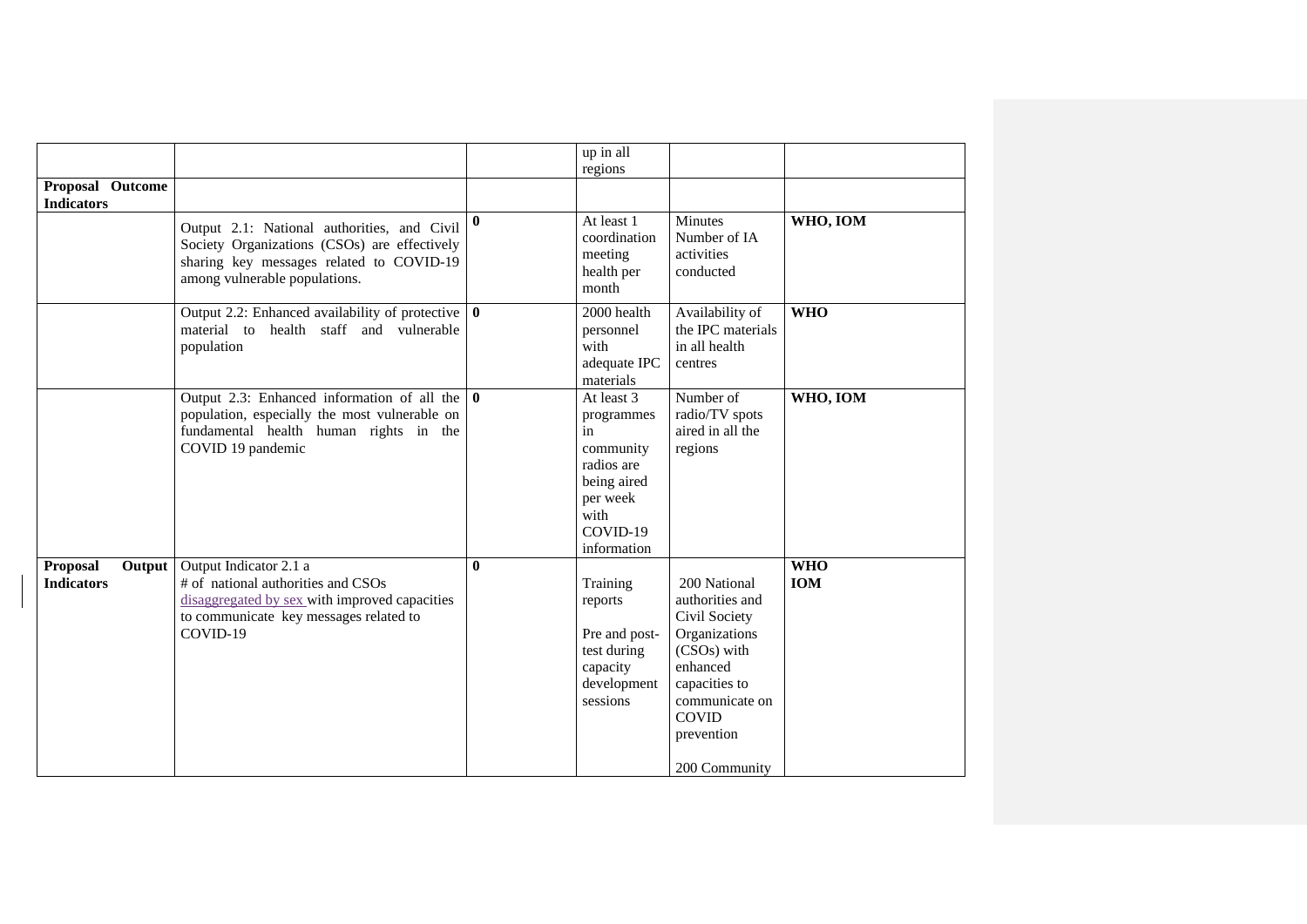|                                                                                                                                                          |              |                                                                                          | leaders,<br>traditional<br>healers,<br>religious leaders,<br>local<br>administrators<br>and vulnerable<br>migrants.                  |                          |
|----------------------------------------------------------------------------------------------------------------------------------------------------------|--------------|------------------------------------------------------------------------------------------|--------------------------------------------------------------------------------------------------------------------------------------|--------------------------|
| Output Indicator 2.1 b<br># of community leaders and local population<br>disaggregated by sex actively involved in<br>COVID 19 prevention and protection | $\bf{0}$     | Pre and post-<br>questionnaire<br>during<br>awareness<br>raising<br>sessions<br>sessions | 200 Community<br>leaders,<br>traditional<br>healers,<br>religious leaders,<br>local<br>administrators<br>and vulnerable<br>migrants. | <b>IOM</b><br><b>WHO</b> |
| Output indicator 2.2.a<br># of preventive supplies available for female<br>and male migrants and population in situation<br>of vulnerability             | $\bf{0}$     | Activity<br>report                                                                       | 500 COVID-19<br>preventive<br>supplies to<br>migrants and<br>population in<br>situation of<br>vulnerability                          | <b>IOM</b>               |
| Output indicator 2.2.b<br># of households supported with hygiene<br>supplies and other forms of direct assistance                                        | $\mathbf{0}$ |                                                                                          | 200 households<br>supported with<br>hygiene items                                                                                    | <b>IOM</b><br><b>WHO</b> |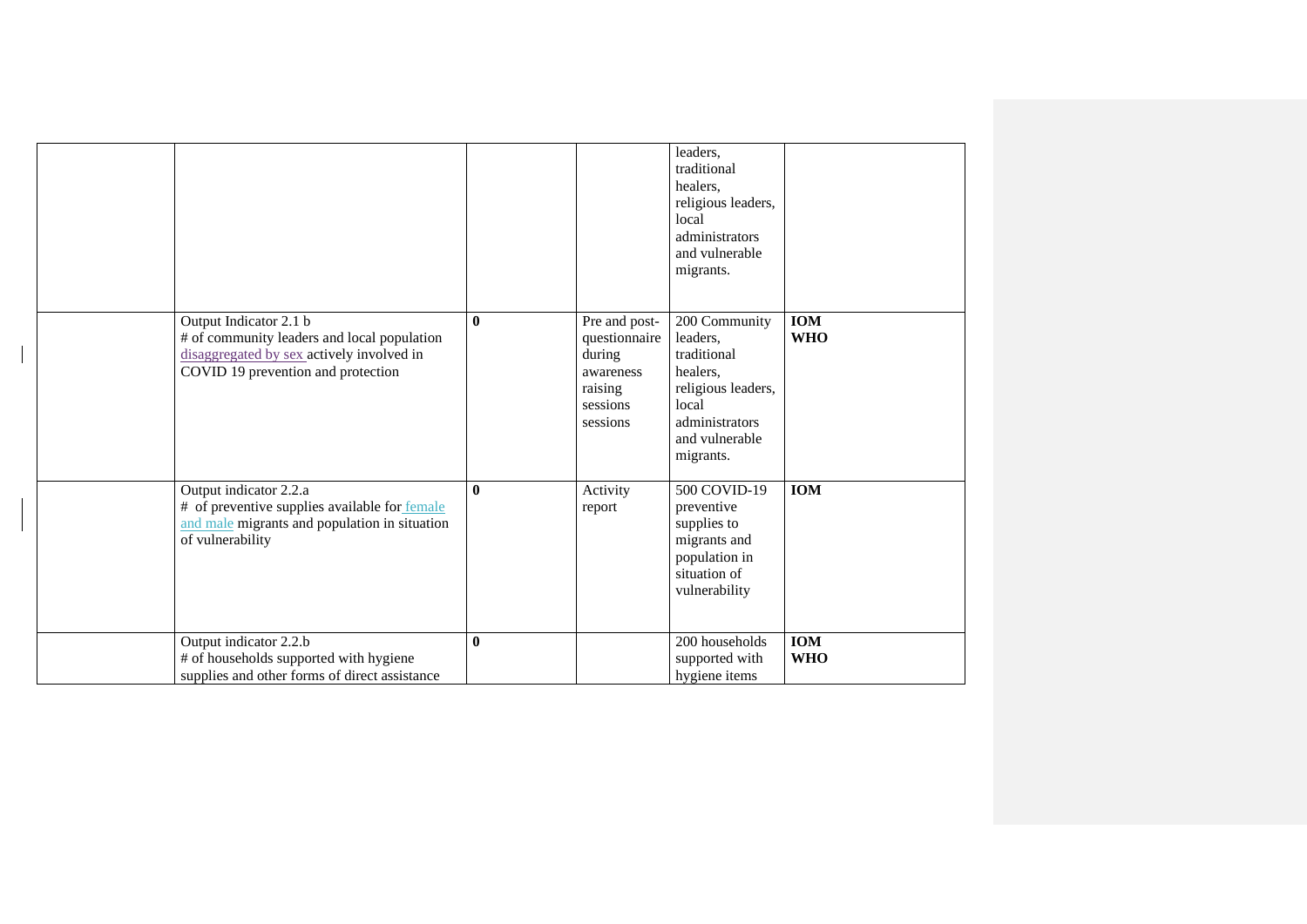# **SDG Targets and Indicators**

### **Please consult Annex: [SDG List](#page-26-0)**

**Please select no more than three Goals and five SDG targets relevant to your programme.** *(selections may be bolded)* 

| Sustainable Development Goals (SDGs) [select max 3 goals] |                                                                                                                                   |                                    |  |                                                                                                                                                                                                                                                                                                                                                                                                                                                                                                                                                                                                        |                                               |  |  |  |  |
|-----------------------------------------------------------|-----------------------------------------------------------------------------------------------------------------------------------|------------------------------------|--|--------------------------------------------------------------------------------------------------------------------------------------------------------------------------------------------------------------------------------------------------------------------------------------------------------------------------------------------------------------------------------------------------------------------------------------------------------------------------------------------------------------------------------------------------------------------------------------------------------|-----------------------------------------------|--|--|--|--|
|                                                           | SDG 1 (No poverty)                                                                                                                |                                    |  | SDG 9 (Industry, Innovation and Infrastructure)                                                                                                                                                                                                                                                                                                                                                                                                                                                                                                                                                        |                                               |  |  |  |  |
|                                                           | SDG 2 (Zero hunger)                                                                                                               |                                    |  | SDG 10 (Reduced Inequalities)                                                                                                                                                                                                                                                                                                                                                                                                                                                                                                                                                                          |                                               |  |  |  |  |
| $\boxtimes$                                               | SDG 3 (Good health & well-being)                                                                                                  |                                    |  | SDG 11 (Sustainable Cities & Communities)                                                                                                                                                                                                                                                                                                                                                                                                                                                                                                                                                              |                                               |  |  |  |  |
|                                                           | SDG 4 (Quality education)                                                                                                         |                                    |  | SDG 12 (Responsible Consumption & Production)                                                                                                                                                                                                                                                                                                                                                                                                                                                                                                                                                          |                                               |  |  |  |  |
|                                                           | SDG 5 (Gender equality)                                                                                                           |                                    |  | SDG 13 (Climate action)                                                                                                                                                                                                                                                                                                                                                                                                                                                                                                                                                                                |                                               |  |  |  |  |
|                                                           | SDG 6 (Clean water and sanitation)                                                                                                |                                    |  | SDG 14 (Life below water)                                                                                                                                                                                                                                                                                                                                                                                                                                                                                                                                                                              |                                               |  |  |  |  |
|                                                           | SDG 7 (Sustainable energy)                                                                                                        |                                    |  | SDG 15 (Life on land)                                                                                                                                                                                                                                                                                                                                                                                                                                                                                                                                                                                  |                                               |  |  |  |  |
|                                                           | SDG 8 (Decent work & Economic Growth)                                                                                             |                                    |  | SDG 16 (Peace, justice $&$ strong institutions)                                                                                                                                                                                                                                                                                                                                                                                                                                                                                                                                                        |                                               |  |  |  |  |
|                                                           | SDG 17 (Partnerships for the Goals)                                                                                               |                                    |  |                                                                                                                                                                                                                                                                                                                                                                                                                                                                                                                                                                                                        |                                               |  |  |  |  |
|                                                           | <b>Relevant SDG Targets and Indicators</b><br>[Depending on the selected SDG please indicate the relevant target and indicators.] |                                    |  |                                                                                                                                                                                                                                                                                                                                                                                                                                                                                                                                                                                                        |                                               |  |  |  |  |
| <b>Target</b>                                             |                                                                                                                                   | <b>Indicator # and Description</b> |  |                                                                                                                                                                                                                                                                                                                                                                                                                                                                                                                                                                                                        | <b>Estimated %</b><br><b>Budget allocated</b> |  |  |  |  |
| SDG3: Good health and well-being                          |                                                                                                                                   |                                    |  | 3.d Strengthen the capacity of all countries, in particular developing countries, for<br>early warning, risk reduction and management of national and global health risks                                                                                                                                                                                                                                                                                                                                                                                                                              | 3050,000                                      |  |  |  |  |
| SDG3: Good health and well-being                          |                                                                                                                                   |                                    |  | 3.b Support the research and development of vaccines and medicines for the<br>communicable and non-communicable diseases that primarily affect developing<br>countries, provide access to affordable essential medicines and vaccines, in<br>accordance with the Doha Declaration on the TRIPS Agreement and Public Health,<br>which affirms the right of developing countries to use to the full the provisions in the<br>Agreement on Trade-Related Aspects of Intellectual Property Rights regarding<br>flexibilities to protect public health, and, in particular, provide access to medicines for | 150,000                                       |  |  |  |  |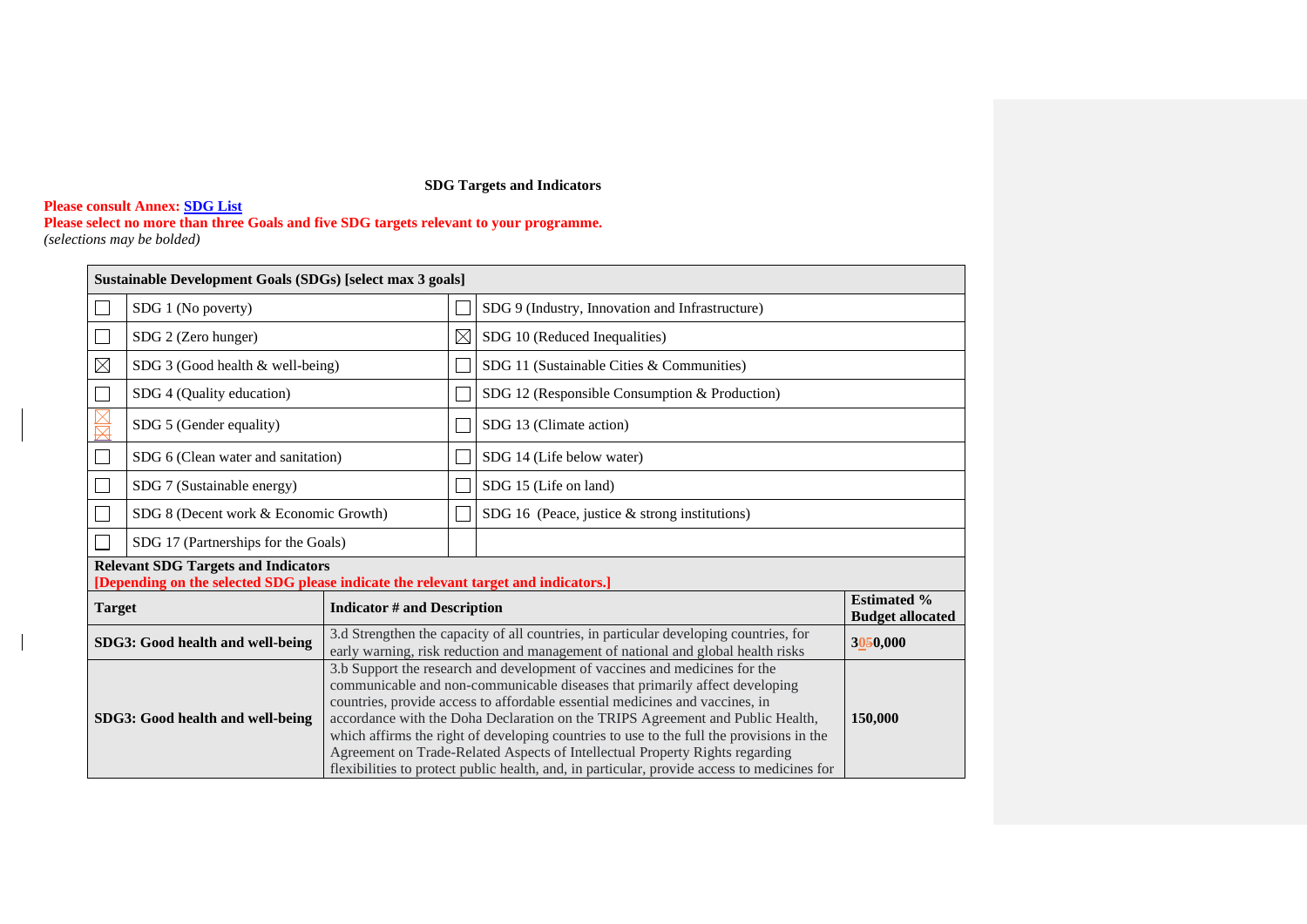| all                                                                        |      |                        |
|----------------------------------------------------------------------------|------|------------------------|
| 5.1 End all forms of discrimination against all women and girls everywhere | 0000 | <b>Formatted Table</b> |
|                                                                            |      |                        |
|                                                                            |      |                        |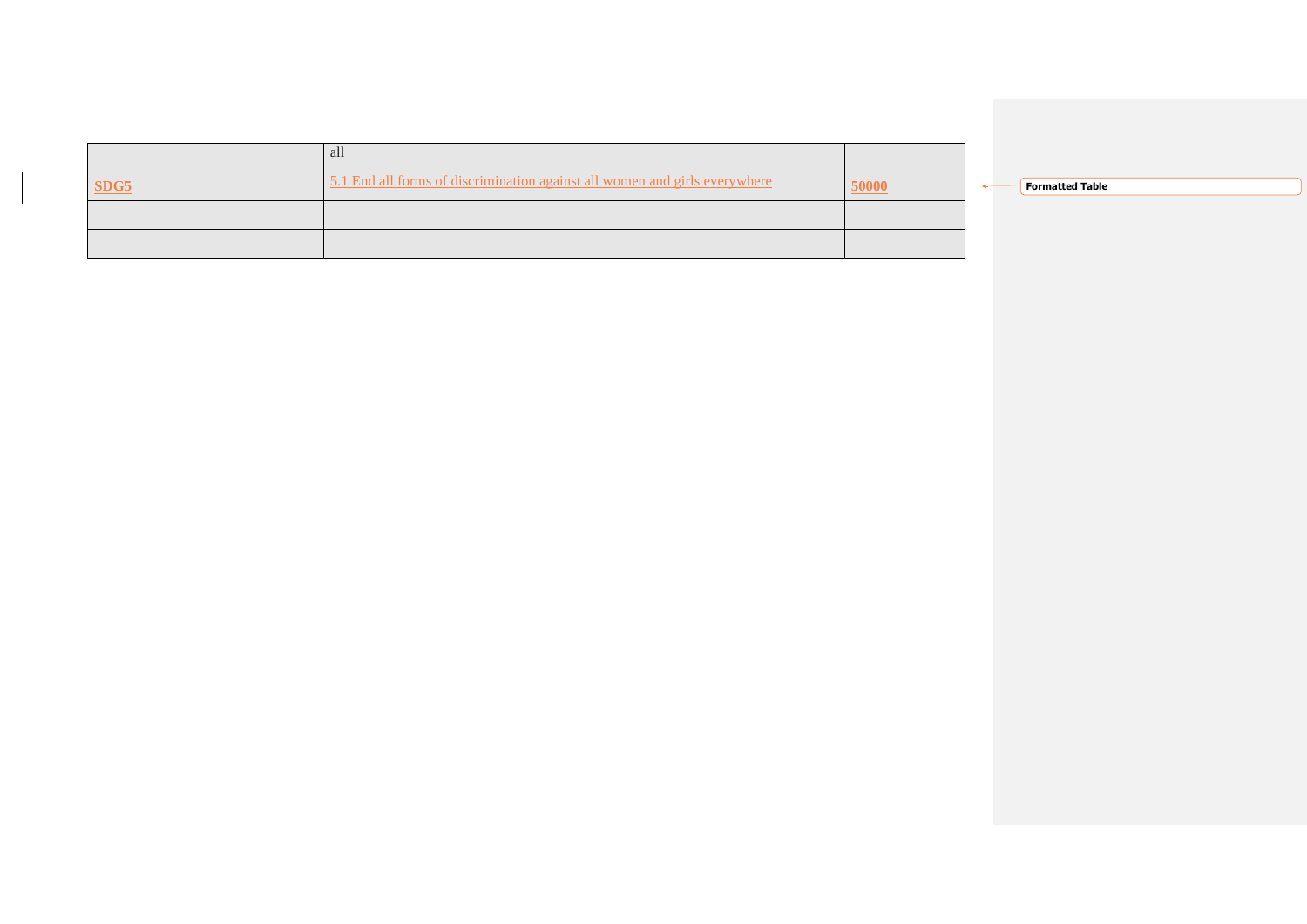# **What risks and challenges will complicate this solution, and how they will be managed and overcome?**

*(COVID19 has created an unprecedented and fast changing development context. Accepting this volatile situation, please identify up to three risk to the success of the proposal based on best available analysis to the UN)* **Please enter no more than 3.**

| Event                 | <b>Categories</b> | Level               | Likelihood     | <b>Impact</b>       | <b>Mitigating Measures</b>        | <b>Risk Owner</b> |  |
|-----------------------|-------------------|---------------------|----------------|---------------------|-----------------------------------|-------------------|--|
|                       | Financial         | $3 -$ Very High     | $6 -$ Expected | $5 -$ Extreme       | (List the specific mitigation     |                   |  |
|                       | Operational       | $2 - \text{Median}$ | $5 -$ Highly   | $4 -$ Major         | measures)                         |                   |  |
|                       | Organizational    | High                | Likely         | $3 -$ Moderate      |                                   |                   |  |
|                       | Political         | $1 - Low$           | $4$ – Likely   | $2 -$ Minor         |                                   |                   |  |
|                       | (regulatory       |                     | 3 – Moderate   | $1$ – Insignificant |                                   |                   |  |
|                       | and/or strategic) |                     | $2 - Low$      |                     |                                   |                   |  |
|                       |                   |                     | Likelihood     |                     |                                   |                   |  |
|                       |                   |                     | 1- Not Likely  |                     |                                   |                   |  |
|                       |                   |                     | $0 - Not$      |                     |                                   |                   |  |
|                       |                   |                     | Applicable     |                     |                                   |                   |  |
|                       |                   |                     |                |                     |                                   |                   |  |
| Risk1                 | Political         | $3 - Very High$     | $4$ – Likely   | $5 -$ Extreme       | •Strengthen capacity of           | Government        |  |
| Political instability | (regulatory)      |                     |                |                     | technical level partners at local |                   |  |
| and non-recognition   | and/or strategic) |                     |                |                     | regional and national level       |                   |  |
| of the "de facto"     |                   |                     |                |                     | •Strengthen collaboration with    |                   |  |
| government will       |                   |                     |                |                     | <b>P5</b>                         |                   |  |
| delay supplies        |                   |                     |                |                     | . Work with NGOs and              |                   |  |
| provision and         |                   |                     |                |                     | women's organisations to          |                   |  |
| implementation of     |                   |                     |                |                     | complement the national           |                   |  |
| preventive measures   |                   |                     |                |                     | strategy                          |                   |  |
| Risk 2                | Operational       | $3 - Very High$     | $6 - Expected$ | $5 -$ Extreme       | •Provide measures for             | Government        |  |
| Social unrest due to  |                   |                     |                |                     | vulnerable population (food       |                   |  |
| food shortage and     |                   |                     |                |                     | provision, unconditional cash     |                   |  |
| difficulties to carry |                   |                     |                |                     | transfer to individuals) to most  |                   |  |
| out productive        |                   |                     |                |                     | affected population               |                   |  |
| activities            |                   |                     |                |                     | •Target male and female           |                   |  |
|                       |                   |                     |                |                     | dominated sectors and include     |                   |  |
|                       |                   |                     |                |                     | informal sector and other         |                   |  |
|                       |                   |                     |                |                     | precarious forms of               |                   |  |

### **Risk**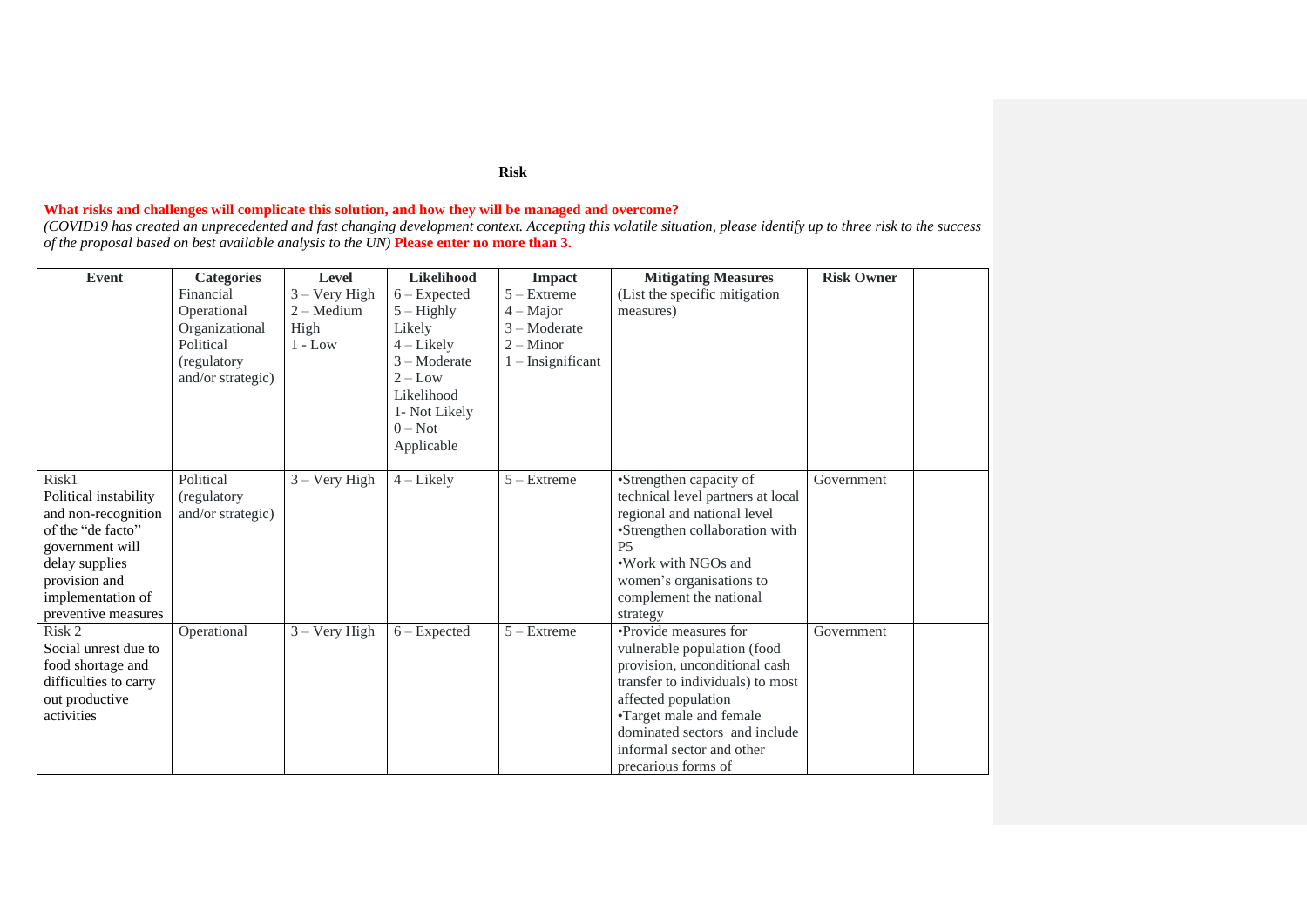|                                                                                                                                |             |                             |              |             | employment, through<br>employment and income<br>supporting activities                                                                              |          |  |
|--------------------------------------------------------------------------------------------------------------------------------|-------------|-----------------------------|--------------|-------------|----------------------------------------------------------------------------------------------------------------------------------------------------|----------|--|
| COVID-19 is<br>perceived as a<br>"white people"<br>problem" and social<br>distancing is not<br>seen as an effective<br>measure | Operational | $2 - \text{Median}$<br>High | $4$ – Likely | $4 -$ Major | Awareness raising,<br>information campaign,<br>dissemination of findings,<br>especially making use of<br>women's networks and<br>community leaders | WHO, IOM |  |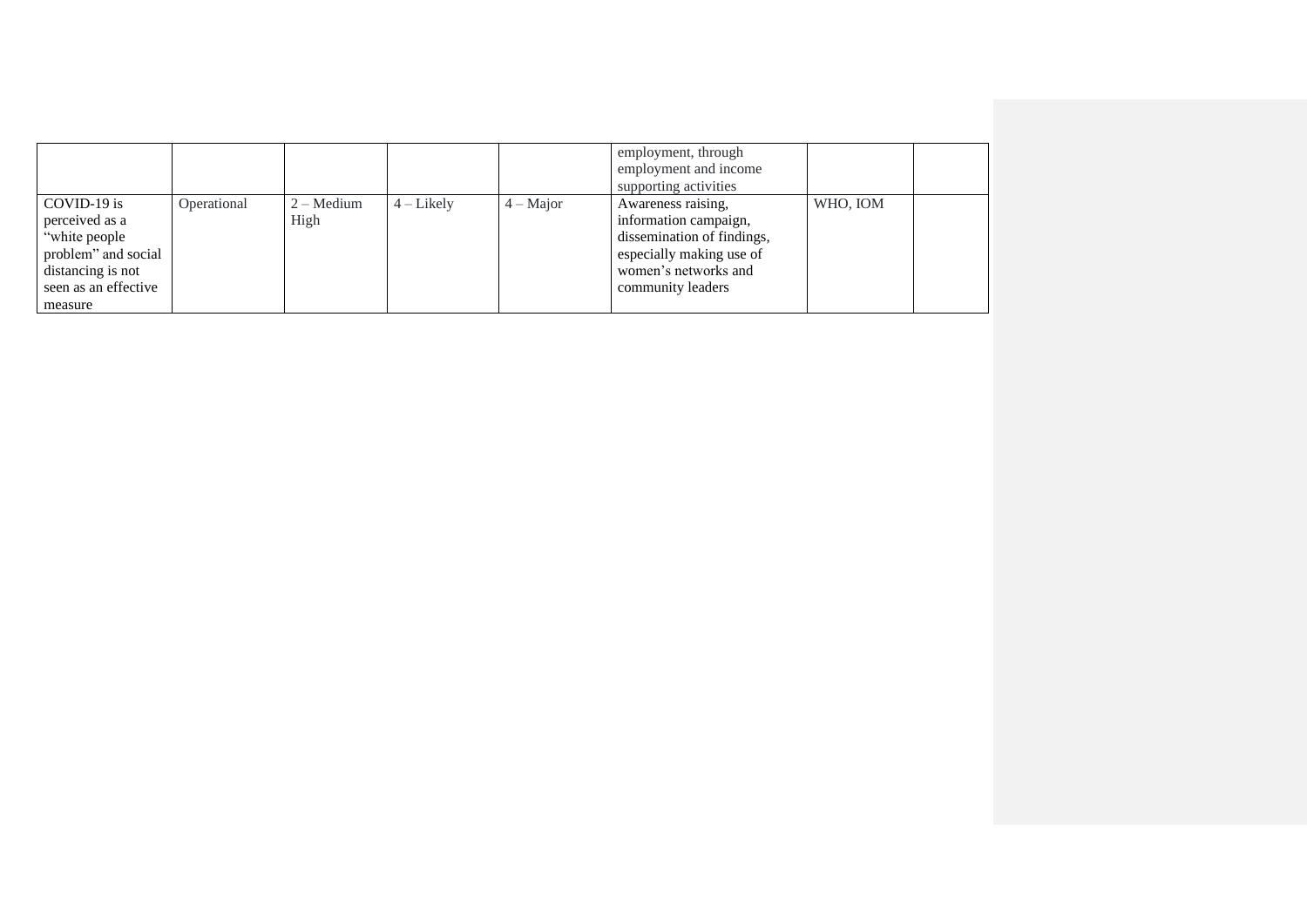# **Budget by UNDG Categories**

# **\*Up to Four Agencies**

| <b>Budget Lines</b>                          | <b>Fiscal</b> | <b>Description</b> | <b>Agency</b> | <b>Agency</b> | <b>Agency</b> | Agency | <b>Total</b> |
|----------------------------------------------|---------------|--------------------|---------------|---------------|---------------|--------|--------------|
|                                              | Year          | [OPTIONAL]         | <b>WHO</b>    | <b>IOM</b>    |               | 4      | <b>USD</b>   |
| 1. Staff and other personnel                 | 2020          |                    | 100,000       | 50,000        |               |        |              |
| 2. Supplies, Commodities, Materials          | 2020          |                    | 30,000        | 30,000        |               |        |              |
| 3. Equipment, Vehicles, and Furniture, incl. | 2020          |                    |               |               |               |        |              |
| Depreciation                                 |               |                    |               | 25,000        |               |        |              |
| 4. Contractual services                      | 2020          |                    | 20,000        | 24,000        |               |        |              |
| 5. Travel                                    | 2020          |                    | 11,000        | 9,645         |               |        |              |
| 6. Transfers and Grants to Counterparts      | 2020          |                    | 52,000        | 70,000        |               |        |              |
| 7. General Operating and other Direct Costs  | 2020          |                    | 10,645        | 15,000        |               |        |              |
| 8. Joint evaluation                          | 2021          |                    | 10,000        | 10,000        |               |        |              |
| <b>Sub Total Programme Costs</b>             |               |                    | 233,645       | 233,645       |               |        |              |
| 8. Indirect Support Costs * 7%               |               |                    | 16,355        | 16,355        |               |        |              |
| <b>Total</b>                                 |               |                    | 250,000       | 250,000       |               |        |              |

*\* The rate shall not exceed 7% of the total of categories 1-7, as specified in the COVID-19 Response MOU and should follow the rules and guidelines of each recipient organization. Note that Agency-incurred direct project implementation costs should be charged to the relevant budget line, in line with UNSDG guidance.*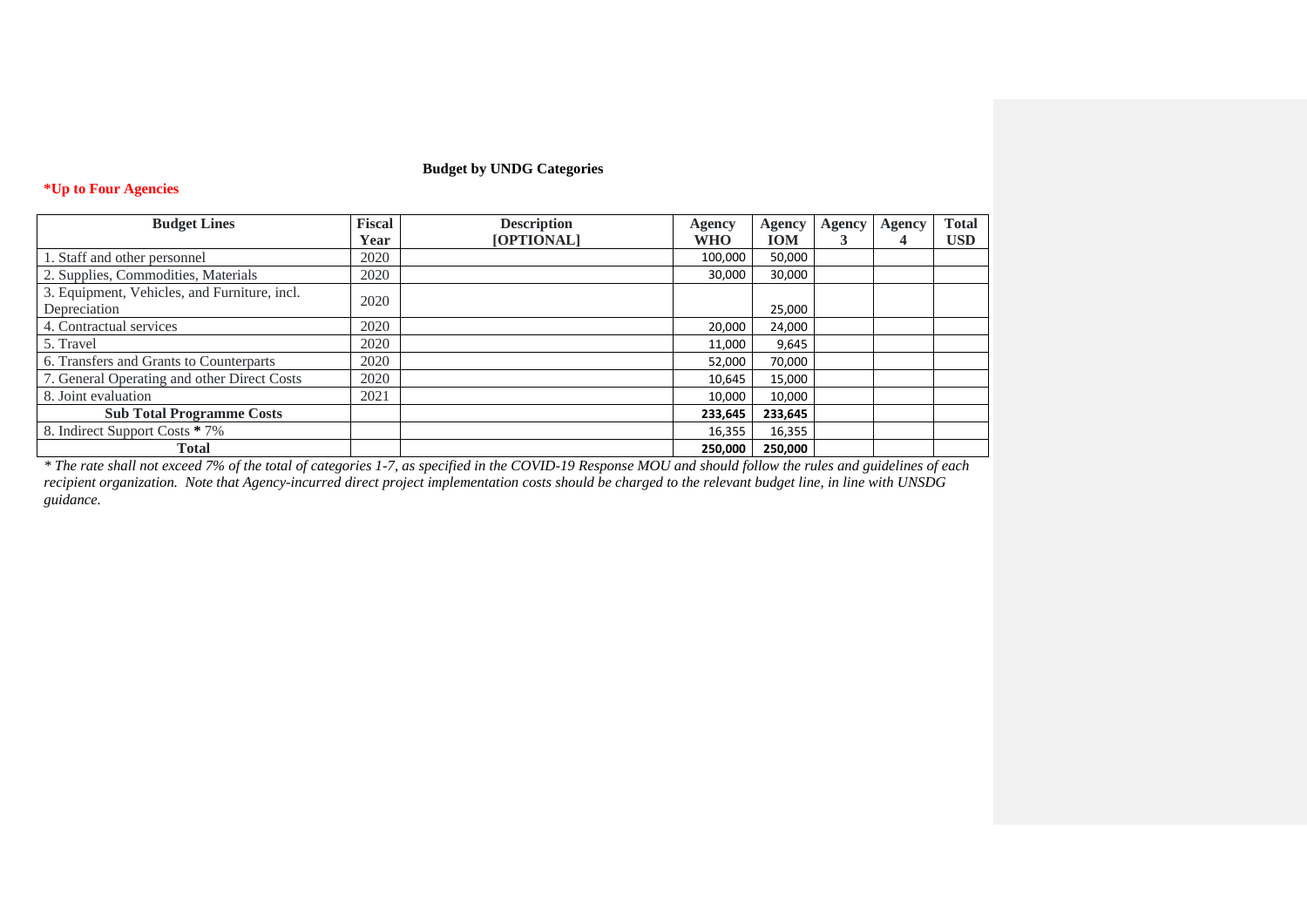# **Signatures**

E-Signature/validation through the system or email from the RC confirming submission

| <b>WHO</b>                                               | Formatted: Font: 14 pt, Bold            |
|----------------------------------------------------------|-----------------------------------------|
| Dr. Jean Marie KIPELA, WHO Representative, Guinea Bissau | Formatted: Font: 14 pt                  |
| Email: kipelam@who.int                                   |                                         |
|                                                          | Formatted: Font: 14 pt                  |
|                                                          |                                         |
| <b>IOM</b>                                               |                                         |
| Laura Amadori Head of Office IOM Guinea Bissau           | Formatted: French (France)              |
| E-mail: lamadori@iom.int                                 | <b>Field Code Changed</b>               |
|                                                          | Formatted: French (France)              |
| Louis Juradori                                           | Formatted: French (France)              |
|                                                          | Formatted: French (France)              |
|                                                          | Formatted: Font: 14 pt, Bold            |
| UNITED NATIONS RESIDENT COORDINATOR                      | Formatted: Font: 14 pt                  |
| Dr Mamadou Diallo                                        | Formatted: Font: 14 pt, French (France) |
| $E$ -mail: diallo76@un.org                               | Formatted: Font: 14 pt                  |
|                                                          | Formatted: Font: 14 pt, French (France) |
| <b>Approved (through email)</b>                          | Formatted: Font: 14 pt                  |
|                                                          | Formatted: Font: 14 pt, French (France) |
|                                                          | Formatted: French (France)              |
| <b>NOTIFICATION</b>                                      | Formatted: Font: Bold, Italic           |
|                                                          | Formatted: Font: Bold                   |
| WHO: Marjorie Mupandare: mupandarem@who.int              | Formatted: Font: Bold, Italic           |
|                                                          | Formatted: Font: 14 pt, Bold            |
|                                                          | Formatted: Font: 14 pt                  |
| IOM: Celso Lopes: clopes@iomt.int                        | Formatted: Font: 14 pt                  |
|                                                          | Formatted: Font: 14 pt                  |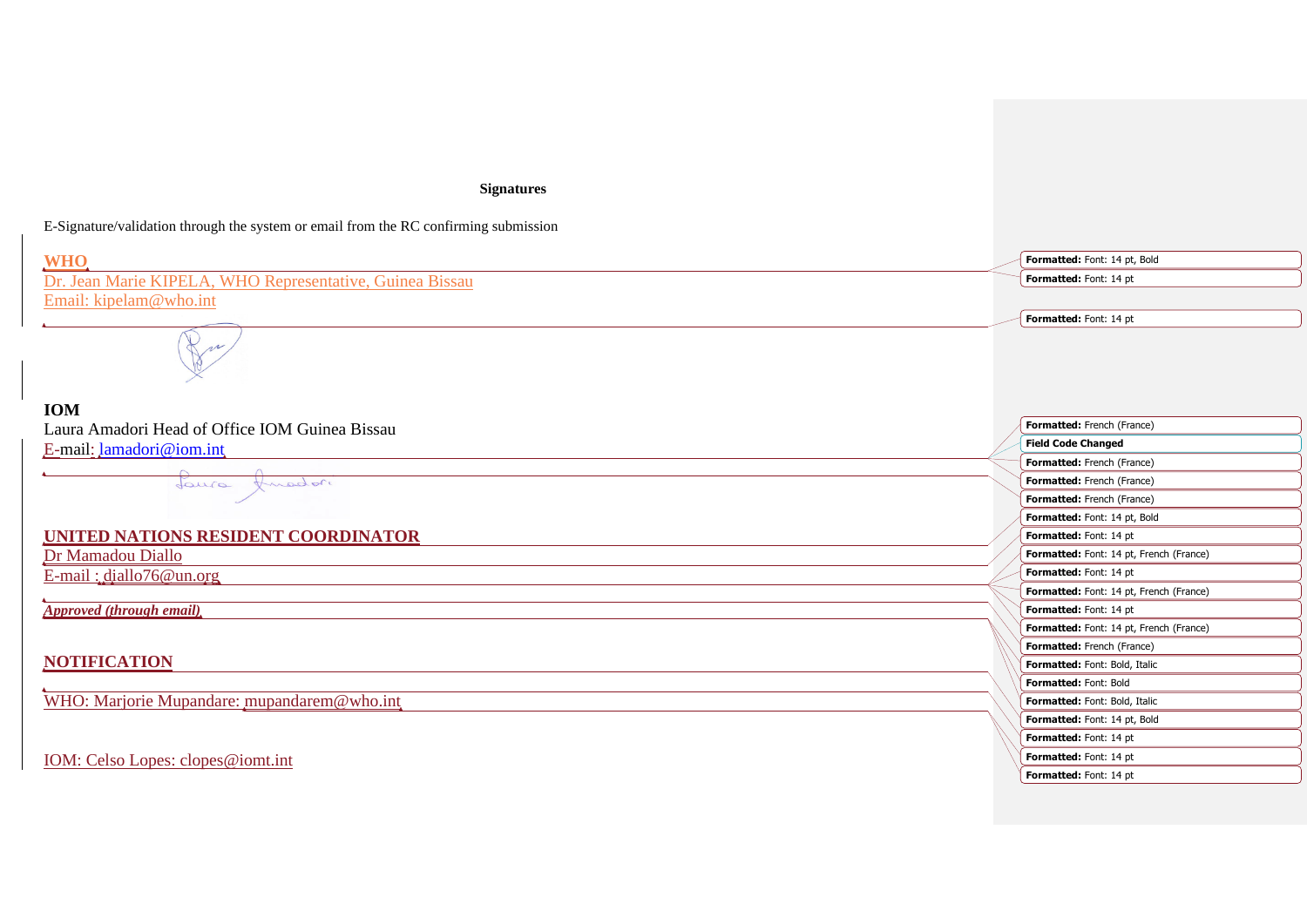# <span id="page-26-0"></span>Annex: SDG List

| <b>Target</b>         | <b>Description</b>                                                                                                                                                                                                                                                                                                                                                                                                                                                 |
|-----------------------|--------------------------------------------------------------------------------------------------------------------------------------------------------------------------------------------------------------------------------------------------------------------------------------------------------------------------------------------------------------------------------------------------------------------------------------------------------------------|
| TARGET_1.1            | 1.1 By 2030, eradicate extreme poverty for all people everywhere, currently measured as people living on less than \$1.25 a day                                                                                                                                                                                                                                                                                                                                    |
| TARGET <sub>1.2</sub> | 1.2 By 2030, reduce at least by half the proportion of men, women and children of all ages living in poverty in all its dimensions<br>according to national definitions                                                                                                                                                                                                                                                                                            |
| TARGET_1.3            | 1.3 Implement nationally appropriate social protection systems and measures for all, including floors, and by 2030 achieve substantial<br>coverage of the poor and the vulnerable                                                                                                                                                                                                                                                                                  |
| TARGET <sub>1.4</sub> | 1.4 By 2030, ensure that all men and women, in particular the poor and the vulnerable, have equal rights to economic resources, as well<br>as access to basic services, ownership and control over land and other forms of property, inheritance, natural resources, appropriate new<br>technology and financial services, including microfinance                                                                                                                  |
| TARGET 1.5            | 1.5 By 2030, build the resilience of the poor and those in vulnerable situations and reduce their exposure and vulnerability to climate-<br>related extreme events and other economic, social and environmental shocks and disasters                                                                                                                                                                                                                               |
| TARGET_1.a            | 1.a Ensure significant mobilization of resources from a variety of sources, including through enhanced development cooperation, in order<br>to provide adequate and predictable means for developing countries, in particular least developed countries, to implement programmes<br>and policies to end poverty in all its dimensions                                                                                                                              |
| TARGET_1.b            | 1.b Create sound policy frameworks at the national, regional and international levels, based on pro-poor and gender-sensitive<br>development strategies, to support accelerated investment in poverty eradication actions                                                                                                                                                                                                                                          |
| TARGET_2.1            | 2.1 By 2030, end hunger and ensure access by all people, in particular the poor and people in vulnerable situations, including infants, to<br>safe, nutritious and sufficient food all year round                                                                                                                                                                                                                                                                  |
| TARGET_2.2            | 2.2 By 2030, end all forms of malnutrition, including achieving, by 2025, the internationally agreed targets on stunting and wasting in<br>children under 5 years of age, and address the nutritional needs of adolescent girls, pregnant and lactating women and older persons                                                                                                                                                                                    |
| TARGET_2.3            | 2.3 By 2030, double the agricultural productivity and incomes of small-scale food producers, in particular women, indigenous peoples,<br>family farmers, pastoralists and fishers, including through secure and equal access to land, other productive resources and inputs,<br>knowledge, financial services, markets and opportunities for value addition and non-farm employment                                                                                |
| TARGET_2.4            | 2.4 By 2030, ensure sustainable food production systems and implement resilient agricultural practices that increase productivity and<br>production, that help maintain ecosystems, that strengthen capacity for adaptation to climate change, extreme weather, drought, flooding<br>and other disasters and that progressively improve land and soil quality                                                                                                      |
| TARGET_2.5            | 2.5 By 2020, maintain the genetic diversity of seeds, cultivated plants and farmed and domesticated animals and their related wild<br>species, including through soundly managed and diversified seed and plant banks at the national, regional and international levels, and<br>promote access to and fair and equitable sharing of benefits arising from the utilization of genetic resources and associated traditional<br>knowledge, as internationally agreed |
| TARGET_2.a            | 2.a Increase investment, including through enhanced international cooperation, in rural infrastructure, agricultural research and extension<br>services, technology development and plant and livestock gene banks in order to enhance agricultural productive capacity in developing<br>countries, in particular least developed countries                                                                                                                        |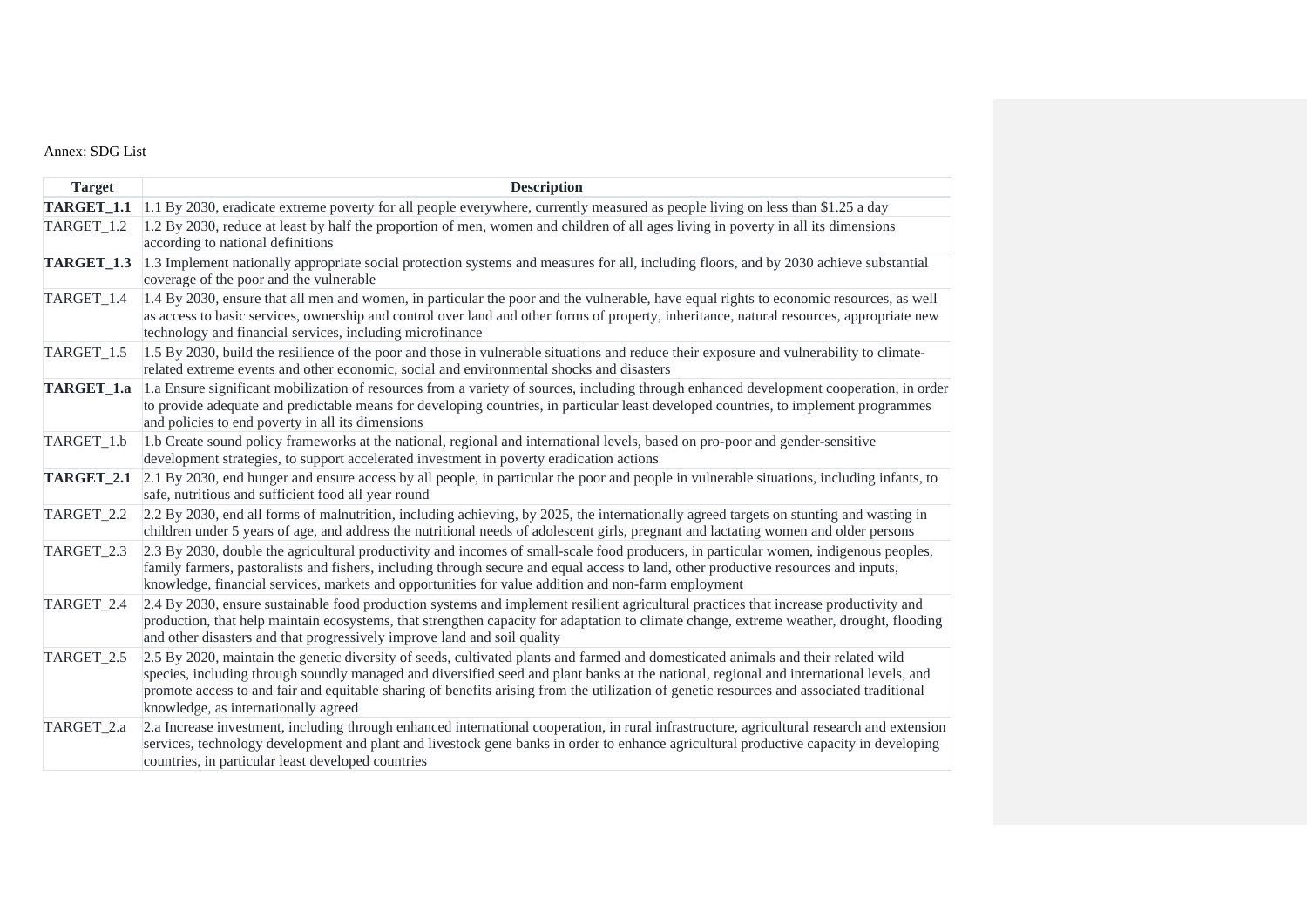| <b>Target</b>     | <b>Description</b>                                                                                                                                                                                                                                                                                                                                                                                                                                                                                                                                                                                   |
|-------------------|------------------------------------------------------------------------------------------------------------------------------------------------------------------------------------------------------------------------------------------------------------------------------------------------------------------------------------------------------------------------------------------------------------------------------------------------------------------------------------------------------------------------------------------------------------------------------------------------------|
| TARGET_2.b        | 2.b Correct and prevent trade restrictions and distortions in world agricultural markets, including through the parallel elimination of all<br>forms of agricultural export subsidies and all export measures with equivalent effect, in accordance with the mandate of the Doha<br>Development Round                                                                                                                                                                                                                                                                                                |
| TARGET_2.c        | 2.c Adopt measures to ensure the proper functioning of food commodity markets and their derivatives and facilitate timely access to<br>market information, including on food reserves, in order to help limit extreme food price volatility                                                                                                                                                                                                                                                                                                                                                          |
| TARGET_3.1        | 3.1 By 2030, reduce the global maternal mortality ratio to less than 70 per 100,000 live births                                                                                                                                                                                                                                                                                                                                                                                                                                                                                                      |
| TARGET_3.2        | 3.2 By 2030, end preventable deaths of newborns and children under 5 years of age, with all countries aiming to reduce neonatal<br>mortality to at least as low as 12 per 1,000 live births and under-5 mortality to at least as low as 25 per 1,000 live births                                                                                                                                                                                                                                                                                                                                     |
| <b>TARGET_3.3</b> | 3.3 By 2030, end the epidemics of AIDS, tuberculosis, malaria and neglected tropical diseases and combat hepatitis, water-borne diseases<br>and other communicable diseases                                                                                                                                                                                                                                                                                                                                                                                                                          |
| TARGET_3.4        | 3.4 By 2030, reduce by one third premature mortality from non-communicable diseases through prevention and treatment and promote<br>mental health and well-being                                                                                                                                                                                                                                                                                                                                                                                                                                     |
| TARGET_3.5        | 3.5 Strengthen the prevention and treatment of substance abuse, including narcotic drug abuse and harmful use of alcohol                                                                                                                                                                                                                                                                                                                                                                                                                                                                             |
| TARGET_3.6        | 3.6 By 2020, halve the number of global deaths and injuries from road traffic accidents                                                                                                                                                                                                                                                                                                                                                                                                                                                                                                              |
| TARGET_3.7        | 3.7 By 2030, ensure universal access to sexual and reproductive health-care services, including for family planning, information and<br>education, and the integration of reproductive health into national strategies and programmes                                                                                                                                                                                                                                                                                                                                                                |
| TARGET_3.8        | 3.8 Achieve universal health coverage, including financial risk protection, access to quality essential health-care services and access to<br>safe, effective, quality and affordable essential medicines and vaccines for all                                                                                                                                                                                                                                                                                                                                                                       |
| TARGET 3.9        | 3.9 By 2030, substantially reduce the number of deaths and illnesses from hazardous chemicals and air, water and soil pollution and<br>contamination                                                                                                                                                                                                                                                                                                                                                                                                                                                 |
| TARGET_3.a        | 3.a Strengthen the implementation of the World Health Organization Framework Convention on Tobacco Control in all countries, as<br>appropriate                                                                                                                                                                                                                                                                                                                                                                                                                                                       |
| TARGET_3.b        | 3.b Support the research and development of vaccines and medicines for the communicable and non-communicable diseases that<br>primarily affect developing countries, provide access to affordable essential medicines and vaccines, in accordance with the Doha<br>Declaration on the TRIPS Agreement and Public Health, which affirms the right of developing countries to use to the full the provisions<br>in the Agreement on Trade-Related Aspects of Intellectual Property Rights regarding flexibilities to protect public health, and, in<br>particular, provide access to medicines for all |
| TARGET_3.c        | 3.c Substantially increase health financing and the recruitment, development, training and retention of the health workforce in developing<br>countries, especially in least developed countries and small island developing States                                                                                                                                                                                                                                                                                                                                                                  |
|                   | <b>TARGET_3.d</b> 3.d Strengthen the capacity of all countries, in particular developing countries, for early warning, risk reduction and management of<br>national and global health risks                                                                                                                                                                                                                                                                                                                                                                                                          |
| TARGET_4.1        | 4.1 By 2030, ensure that all girls and boys complete free, equitable and quality primary and secondary education leading to relevant and<br>effective learning outcomes                                                                                                                                                                                                                                                                                                                                                                                                                              |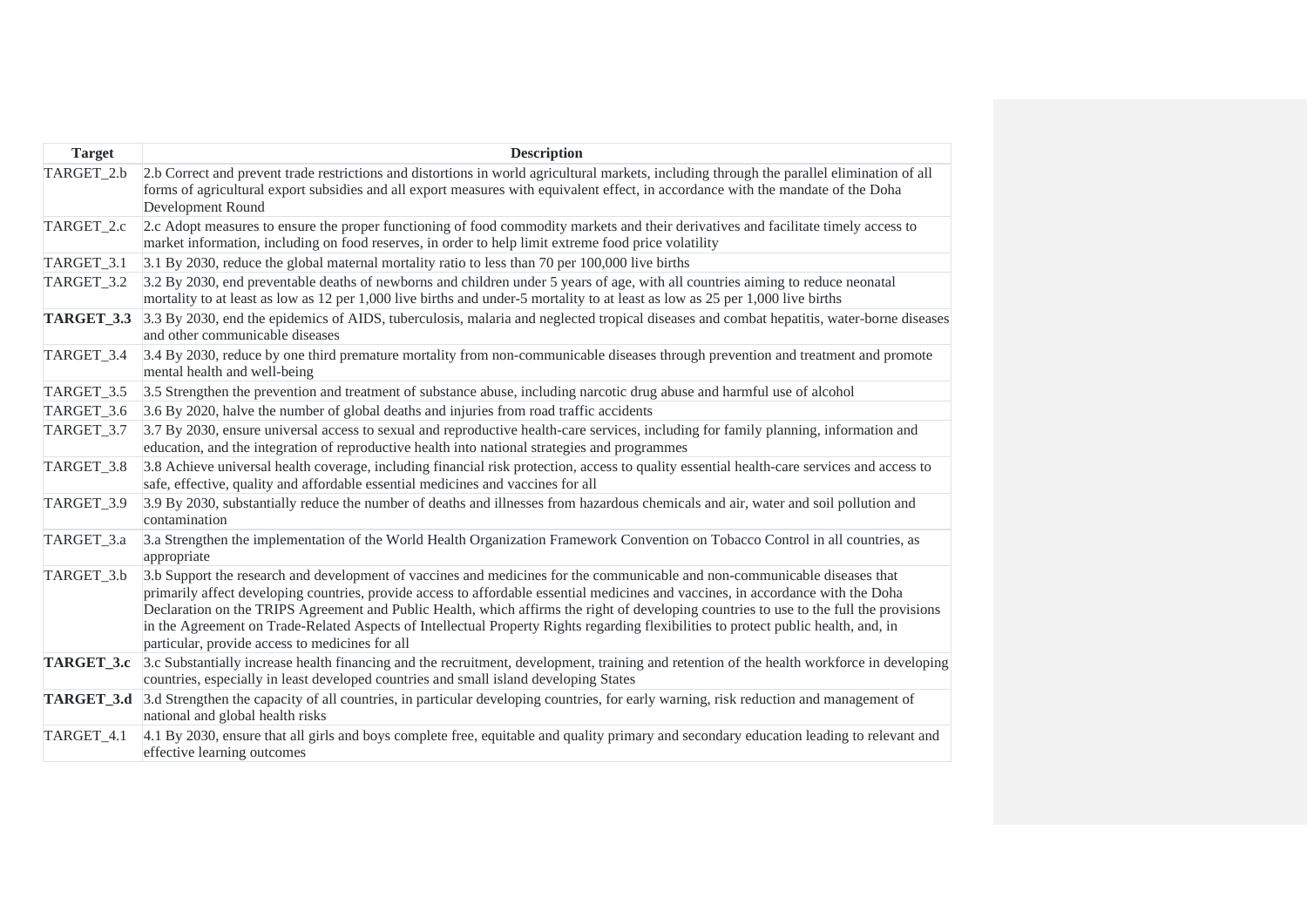| <b>Target</b>     | <b>Description</b>                                                                                                                                                                                                                                                                                                                                                                                                                       |
|-------------------|------------------------------------------------------------------------------------------------------------------------------------------------------------------------------------------------------------------------------------------------------------------------------------------------------------------------------------------------------------------------------------------------------------------------------------------|
| TARGET_4.2        | 4.2 By 2030, ensure that all girls and boys have access to quality early childhood development, care and pre-primary education so that<br>they are ready for primary education                                                                                                                                                                                                                                                           |
| TARGET_4.3        | 4.3 By 2030, ensure equal access for all women and men to affordable and quality technical, vocational and tertiary education, including<br>university                                                                                                                                                                                                                                                                                   |
| TARGET_4.4        | 4.4 By 2030, substantially increase the number of youth and adults who have relevant skills, including technical and vocational skills, for<br>employment, decent jobs and entrepreneurship                                                                                                                                                                                                                                              |
| TARGET_4.5        | 4.5 By 2030, eliminate gender disparities in education and ensure equal access to all levels of education and vocational training for the<br>vulnerable, including persons with disabilities, indigenous peoples and children in vulnerable situations                                                                                                                                                                                   |
| TARGET 4.6        | 4.6 By 2030, ensure that all youth and a substantial proportion of adults, both men and women, achieve literacy and numeracy                                                                                                                                                                                                                                                                                                             |
| TARGET_4.7        | 4.7 By 2030, ensure that all learners acquire the knowledge and skills needed to promote sustainable development, including, among<br>others, through education for sustainable development and sustainable lifestyles, human rights, gender equality, promotion of a culture of<br>peace and non-violence, global citizenship and appreciation of cultural diversity and of culture's contribution to sustainable development           |
| TARGET_4.a        | 4.a Build and upgrade education facilities that are child, disability and gender sensitive and provide safe, non-violent, inclusive and<br>effective learning environments for all                                                                                                                                                                                                                                                       |
| TARGET_4.b        | 4.b By 2020, substantially expand globally the number of scholarships available to developing countries, in particular least developed<br>countries, small island developing States and African countries, for enrolment in higher education, including vocational training and<br>information and communications technology, technical, engineering and scientific programmes, in developed countries and other<br>developing countries |
| TARGET_4.c        | 4.c By 2030, substantially increase the supply of qualified teachers, including through international cooperation for teacher training in<br>developing countries, especially least developed countries and small island developing States                                                                                                                                                                                               |
| TARGET_5.1        | 5.1 End all forms of discrimination against all women and girls everywhere                                                                                                                                                                                                                                                                                                                                                               |
| TARGET_5.2        | 5.2 Eliminate all forms of violence against all women and girls in the public and private spheres, including trafficking and sexual and<br>other types of exploitation                                                                                                                                                                                                                                                                   |
| TARGET_5.3        | 5.3 Eliminate all harmful practices, such as child, early and forced marriage and female genital mutilation                                                                                                                                                                                                                                                                                                                              |
| TARGET 5.4        | 5.4 Recognize and value unpaid care and domestic work through the provision of public services, infrastructure and social protection<br>policies and the promotion of shared responsibility within the household and the family as nationally appropriate                                                                                                                                                                                |
| <b>TARGET_5.5</b> | 5.5 Ensure women's full and effective participation and equal opportunities for leadership at all levels of decision-making in political,<br>economic and public life                                                                                                                                                                                                                                                                    |
| TARGET_5.6        | 5.6 Ensure universal access to sexual and reproductive health and reproductive rights as agreed in accordance with the Programme of<br>Action of the International Conference on Population and Development and the Beijing Platform for Action and the outcome documents<br>of their review conferences                                                                                                                                 |
| TARGET_5.a        | 5.a Undertake reforms to give women equal rights to economic resources, as well as access to ownership and control over land and other<br>forms of property, financial services, inheritance and natural resources, in accordance with national laws                                                                                                                                                                                     |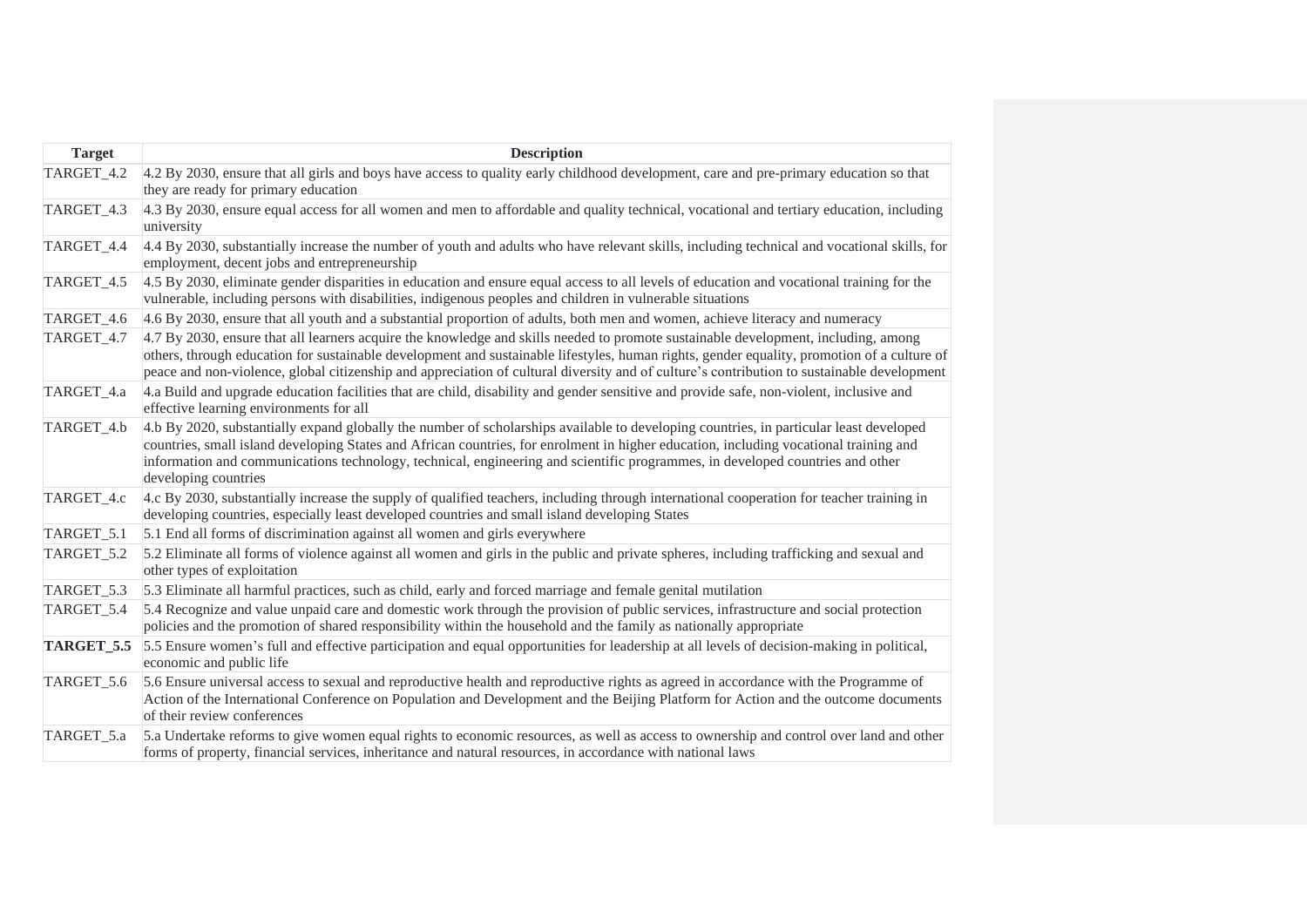| <b>Target</b>         | <b>Description</b>                                                                                                                                                                                                                                                                                                           |
|-----------------------|------------------------------------------------------------------------------------------------------------------------------------------------------------------------------------------------------------------------------------------------------------------------------------------------------------------------------|
| TARGET 5.b            | 5.b Enhance the use of enabling technology, in particular information and communications technology, to promote the empowerment of<br>women                                                                                                                                                                                  |
| TARGET 5.c            | 5.c Adopt and strengthen sound policies and enforceable legislation for the promotion of gender equality and the empowerment of all<br>women and girls at all levels                                                                                                                                                         |
| TARGET_6.1            | 6.1 By 2030, achieve universal and equitable access to safe and affordable drinking water for all                                                                                                                                                                                                                            |
| TARGET 6.2            | 6.2 By 2030, achieve access to adequate and equitable sanitation and hygiene for all and end open defecation, paying special attention to<br>the needs of women and girls and those in vulnerable situations                                                                                                                 |
| TARGET <sub>6.3</sub> | 6.3 By 2030, improve water quality by reducing pollution, eliminating dumping and minimizing release of hazardous chemicals and<br>materials, halving the proportion of untreated wastewater and substantially increasing recycling and safe reuse globally                                                                  |
| TARGET_6.4            | 6.4 By 2030, substantially increase water-use efficiency across all sectors and ensure sustainable withdrawals and supply of freshwater to<br>address water scarcity and substantially reduce the number of people suffering from water scarcity                                                                             |
| TARGET_6.5            | 6.5 By 2030, implement integrated water resources management at all levels, including through transboundary cooperation as appropriate                                                                                                                                                                                       |
| TARGET_6.6            | 6.6 By 2020, protect and restore water-related ecosystems, including mountains, forests, wetlands, rivers, aquifers and lakes                                                                                                                                                                                                |
| TARGET_6.a            | 6.a By 2030, expand international cooperation and capacity-building support to developing countries in water- and sanitation-related<br>activities and programmes, including water harvesting, desalination, water efficiency, wastewater treatment, recycling and reuse<br>technologies                                     |
| TARGET_6.b            | 6.b Support and strengthen the participation of local communities in improving water and sanitation management                                                                                                                                                                                                               |
| TARGET_7.1            | 7.1 By 2030, ensure universal access to affordable, reliable and modern energy services                                                                                                                                                                                                                                      |
| TARGET_7.2            | 7.2 By 2030, increase substantially the share of renewable energy in the global energy mix                                                                                                                                                                                                                                   |
| TARGET_7.3            | 7.3 By 2030, double the global rate of improvement in energy efficiency                                                                                                                                                                                                                                                      |
| TARGET_7.a            | 7.a By 2030, enhance international cooperation to facilitate access to clean energy research and technology, including renewable energy,<br>energy efficiency and advanced and cleaner fossil-fuel technology, and promote investment in energy infrastructure and clean energy<br>technology                                |
| TARGET_7.b            | 7.b By 2030, expand infrastructure and upgrade technology for supplying modern and sustainable energy services for all in developing<br>countries, in particular least developed countries, small island developing States and landlocked developing countries, in accordance with<br>their respective programmes of support |
| TARGET_8.1            | 8.1 Sustain per capita economic growth in accordance with national circumstances and, in particular, at least 7 per cent gross domestic<br>product growth per annum in the least developed countries                                                                                                                         |
|                       | TARGET_8.10 8.10 Strengthen the capacity of domestic financial institutions to encourage and expand access to banking, insurance and financial<br>services for all                                                                                                                                                           |
| TARGET <sub>8.2</sub> | 8.2 Achieve higher levels of economic productivity through diversification, technological upgrading and innovation, including through a<br>focus on high-value added and labour-intensive sectors                                                                                                                            |
| TARGET_8.3            | 8.3 Promote development-oriented policies that support productive activities, decent job creation, entrepreneurship, creativity and                                                                                                                                                                                          |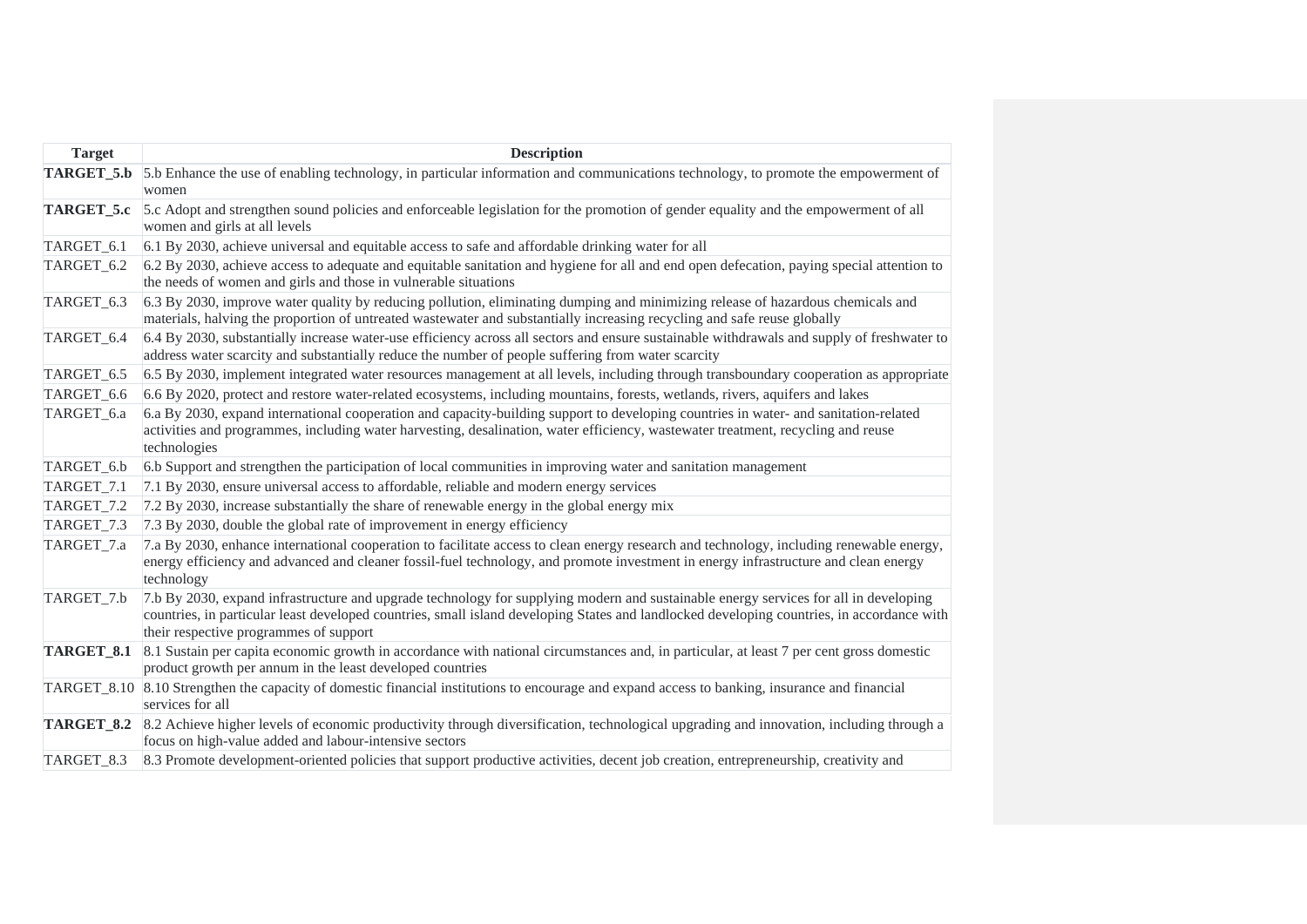| <b>Target</b>         | <b>Description</b>                                                                                                                                                                                                                                                                                                                                             |
|-----------------------|----------------------------------------------------------------------------------------------------------------------------------------------------------------------------------------------------------------------------------------------------------------------------------------------------------------------------------------------------------------|
|                       | innovation, and encourage the formalization and growth of micro-, small- and medium-sized enterprises, including through access to<br>financial services                                                                                                                                                                                                       |
| TARGET 8.4            | 8.4 Improve progressively, through 2030, global resource efficiency in consumption and production and endeavour to decouple economic<br>growth from environmental degradation, in accordance with the 10-Year Framework of Programmes on Sustainable Consumption and<br>Production, with developed countries taking the lead                                   |
| TARGET <sub>8.5</sub> | 8.5 By 2030, achieve full and productive employment and decent work for all women and men, including for young people and persons<br>with disabilities, and equal pay for work of equal value                                                                                                                                                                  |
| TARGET_8.6            | 8.6 By 2020, substantially reduce the proportion of youth not in employment, education or training                                                                                                                                                                                                                                                             |
| TARGET_8.7            | 8.7 Take immediate and effective measures to eradicate forced labour, end modern slavery and human trafficking and secure the<br>prohibition and elimination of the worst forms of child labour, including recruitment and use of child soldiers, and by 2025 end child<br>labour in all its forms                                                             |
| TARGET_8.8            | 8.8 Protect labour rights and promote safe and secure working environments for all workers, including migrant workers, in particular<br>women migrants, and those in precarious employment                                                                                                                                                                     |
| TARGET_8.9            | 8.9 By 2030, devise and implement policies to promote sustainable tourism that creates jobs and promotes local culture and products                                                                                                                                                                                                                            |
| TARGET_8.a            | 8.a Increase Aid for Trade support for developing countries, in particular least developed countries, including through the Enhanced<br>Integrated Framework for Trade-related Technical Assistance to Least Developed Countries                                                                                                                               |
| TARGET_8.b            | 8.b By 2020, develop and operationalize a global strategy for youth employment and implement the Global Jobs Pact of the International<br>Labour Organization                                                                                                                                                                                                  |
| TARGET <sub>9.1</sub> | 9.1 Develop quality, reliable, sustainable and resilient infrastructure, including regional and transborder infrastructure, to support<br>economic development and human well-being, with a focus on affordable and equitable access for all                                                                                                                   |
| TARGET_9.2            | 9.2 Promote inclusive and sustainable industrialization and, by 2030, significantly raise industry's share of employment and gross<br>domestic product, in line with national circumstances, and double its share in least developed countries                                                                                                                 |
| TARGET_9.3            | 9.3 Increase the access of small-scale industrial and other enterprises, in particular in developing countries, to financial services,<br>including affordable credit, and their integration into value chains and markets                                                                                                                                     |
| TARGET_9.4            | 9.4 By 2030, upgrade infrastructure and retrofit industries to make them sustainable, with increased resource-use efficiency and greater<br>adoption of clean and environmentally sound technologies and industrial processes, with all countries taking action in accordance with<br>their respective capabilities                                            |
| TARGET_9.5            | 9.5 Enhance scientific research, upgrade the technological capabilities of industrial sectors in all countries, in particular developing<br>countries, including, by 2030, encouraging innovation and substantially increasing the number of research and development workers per<br>1 million people and public and private research and development spending |
| TARGET_9.a            | 9.a Facilitate sustainable and resilient infrastructure development in developing countries through enhanced financial, technological and<br>technical support to African countries, least developed countries, landlocked developing countries and small island developing States                                                                             |
| TARGET_9.b            | 9.b Support domestic technology development, research and innovation in developing countries, including by ensuring a conducive<br>policy environment for, inter alia, industrial diversification and value addition to commodities                                                                                                                            |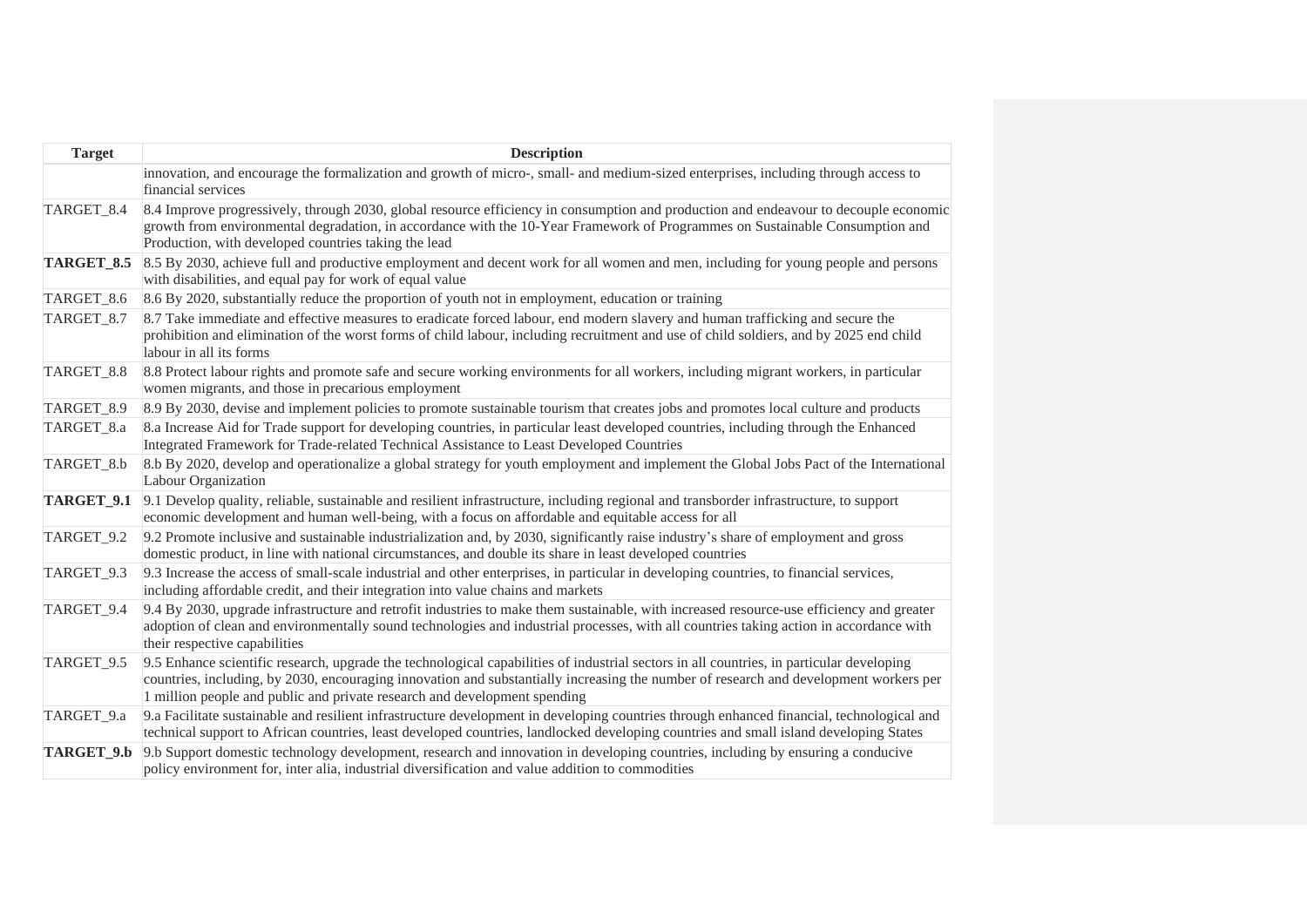| <b>Target</b> | <b>Description</b>                                                                                                                                                                                                                                                                                                                                      |
|---------------|---------------------------------------------------------------------------------------------------------------------------------------------------------------------------------------------------------------------------------------------------------------------------------------------------------------------------------------------------------|
| TARGET_9.c    | 9.c Significantly increase access to information and communications technology and strive to provide universal and affordable access to<br>the Internet in least developed countries by 2020                                                                                                                                                            |
| TARGET_10.1   | 10.1 By 2030, progressively achieve and sustain income growth of the bottom 40 per cent of the population at a rate higher than the<br>national average                                                                                                                                                                                                 |
| TARGET_10.2   | 10.2 By 2030, empower and promote the social, economic and political inclusion of all, irrespective of age, sex, disability, race,<br>ethnicity, origin, religion or economic or other status                                                                                                                                                           |
|               | TARGET_10.3  10.3 Ensure equal opportunity and reduce inequalities of outcome, including by eliminating discriminatory laws, policies and practices<br>and promoting appropriate legislation, policies and action in this regard                                                                                                                        |
|               | TARGET_10.4   10.4 Adopt policies, especially fiscal, wage and social protection policies, and progressively achieve greater equality                                                                                                                                                                                                                   |
|               | TARGET_10.5 10.5 Improve the regulation and monitoring of global financial markets and institutions and strengthen the implementation of such<br>regulations                                                                                                                                                                                            |
|               | TARGET_10.6  10.6 Ensure enhanced representation and voice for developing countries in decision-making in global international economic and<br>financial institutions in order to deliver more effective, credible, accountable and legitimate institutions                                                                                             |
|               | TARGET_10.7   10.7 Facilitate orderly, safe, regular and responsible migration and mobility of people, including through the implementation of planned<br>and well-managed migration policies                                                                                                                                                           |
|               | TARGET_10.a 10.a Implement the principle of special and differential treatment for developing countries, in particular least developed countries, in<br>accordance with World Trade Organization agreements                                                                                                                                             |
|               | TARGET_10.b 10.b Encourage official development assistance and financial flows, including foreign direct investment, to States where the need is<br>greatest, in particular least developed countries, African countries, small island developing States and landlocked developing countries, in<br>accordance with their national plans and programmes |
| TARGET_10.c   | 10.c By 2030, reduce to less than 3 per cent the transaction costs of migrant remittances and eliminate remittance corridors with costs<br>higher than 5 per cent                                                                                                                                                                                       |
|               | TARGET_11.1 11.1 By 2030, ensure access for all to adequate, safe and affordable housing and basic services and upgrade slums                                                                                                                                                                                                                           |
|               | TARGET_11.2  11.2 By 2030, provide access to safe, affordable, accessible and sustainable transport systems for all, improving road safety, notably by<br>expanding public transport, with special attention to the needs of those in vulnerable situations, women, children, persons with<br>disabilities and older persons                            |
|               | TARGET_11.3  11.3 By 2030, enhance inclusive and sustainable urbanization and capacity for participatory, integrated and sustainable human settlement<br>planning and management in all countries                                                                                                                                                       |
|               | $\text{TARGET}_11.4$  11.4 Strengthen efforts to protect and safeguard the world's cultural and natural heritage                                                                                                                                                                                                                                        |
|               | TARGET_11.5  11.5 By 2030, significantly reduce the number of deaths and the number of people affected and substantially decrease the direct<br>economic losses relative to global gross domestic product caused by disasters, including water-related disasters, with a focus on<br>protecting the poor and people in vulnerable situations            |
|               | TARGET_11.6 11.6 By 2030, reduce the adverse per capita environmental impact of cities, including by paying special attention to air quality and                                                                                                                                                                                                        |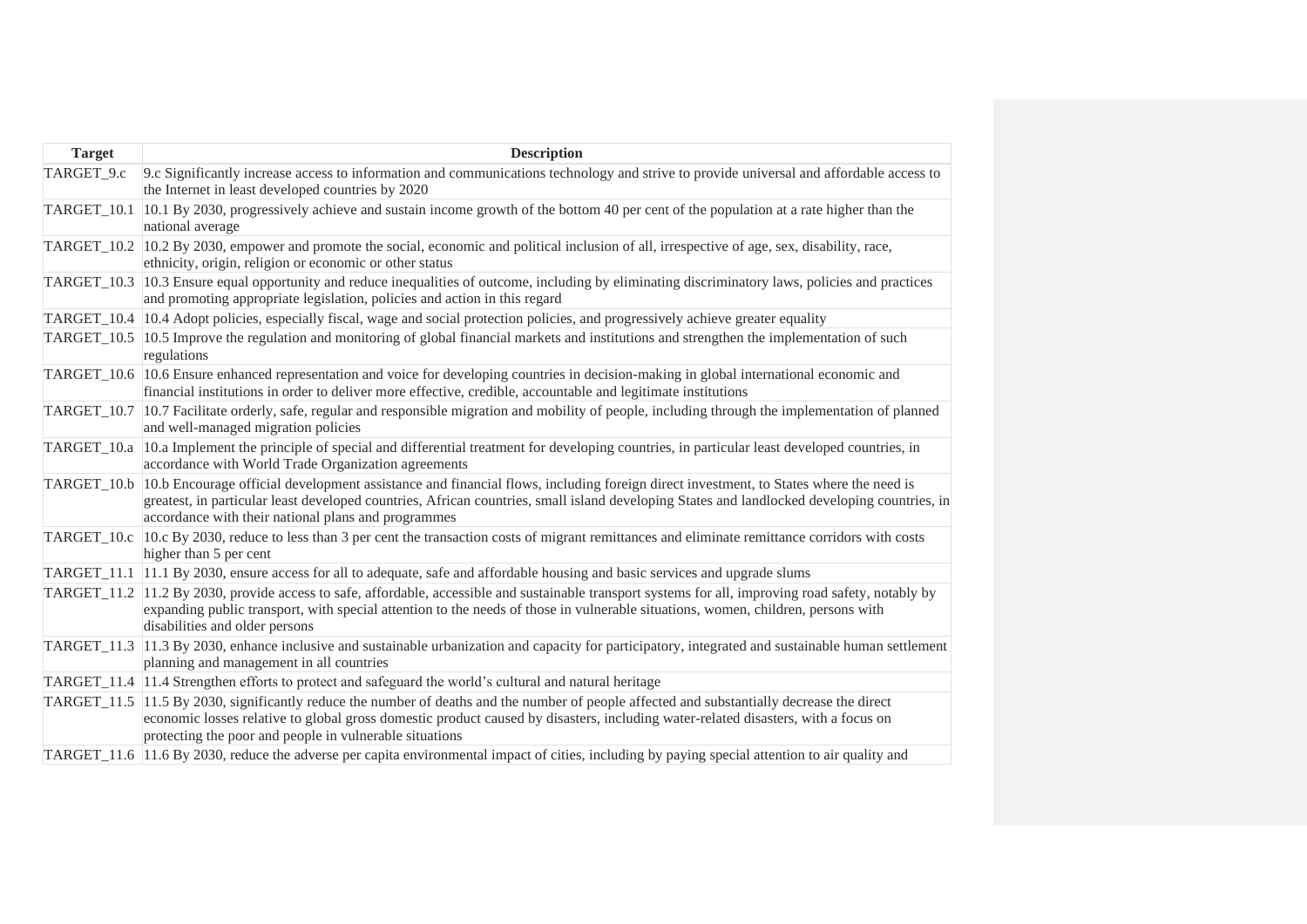| <b>Target</b> | <b>Description</b>                                                                                                                                                                                                                                                                                                                                                                                                                                                                                                                     |
|---------------|----------------------------------------------------------------------------------------------------------------------------------------------------------------------------------------------------------------------------------------------------------------------------------------------------------------------------------------------------------------------------------------------------------------------------------------------------------------------------------------------------------------------------------------|
|               | municipal and other waste management                                                                                                                                                                                                                                                                                                                                                                                                                                                                                                   |
|               | TARGET_11.7  11.7 By 2030, provide universal access to safe, inclusive and accessible, green and public spaces, in particular for women and children,<br>older persons and persons with disabilities                                                                                                                                                                                                                                                                                                                                   |
|               | TARGET_11.a 11.a Support positive economic, social and environmental links between urban, peri-urban and rural areas by strengthening national and<br>regional development planning                                                                                                                                                                                                                                                                                                                                                    |
|               | TARGET_11.b  11.b By 2020, substantially increase the number of cities and human settlements adopting and implementing integrated policies and plans<br>towards inclusion, resource efficiency, mitigation and adaptation to climate change, resilience to disasters, and develop and implement, in<br>line with the Sendai Framework for Disaster Risk Reduction 2015–2030, holistic disaster risk management at all levels                                                                                                           |
| TARGET_11.c   | 11.c Support least developed countries, including through financial and technical assistance, in building sustainable and resilient<br>buildings utilizing local materials                                                                                                                                                                                                                                                                                                                                                             |
|               | TARGET_12.1 12.1 Implement the 10-Year Framework of Programmes on Sustainable Consumption and Production Patterns, all countries taking<br>action, with developed countries taking the lead, taking into account the development and capabilities of developing countries                                                                                                                                                                                                                                                              |
|               | TARGET_12.2 $\vert$ 12.2 By 2030, achieve the sustainable management and efficient use of natural resources                                                                                                                                                                                                                                                                                                                                                                                                                            |
|               | TARGET_12.3 12.3 By 2030, halve per capita global food waste at the retail and consumer levels and reduce food losses along production and supply<br>chains, including post-harvest losses                                                                                                                                                                                                                                                                                                                                             |
|               | TARGET_12.4  12.4 By 2020, achieve the environmentally sound management of chemicals and all wastes throughout their life cycle, in accordance with<br>agreed international frameworks, and significantly reduce their release to air, water and soil in order to minimize their adverse impacts on<br>human health and the environment                                                                                                                                                                                                |
|               | TARGET_12.5 12.5 By 2030, substantially reduce waste generation through prevention, reduction, recycling and reuse                                                                                                                                                                                                                                                                                                                                                                                                                     |
|               | TARGET_12.6 12.6 Encourage companies, especially large and transnational companies, to adopt sustainable practices and to integrate sustainability<br>information into their reporting cycle                                                                                                                                                                                                                                                                                                                                           |
|               | TARGET_12.7 12.7 Promote public procurement practices that are sustainable, in accordance with national policies and priorities                                                                                                                                                                                                                                                                                                                                                                                                        |
|               | TARGET_12.8 12.8 By 2030, ensure that people everywhere have the relevant information and awareness for sustainable development and lifestyles in<br>harmony with nature                                                                                                                                                                                                                                                                                                                                                               |
|               | TARGET_12.a 12.a Support developing countries to strengthen their scientific and technological capacity to move towards more sustainable patterns of<br>consumption and production                                                                                                                                                                                                                                                                                                                                                     |
|               | TARGET_12.b 12.b Develop and implement tools to monitor sustainable development impacts for sustainable tourism that creates jobs and promotes<br>local culture and products                                                                                                                                                                                                                                                                                                                                                           |
| TARGET_12.c   | 12.c Rationalize inefficient fossil-fuel subsidies that encourage wasteful consumption by removing market distortions, in accordance with<br>national circumstances, including by restructuring taxation and phasing out those harmful subsidies, where they exist, to reflect their<br>environmental impacts, taking fully into account the specific needs and conditions of developing countries and minimizing the possible<br>adverse impacts on their development in a manner that protects the poor and the affected communities |
|               | TARGET_13.1 13.1 Strengthen resilience and adaptive capacity to climate-related hazards and natural disasters in all countries                                                                                                                                                                                                                                                                                                                                                                                                         |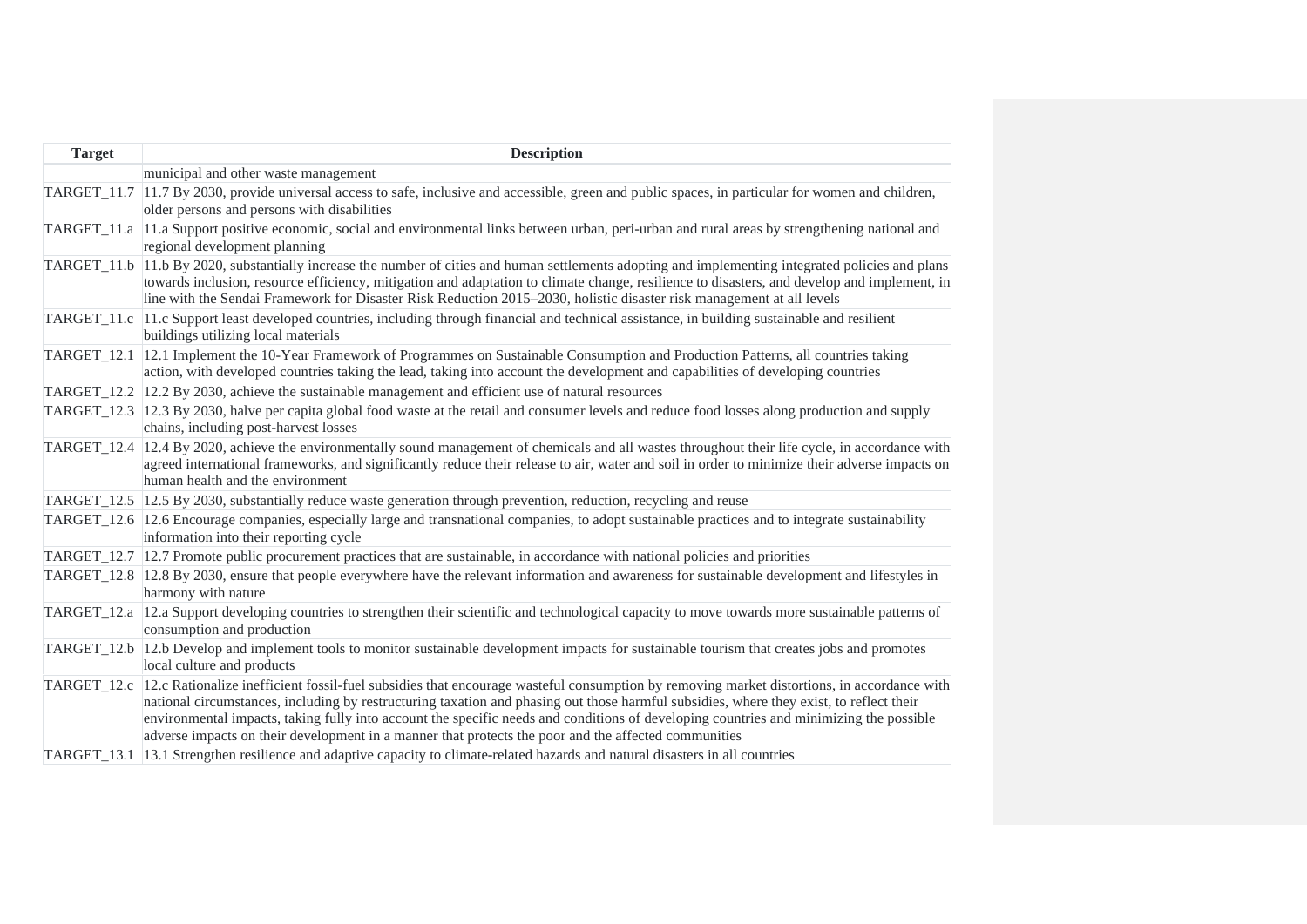| <b>Target</b> | <b>Description</b>                                                                                                                                                                                                                                                                                                                                                                                                                                                                            |
|---------------|-----------------------------------------------------------------------------------------------------------------------------------------------------------------------------------------------------------------------------------------------------------------------------------------------------------------------------------------------------------------------------------------------------------------------------------------------------------------------------------------------|
|               | TARGET_13.2 13.2 Integrate climate change measures into national policies, strategies and planning                                                                                                                                                                                                                                                                                                                                                                                            |
| TARGET 13.3   | 13.3 Improve education, awareness-raising and human and institutional capacity on climate change mitigation, adaptation, impact<br>reduction and early warning                                                                                                                                                                                                                                                                                                                                |
| TARGET_13.a   | 13.a Implement the commitment undertaken by developed-country parties to the United Nations Framework Convention on Climate<br>Change to a goal of mobilizing jointly \$100 billion annually by 2020 from all sources to address the needs of developing countries in the<br>context of meaningful mitigation actions and transparency on implementation and fully operationalize the Green Climate Fund through<br>its capitalization as soon as possible                                    |
|               | TARGET_13.b 13.b Promote mechanisms for raising capacity for effective climate change-related planning and management in least developed<br>countries and small island developing States, including focusing on women, youth and local and marginalized communities                                                                                                                                                                                                                           |
| TARGET_14.1   | 14.1 By 2025, prevent and significantly reduce marine pollution of all kinds, in particular from land-based activities, including marine<br>debris and nutrient pollution                                                                                                                                                                                                                                                                                                                     |
|               | TARGET_14.2 14.2 By 2020, sustainably manage and protect marine and coastal ecosystems to avoid significant adverse impacts, including by<br>strengthening their resilience, and take action for their restoration in order to achieve healthy and productive oceans                                                                                                                                                                                                                          |
|               | TARGET_14.3 14.3 Minimize and address the impacts of ocean acidification, including through enhanced scientific cooperation at all levels                                                                                                                                                                                                                                                                                                                                                     |
| TARGET 14.4   | 14.4 By 2020, effectively regulate harvesting and end overfishing, illegal, unreported and unregulated fishing and destructive fishing<br>practices and implement science-based management plans, in order to restore fish stocks in the shortest time feasible, at least to levels<br>that can produce maximum sustainable yield as determined by their biological characteristics                                                                                                           |
|               | TARGET_14.5   14.5 By 2020, conserve at least 10 per cent of coastal and marine areas, consistent with national and international law and based on the<br>best available scientific information                                                                                                                                                                                                                                                                                               |
|               | TARGET_14.6 14.6 By 2020, prohibit certain forms of fisheries subsidies which contribute to overcapacity and overfishing, eliminate subsidies that<br>contribute to illegal, unreported and unregulated fishing and refrain from introducing new such subsidies, recognizing that appropriate<br>and effective special and differential treatment for developing and least developed countries should be an integral part of the World Trade<br>Organization fisheries subsidies negotiation3 |
| TARGET_14.7   | 14.7 By 2030, increase the economic benefits to small island developing States and least developed countries from the sustainable use of<br>marine resources, including through sustainable management of fisheries, aquaculture and tourism                                                                                                                                                                                                                                                  |
|               | TARGET_14.a  14.a Increase scientific knowledge, develop research capacity and transfer marine technology, taking into account the Intergovernmental<br>Oceanographic Commission Criteria and Guidelines on the Transfer of Marine Technology, in order to improve ocean health and to<br>enhance the contribution of marine biodiversity to the development of developing countries, in particular small island developing States<br>and least developed countries                           |
|               | TARGET_14.b  14.b Provide access for small-scale artisanal fishers to marine resources and markets                                                                                                                                                                                                                                                                                                                                                                                            |
| TARGET_14.c   | 14.c Enhance the conservation and sustainable use of oceans and their resources by implementing international law as reflected in the<br>United Nations Convention on the Law of the Sea, which provides the legal framework for the conservation and sustainable use of<br>oceans and their resources, as recalled in paragraph 158 of "The future we want"                                                                                                                                  |
|               | TARGET <sub>15.1</sub> 15.1 By 2020, ensure the conservation, restoration and sustainable use of terrestrial and inland freshwater ecosystems and their services,                                                                                                                                                                                                                                                                                                                             |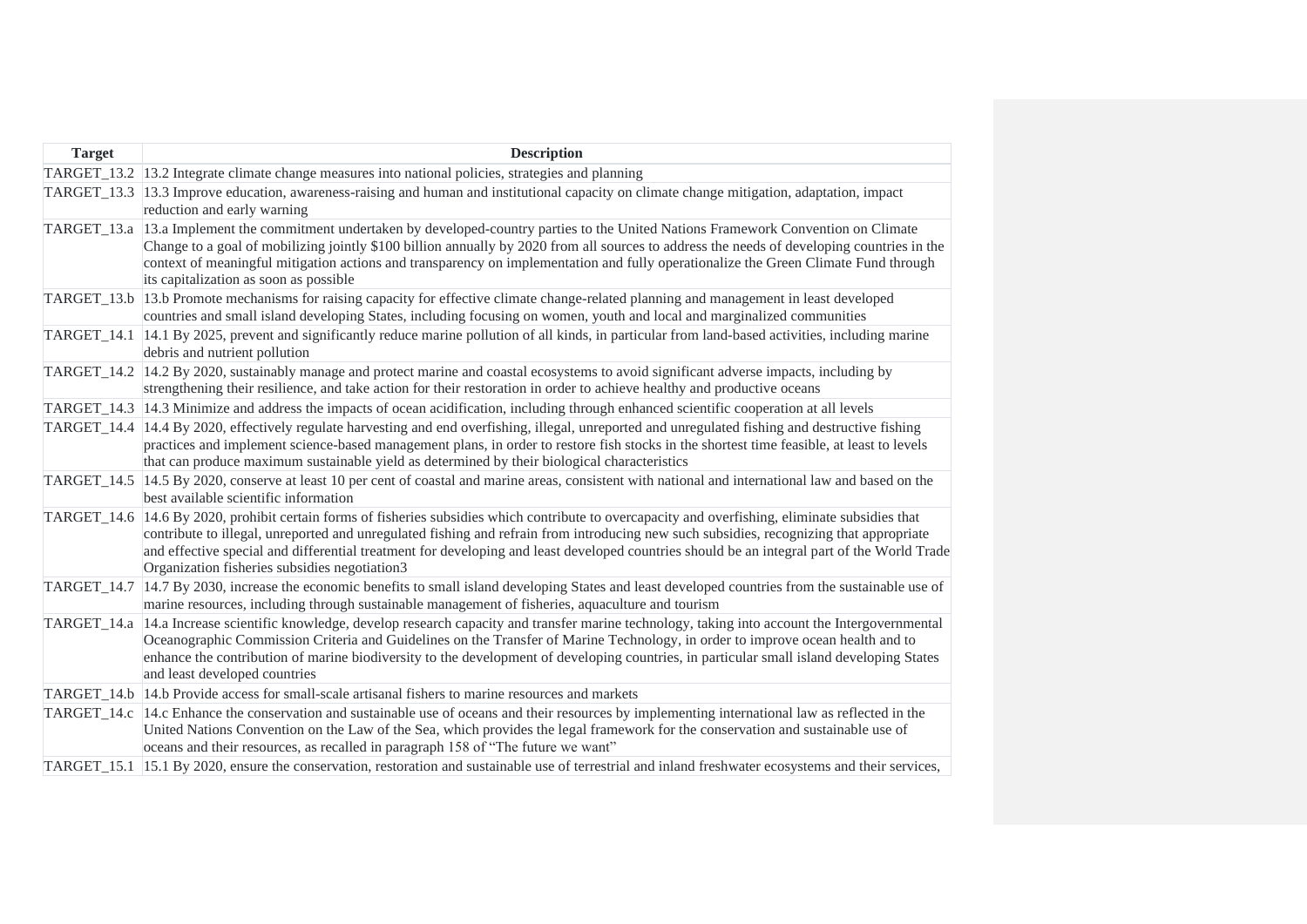| <b>Target</b> | <b>Description</b>                                                                                                                                                                                                                                               |
|---------------|------------------------------------------------------------------------------------------------------------------------------------------------------------------------------------------------------------------------------------------------------------------|
|               | in particular forests, wetlands, mountains and drylands, in line with obligations under international agreements                                                                                                                                                 |
|               | TARGET_15.2 15.2 By 2020, promote the implementation of sustainable management of all types of forests, halt deforestation, restore degraded forests<br>and substantially increase afforestation and reforestation globally                                      |
|               | TARGET_15.3 15.3 By 2030, combat desertification, restore degraded land and soil, including land affected by desertification, drought and floods, and<br>strive to achieve a land degradation-neutral world                                                      |
|               | TARGET_15.4 15.4 By 2030, ensure the conservation of mountain ecosystems, including their biodiversity, in order to enhance their capacity to provide<br>benefits that are essential for sustainable development                                                 |
|               | TARGET_15.5 15.5 Take urgent and significant action to reduce the degradation of natural habitats, halt the loss of biodiversity and, by 2020, protect<br>and prevent the extinction of threatened species                                                       |
|               | TARGET_15.6  15.6 Promote fair and equitable sharing of the benefits arising from the utilization of genetic resources and promote appropriate access to<br>such resources, as internationally agreed                                                            |
|               | TARGET_15.7 15.7 Take urgent action to end poaching and trafficking of protected species of flora and fauna and address both demand and supply of<br>illegal wildlife products                                                                                   |
|               | TARGET_15.8 15.8 By 2020, introduce measures to prevent the introduction and significantly reduce the impact of invasive alien species on land and<br>water ecosystems and control or eradicate the priority species                                             |
|               | TARGET_15.9 15.9 By 2020, integrate ecosystem and biodiversity values into national and local planning, development processes, poverty reduction<br>strategies and accounts                                                                                      |
|               | TARGET_15.a 15.a Mobilize and significantly increase financial resources from all sources to conserve and sustainably use biodiversity and ecosystems                                                                                                            |
|               | TARGET_15.b  15.b Mobilize significant resources from all sources and at all levels to finance sustainable forest management and provide adequate<br>incentives to developing countries to advance such management, including for conservation and reforestation |
|               | TARGET_15.c l15.c Enhance global support for efforts to combat poaching and trafficking of protected species, including by increasing the capacity of<br>local communities to pursue sustainable livelihood opportunities                                        |
|               | TARGET_16.1 16.1 Significantly reduce all forms of violence and related death rates everywhere                                                                                                                                                                   |
|               | TARGET_16.10 16.10 Ensure public access to information and protect fundamental freedoms, in accordance with national legislation and international<br>agreements                                                                                                 |
|               | TARGET_16.2 16.2 End abuse, exploitation, trafficking and all forms of violence against and torture of children                                                                                                                                                  |
|               | TARGET <sub>16.3</sub> 16.3 Promote the rule of law at the national and international levels and ensure equal access to justice for all                                                                                                                          |
|               | TARGET_16.4  16.4 By 2030, significantly reduce illicit financial and arms flows, strengthen the recovery and return of stolen assets and combat all<br>forms of organized crime                                                                                 |
|               | TARGET_16.5 16.5 Substantially reduce corruption and bribery in all their forms                                                                                                                                                                                  |
|               | TARGET_16.6 16.6 Develop effective, accountable and transparent institutions at all levels                                                                                                                                                                       |
|               | TARGET_16.7   16.7 Ensure responsive, inclusive, participatory and representative decision-making at all levels                                                                                                                                                  |
|               | TARGET_16.8  16.8 Broaden and strengthen the participation of developing countries in the institutions of global governance                                                                                                                                      |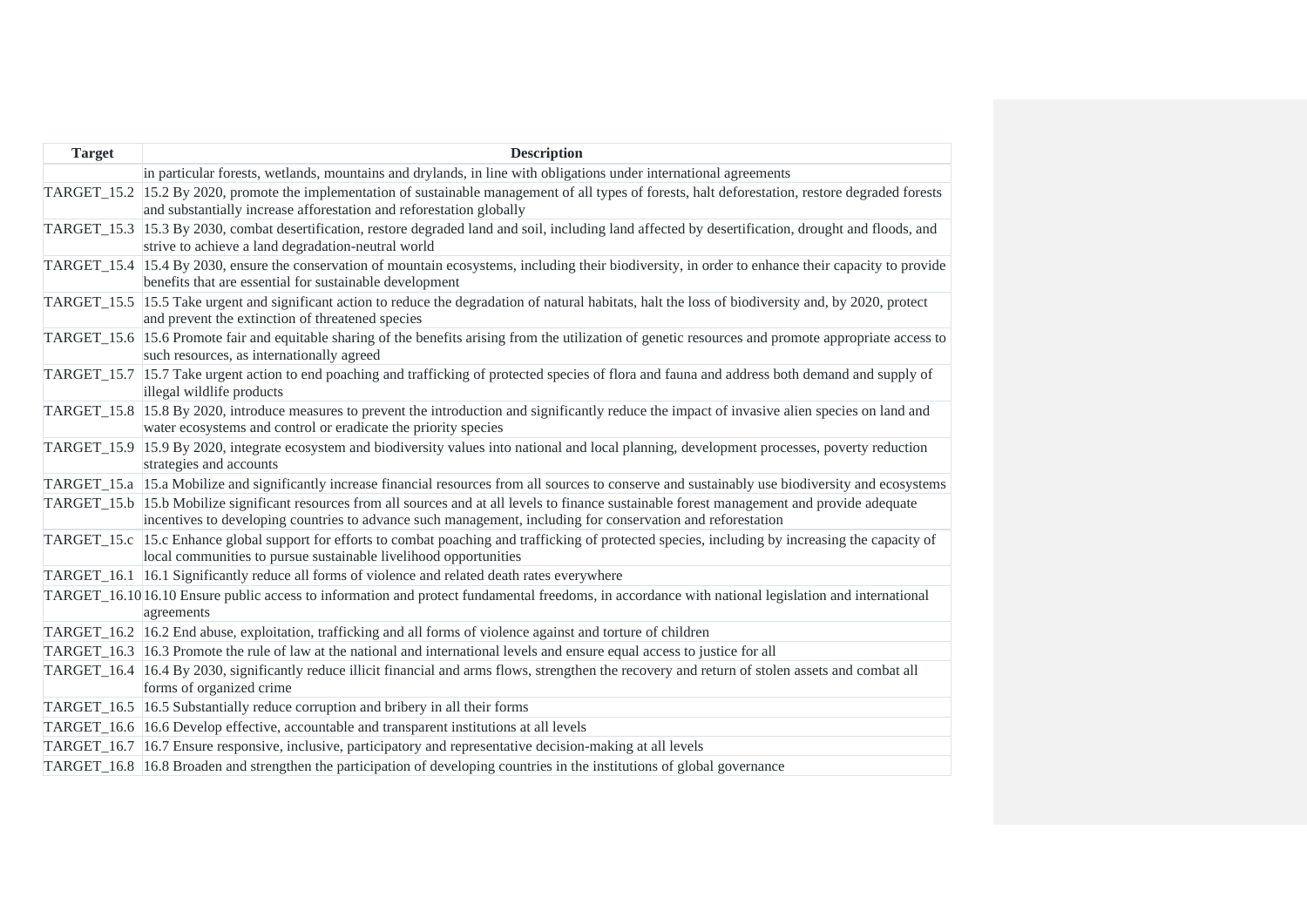| <b>Target</b> | <b>Description</b>                                                                                                                                                                                                                                                                                                                                                                                                                                                                                                   |
|---------------|----------------------------------------------------------------------------------------------------------------------------------------------------------------------------------------------------------------------------------------------------------------------------------------------------------------------------------------------------------------------------------------------------------------------------------------------------------------------------------------------------------------------|
|               | TARGET_16.9 16.9 By 2030, provide legal identity for all, including birth registration                                                                                                                                                                                                                                                                                                                                                                                                                               |
|               | TARGET_16.a 16.a Strengthen relevant national institutions, including through international cooperation, for building capacity at all levels, in particular<br>in developing countries, to prevent violence and combat terrorism and crime                                                                                                                                                                                                                                                                           |
|               | TARGET_16.b 16.b Promote and enforce non-discriminatory laws and policies for sustainable development                                                                                                                                                                                                                                                                                                                                                                                                                |
|               | TARGET_17.1 17.1 Strengthen domestic resource mobilization, including through international support to developing countries, to improve domestic<br>capacity for tax and other revenue collection                                                                                                                                                                                                                                                                                                                    |
|               | TARGET_17.10 17.10 Promote a universal, rules-based, open, non-discriminatory and equitable multilateral trading system under the World Trade<br>Organization, including through the conclusion of negotiations under its Doha Development Agenda                                                                                                                                                                                                                                                                    |
|               | TARGET_17.11 17.11 Significantly increase the exports of developing countries, in particular with a view to doubling the least developed countries'<br>share of global exports by 2020                                                                                                                                                                                                                                                                                                                               |
|               | TARGET_17.12 17.12 Realize timely implementation of duty-free and quota-free market access on a lasting basis for all least developed countries,<br>consistent with World Trade Organization decisions, including by ensuring that preferential rules of origin applicable to imports from<br>least developed countries are transparent and simple, and contribute to facilitating market access                                                                                                                     |
|               | TARGET_17.13 17.13 Enhance global macroeconomic stability, including through policy coordination and policy coherence                                                                                                                                                                                                                                                                                                                                                                                                |
|               | TARGET_17.14 17.14 Enhance policy coherence for sustainable development                                                                                                                                                                                                                                                                                                                                                                                                                                              |
|               | TARGET_17.15 17.15 Respect each country's policy space and leadership to establish and implement policies for poverty eradication and sustainable<br>development                                                                                                                                                                                                                                                                                                                                                     |
|               | TARGET_17.16 17.16 Enhance the Global Partnership for Sustainable Development, complemented by multi-stakeholder partnerships that mobilize and<br>share knowledge, expertise, technology and financial resources, to support the achievement of the Sustainable Development Goals in all<br>countries, in particular developing countries                                                                                                                                                                           |
|               | TARGET_17.17 17.17 Encourage and promote effective public, public-private and civil society partnerships, building on the experience and resourcing<br>strategies of partnerships                                                                                                                                                                                                                                                                                                                                    |
|               | TARGET_17.18 17.18 By 2020, enhance capacity-building support to developing countries, including for least developed countries and small island<br>developing States, to increase significantly the availability of high-quality, timely and reliable data disaggregated by income, gender, age,<br>race, ethnicity, migratory status, disability, geographic location and other characteristics relevant in national contexts                                                                                       |
|               | TARGET_17.1917.19 By 2030, build on existing initiatives to develop measurements of progress on sustainable development that complement gross<br>domestic product, and support statistical capacity-building in developing countries                                                                                                                                                                                                                                                                                 |
|               | TARGET_17.2 17.2 Developed countries to implement fully their official development assistance commitments, including the commitment by many<br>developed countries to achieve the target of 0.7 per cent of gross national income for official development assistance (ODA/GNI) to<br>developing countries and 0.15 to 0.20 per cent of ODA/GNI to least developed countries; ODA providers are encouraged to consider<br>setting a target to provide at least 0.20 per cent of ODA/GNI to least developed countries |
|               | TARGET_17.3 17.3 Mobilize additional financial resources for developing countries from multiple sources                                                                                                                                                                                                                                                                                                                                                                                                              |
|               | TARGET_17.4 17.4 Assist developing countries in attaining long-term debt sustainability through coordinated policies aimed at fostering debt financing,                                                                                                                                                                                                                                                                                                                                                              |